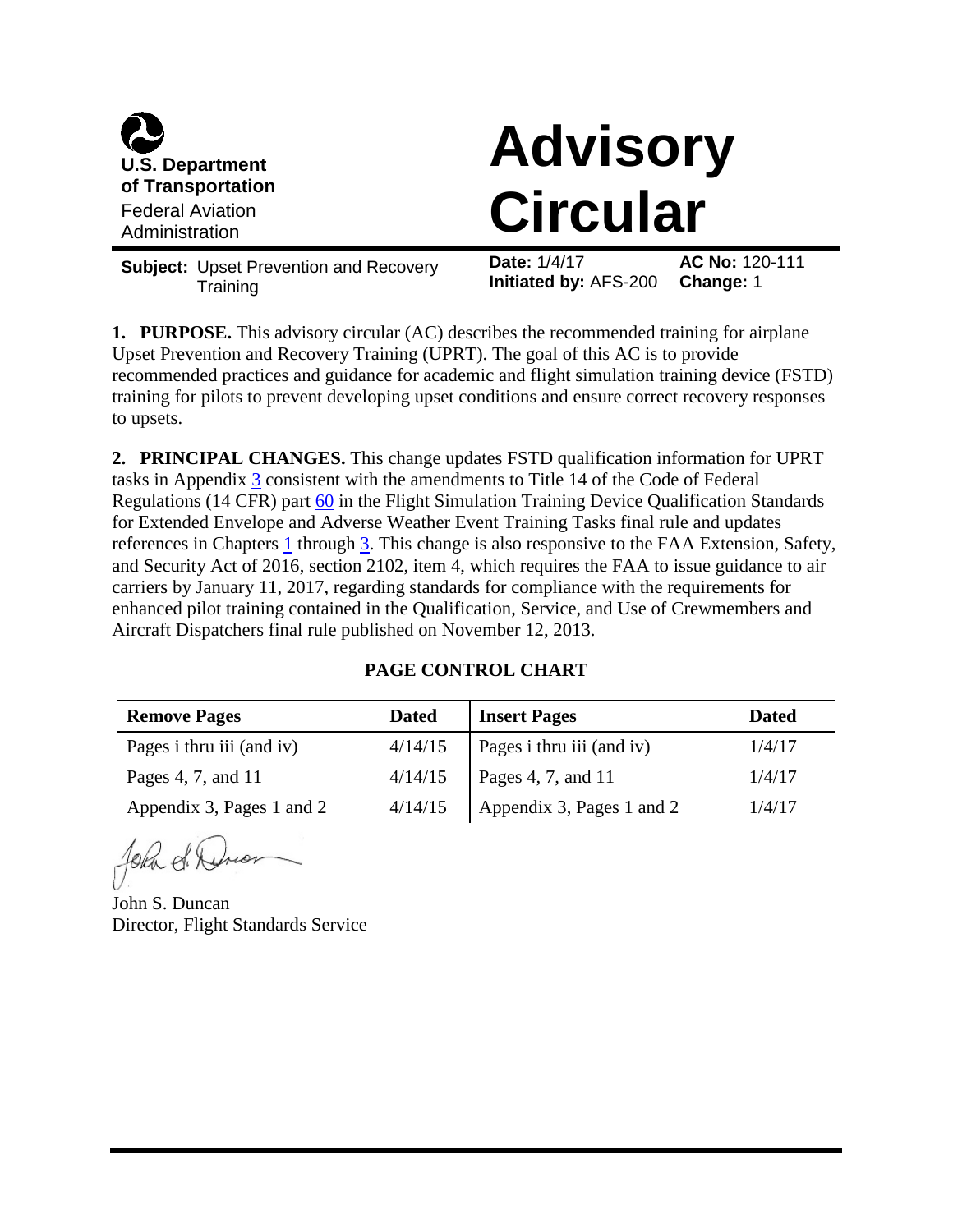



# **Advisory Circular**

**Subject:** Upset Prevention and Recovery **Training** 

**Date:** 4/14/15 **AC No:** 120-111 **Initiated by:** AFS-200 **Change:**

This advisory circular (AC) describes the recommended training for airplane Upset Prevention and Recovery Training (UPRT). The goal of this AC is to provide recommended practices and guidance for academic and flight simulation training device (FSTD) training for pilots to prevent developing upset conditions and ensure correct recovery responses to upsets. The AC was created from recommended practices developed by major airplane manufacturers, labor organizations, air carriers, training organizations, simulator manufacturers, and industry representative organizations. This AC provides guidance to Title 14 of the Code of Federal Regulations (14 CFR) part [121](https://www.ecfr.gov/cgi-bin/text-idx?SID=14a3b57b828484354d440343a50d7fb6&mc=true&node=pt14.3.121&rgn=div5) air carriers implementing the regulatory requirements of part 121, §§ [121.419,](https://www.ecfr.gov/cgi-bin/text-idx?SID=14a3b57b828484354d440343a50d7fb6&mc=true&node=se14.3.121_1419&rgn=div8) [121.420,](https://www.ecfr.gov/cgi-bin/text-idx?SID=ad4f6e922844e7c2520e273d1ff3e0dc&mc=true&node=se14.3.121_1420&rgn=div8) [121.423,](https://www.ecfr.gov/cgi-bin/text-idx?SID=14a3b57b828484354d440343a50d7fb6&mc=true&node=se14.3.121_1423&rgn=div8) [121.424,](https://www.ecfr.gov/cgi-bin/text-idx?SID=89457ef80b68e5997ee301f0655a2c4e&mc=true&node=se14.3.121_1424&rgn=div8) [121.426,](https://www.ecfr.gov/cgi-bin/text-idx?SID=ad4f6e922844e7c2520e273d1ff3e0dc&mc=true&node=se14.3.121_1426&rgn=div8) and [121.427.](https://www.ecfr.gov/cgi-bin/text-idx?SID=14a3b57b828484354d440343a50d7fb6&mc=true&node=se14.3.121_1427&rgn=div8) Although this AC is directed to air carriers to implement part 121 regulations, the Federal Aviation Administration (FAA) encourages all airplane operators, pilot schools, and training centers to implement UPRT and to use this guidance, as applicable to the type of airplane in which training is conducted.

Although a stall is by definition an upset, stall prevention and recovery training is contained in the current edition of AC [120-109,](https://www.faa.gov/regulations_policies/advisory_circulars/index.cfm/go/document.information/documentID/1028646) Stall Prevention and Recovery Training.

Core principles of this AC include:

- Enhanced instructor training on the limitations of simulation.
- Comprehensive pilot academic training on aerodynamics.
- Early recognition of divergence from intended flightpath.
- Upset prevention through improvements in manual handling skills.
- Training that integrates Crew Resource Management (CRM) including progressive intervention strategies for the pilot monitoring.

**CAUTION: Prior to commencing UPRT, air carriers should review 14 CFR part [60,](https://www.ecfr.gov/cgi-bin/text-idx?SID=14a3b57b828484354d440343a50d7fb6&mc=true&node=pt14.2.60&rgn=div5) FSTD Directive [2,](https://www.faa.gov/about/initiatives/nsp/fstd_dir/media/FSTD_Directive-2.pdf) and FAA National Simulator Program (NSP) FSTD Qualification Guidance Bulletin [11-05,](https://www.faa.gov/about/initiatives/nsp/bulletins/media/11-05.pdf) FSTD Evaluation and Qualification for Upset Prevention and Recovery Training (UPRT) Tasks, to ensure FSTDs are specifically evaluated for UPRT maneuvers. Otherwise, negative transfer of training could occur.**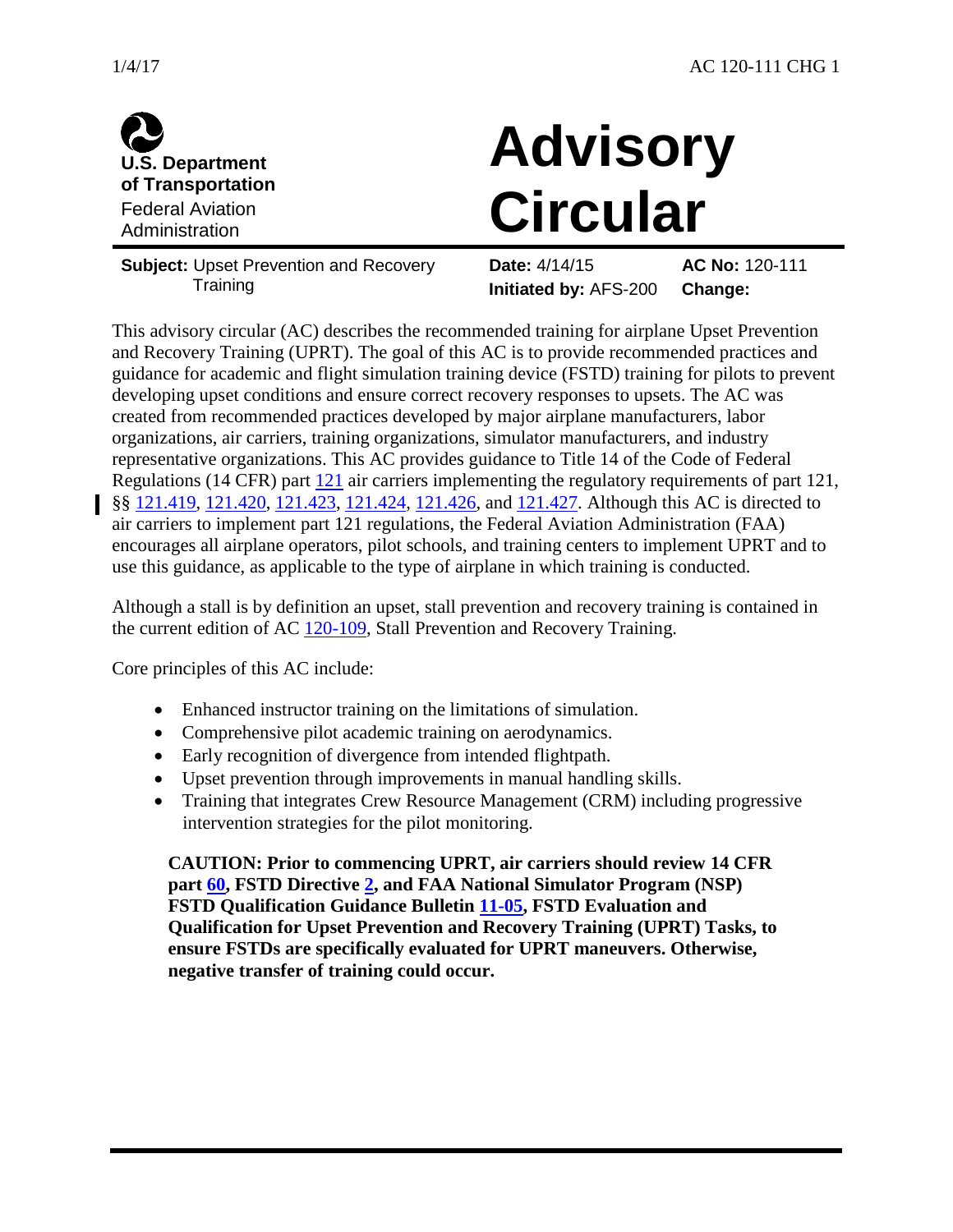$\overline{\phantom{a}}$ 

| Paragraph                                                                                                               | Page |
|-------------------------------------------------------------------------------------------------------------------------|------|
|                                                                                                                         |      |
|                                                                                                                         |      |
|                                                                                                                         |      |
|                                                                                                                         |      |
|                                                                                                                         |      |
|                                                                                                                         |      |
|                                                                                                                         |      |
|                                                                                                                         |      |
|                                                                                                                         |      |
|                                                                                                                         |      |
|                                                                                                                         |      |
| CHAPTER 2. UPSET PREVENTION AND RECOVERY TRAINING (UPRT) PRINCIPLES5                                                    |      |
|                                                                                                                         |      |
|                                                                                                                         |      |
|                                                                                                                         |      |
|                                                                                                                         |      |
|                                                                                                                         |      |
|                                                                                                                         |      |
|                                                                                                                         |      |
|                                                                                                                         |      |
|                                                                                                                         |      |
|                                                                                                                         |      |
|                                                                                                                         |      |
|                                                                                                                         |      |
|                                                                                                                         |      |
|                                                                                                                         |      |
|                                                                                                                         |      |
|                                                                                                                         |      |
|                                                                                                                         |      |
| APPENDIX 2. SAMPLE TRAINING SCENARIOS AND MANEUVERS (8 pages) 1<br>APPENDIX 3. FLIGHT SIMULATION TRAINING DEVICE (FSTD) |      |
|                                                                                                                         |      |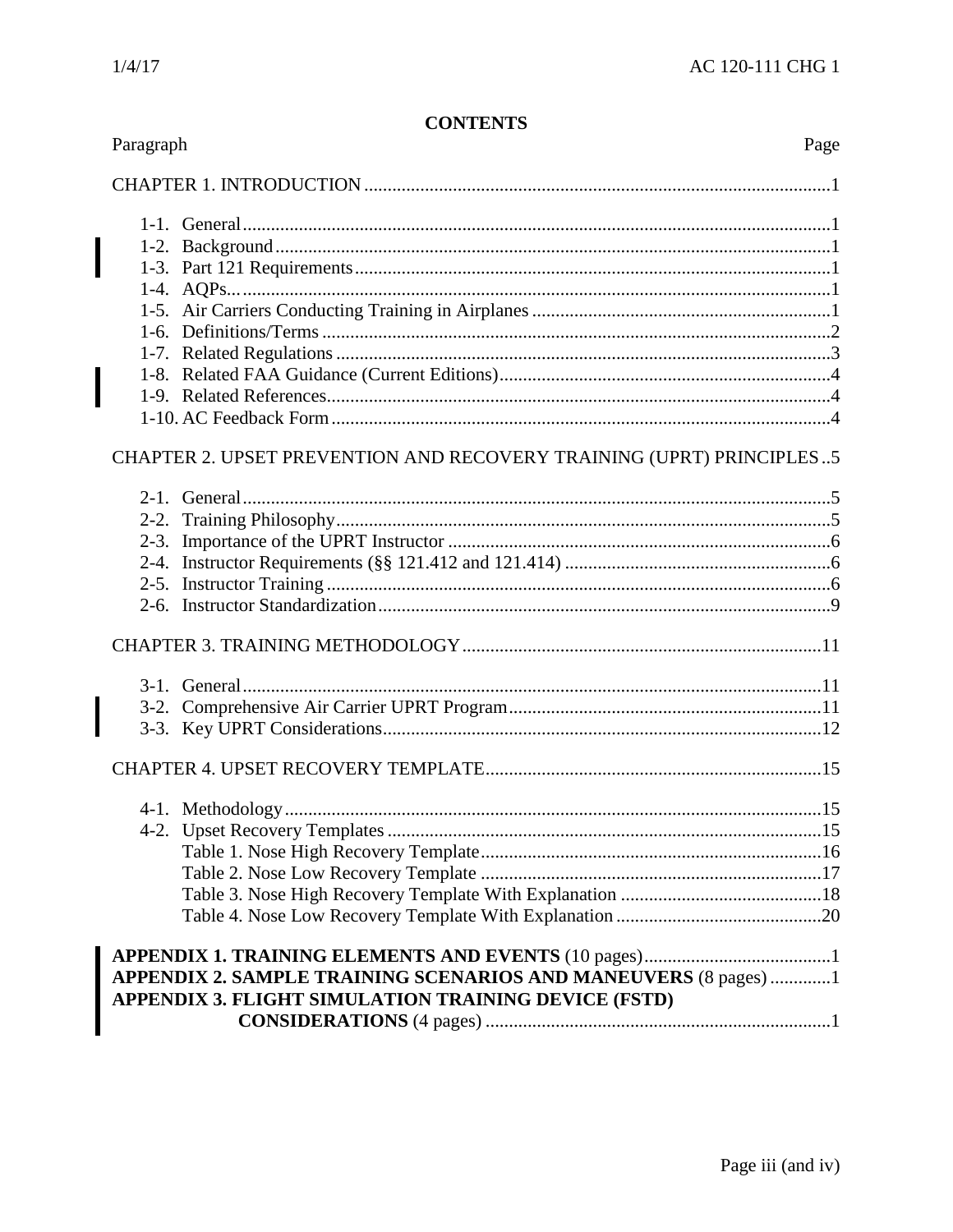# **CHAPTER 1. INTRODUCTION**

<span id="page-3-2"></span><span id="page-3-1"></span><span id="page-3-0"></span>**1-1. GENERAL.** Operational data indicates that some pilots have failed to prevent airplanes from entering a fully developed upset and have not been able to properly recover from such events. In addition to stall training, Upset Prevention and Recovery Training (UPRT) is an essential training element to reduce loss of control events or, if they occur, enable recovery to normal flight.

**1-2. BACKGROUND.** Based on accident reviews, a concern exists within the Federal Aviation Administration (FAA) and industry regarding loss of control in-flight (LOC-I) accidents. As LOC-I is generally a consequence of an airplane upset, the FAA reconvened the Section 208 Aviation Rulemaking Committee (ARC) in 2011 to provide recommendations for UPRT. The FAA, International Civil Aviation Organization (ICAO), and the European Union Aviation Safety Agency (EASA) then decided to combine efforts to identify and establish an acceptable approach to reducing upsets. ICAO sponsored meetings in 2012 during which the 208 ARC, Civil Aviation Authorities, and subject matter experts participated in focused discussions on LOC-I accidents and upset recovery training. This combined effort was called the loss of control avoidance and recovery training (LOCART) initiative. Additionally, the Commercial Aviation Safety Team (CAST) studied 18 accidents and incidents resulting from a lack of awareness of either the airplane's energy or attitude. One recommendation of the team was for air carriers to conduct upset training using realistic scenarios. This advisory circular (AC) is based upon the recommendations of both LOCART and CAST.

<span id="page-3-3"></span>**1-3. PART 121 REQUIREMENTS.** All part [121](https://www.ecfr.gov/cgi-bin/text-idx?SID=14a3b57b828484354d440343a50d7fb6&mc=true&node=pt14.3.121&rgn=div5) air carriers, including those who train under an Advanced Qualification Program (AQP), are required to conduct UPRT beginning March 12, 2019. The requirement for part 121 pilots to receive upset training is statutorily mandated in Public Law 111-216, Section 208 and the FAA does not have the authority to exempt any part 121 air carrier from this requirement. Air carriers must include UPRT for pilots during:

- Initial training,
- Transition training,
- Differences and related aircraft differences training (if differences exist),
- Conversion training,
- Upgrade training,
- Requalification training (if applicable), and
- Recurrent training.

<span id="page-3-4"></span>**1-4. AQPs.** For simplicity, because the requirements for UPRT are contained in part 121 subpart  $N$  and appendix  $E$ , the terminology used in this AC is consistent with those regulations. Air carriers with an AQP should use the content of this AC in conjunction with the current edition of AC [120-54,](https://www.faa.gov/regulations_policies/advisory_circulars/index.cfm/go/document.information/documentID/23190) Advanced Qualification Program.

# <span id="page-3-5"></span>**1-5. AIR CARRIERS CONDUCTING TRAINING IN AIRPLANES.**

**a.** For part 121 air carriers, § [121.423](https://www.ecfr.gov/cgi-bin/text-idx?SID=14a3b57b828484354d440343a50d7fb6&mc=true&node=se14.3.121_1423&rgn=div8) requires the following extended envelope training maneuvers discussed in this AC to be conducted in a Level C or higher full flight simulator

 $\blacksquare$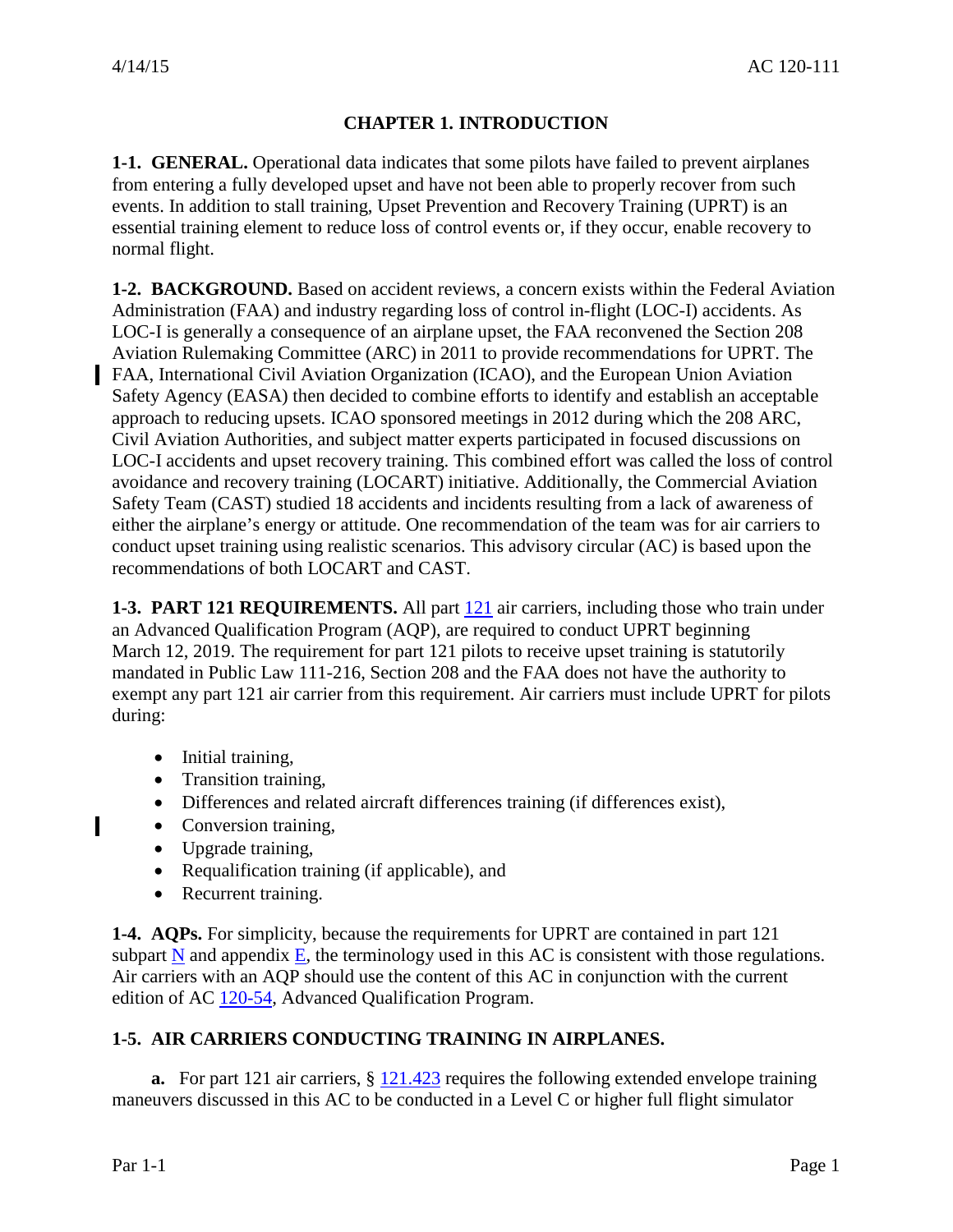(FFS): manually controlled slow flight, manually controlled loss of reliable airspeed, manually controlled instrument departure and arrival, and upset recovery maneuvers. Air carriers are encouraged to use the highest fidelity level FFS available.

**b.** In accordance with § 121.423, part 121 air carriers may submit a request to the Administrator for approval of a deviation from the FFS requirements to conduct the extended envelope training using an alternative method to meet the learning objectives of § 121.423.

**c.** Although the training in this AC is designed to be conducted in an FSTD, those operators using airplanes for training can incorporate into their training programs all of the academic elements and some of the flight training elements. Operators should carefully select flight training maneuvers and employ risk mitigation strategies. Airplanes used for flight training elements should be those designed for the specific maneuvers being conducted, and training programs should use instructors specifically qualified to conduct UPRT in airplanes. The FAA recommends that any operator conducting UPRT in airplanes follow the guidance and associated risk mitigation strategies contained in ICAO Doc 10011, Manual on Aeroplane Upset Prevention and Recovery Training.

<span id="page-4-0"></span>**1-6. DEFINITIONS/TERMS.** For the purpose of this AC, the following definitions and terms are provided:

**a. Airplane Upset.** An airplane in flight unintentionally exceeding the parameters normally experienced in line operations or training:

- Pitch attitude greater than 25 degrees nose up;
- Pitch attitude greater than 10 degrees nose down;
- Bank angle greater than 45 degrees; or
- Within the above parameters, but flying at airspeeds inappropriate for the conditions.

**b. Angle of Attack (AOA).** The angle between the oncoming air, or relative wind, and some reference line on the airplane or wing.

**c. Awareness.** Knowledge or perception of the situation.

**d. Crew Resource Management (CRM).** Effective use of all available resources: human resources, hardware, and information.

**e. Developing Upset Condition.** Any time the airplane is diverging from the intended flightpath and has not yet exceeded the parameters defining airplane upset.

**f. Distraction.** The diversion of attention away from the primary task of flying.

**g. Extended Envelope Training.** The flight training contained in § 121.423 consisting of:

- Manually controlled slow flight;
- Manually controlled loss of reliable airspeed;
- Manually controlled instrument departure and arrival;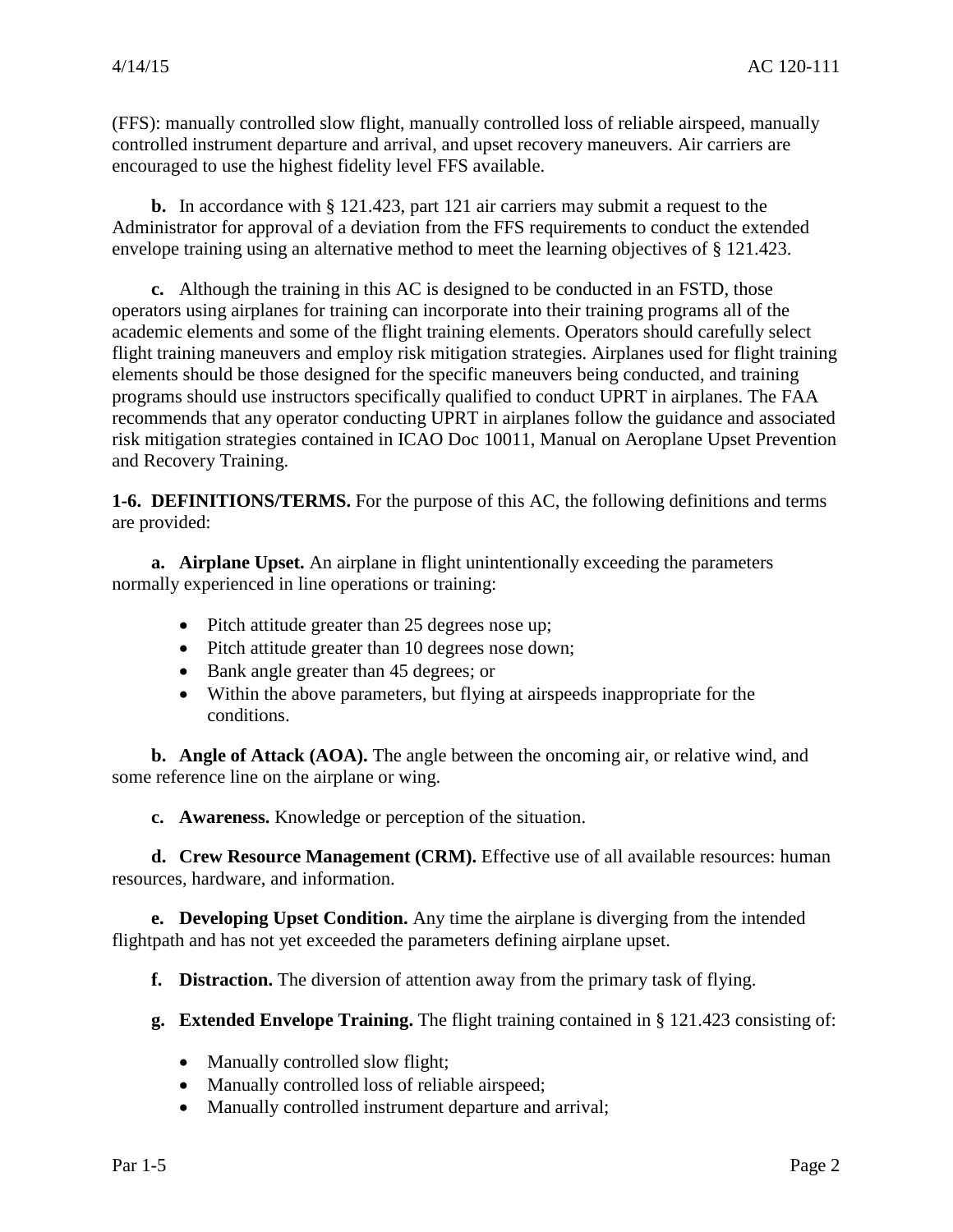- Upset recovery maneuvers;
- Recovery from bounced landing; and
- Instructor-guided hands on experience of recovery from full stall and stick pusher activation.

**h. Flight Simulation Training Device (FSTD).** A full flight simulator (FFS) or a flight training device (FTD).

**i. Flightpath Management.** Active manipulation, using either onboard avionics systems or manual handling, to command the aircraft flight controls to direct the aircraft along a desired trajectory in the lateral and vertical planes.

**j. Instructor Operating Station (IOS).** The interface panel between the FSTD instructor and the FSTD.

**k. Landing Configuration.** Starts when the landing gear is down and a landing flap setting has been selected during an approach until executing a landing, go-around, or missed approach.

**l. Loss of Control in Flight (LOC-I).** A categorization of an accident or incident resulting from a deviation from the intended flightpath.

**m. Maneuver-Based Training.** Training that focuses on a single event or maneuver in isolation.

**n. Prevention.** Actions to avoid any divergence from a desired airplane state.

**o. Scenario-Based Training (SBT).** Training that incorporates maneuvers into real-world experiences to cultivate practical flying skills in an operational environment.

**p. Startle.** An uncontrollable, automatic muscle reflex, raised heart rate, blood pressure, etc., elicited by exposure to a sudden, intense event that violates a pilot's expectations.

**q. Surprise.** An unexpected event that violates a pilot's expectations and can affect the mental processes used to respond to the event.

**r. Transfer of Training.** The ability of a trainee to apply knowledge, skills, and behavior acquired in one learning environment (e.g., a classroom, an FSTD) to another environment (e.g., flight). In this context, "negative transfer of training" refers to the inappropriate generalization of knowledge or skills learned in training to line operations.

**s. Undesired Aircraft State.** A position, velocity, or attitude of an aircraft that reduces or eliminates safety margins.

<span id="page-5-0"></span>**1-7. RELATED REGULATIONS.** Title 14 of the Code of Federal Regulations (14 CFR) parts  $61$ ,  $91$  subpart  $K$  (part 91K), 121, [125,](https://www.ecfr.gov/cgi-bin/text-idx?SID=3d54f776ec617c64722c188eb5f27550&mc=true&node=pt14.3.125&rgn=div5) [135,](https://www.ecfr.gov/cgi-bin/text-idx?c=ecfr&sid=c84bd8032ec11cedbc292483eeb9a6a6&rgn=div5&view=text&node=14:3.0.1.1.11&idno=14) and [142.](https://www.ecfr.gov/cgi-bin/retrieveECFR?gp=&SID=c8f4204950118a199ca4f1a00f11301c&r=PART&n=14y3.0.1.2.17)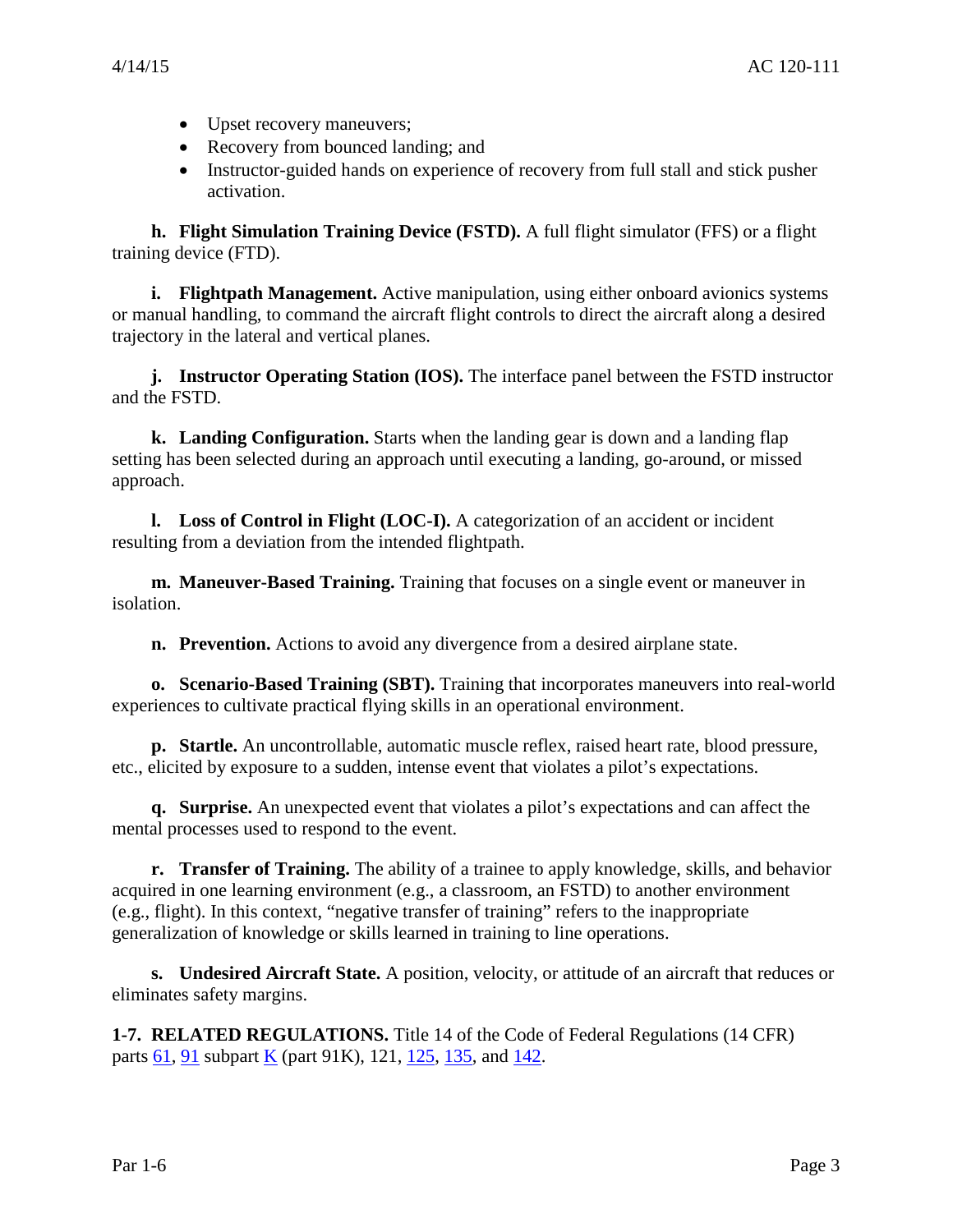п

 $\blacksquare$ 

Π

# <span id="page-6-0"></span>**1-8. RELATED FAA GUIDANCE (current editions):**

- Safety Alert for Operators (SAFO) [13002,](https://www.faa.gov/other_visit/aviation_industry/airline_operators/airline_safety/safo/all_safos/media/2013/SAFO13002.pdf) Manual Flight Operations.
- Information for Operators (InFO) [10010,](https://www.faa.gov/other_visit/aviation_industry/airline_operators/airline_safety/info/all_infos/media/2010/InFO10010.pdf) Enhanced Upset Recovery Training.
- Airline Transport Pilot and Type Rating for Airplane Airman Certification Standards  $(ACS).$
- Commercial Pilot Airplane ACS.
- FAA Order 8900.1, Volume 2, Air Operator and Air Agency Certification and Application Process.
- Order 8900.1, Volume 3, General Technical Administration.
- Order 8900.1, Volume 5, Airman Certification.
- AC [120-51,](https://www.faa.gov/regulations_policies/advisory_circulars/index.cfm/go/document.information/documentID/22879) Crew Resource Management Training.
- AC [120-90,](https://www.faa.gov/regulations_policies/advisory_circulars/index.cfm/go/document.information/documentID/22478) Line Operations Safety Audits.
- AC [120-109,](https://www.faa.gov/regulations_policies/advisory_circulars/index.cfm/go/document.information/documentID/1028646) Stall Prevention and Recovery Training.
- AC [120-114,](https://www.faa.gov/regulations_policies/advisory_circulars/index.cfm/go/document.information/documentID/1030049) Pilot Training and Checking (14 CFR Part 121 Subparts N and O, Including Appendices E and F).
- FAA Safety Brochure, Spatial Disorientation: Why You Shouldn't Fly by the Seat of Your Pants.

# <span id="page-6-1"></span>**1-9. RELATED REFERENCES:**

- Airplane Upset Recovery Training Aid (AURTA) Revision 2: [https://www.faa.gov/other\\_visit/aviation\\_industry/airline\\_operators/training/media/AP\\_](https://www.faa.gov/other_visit/aviation_industry/airline_operators/training/media/AP_UpsetRecovery_Book.pdf) [UpsetRecovery\\_Book.pdf.](https://www.faa.gov/other_visit/aviation_industry/airline_operators/training/media/AP_UpsetRecovery_Book.pdf)
- Defensive Flying for Pilots: An Introduction to Threat and Error Management, Ashleigh Merritt, Ph.D. and James Klinect, Ph.D. (The University of Texas Human Factors Research Project – The LOSA Collaborative): [https://www.skybrary.aero/bookshelf/books/1982.pdf.](https://www.skybrary.aero/bookshelf/books/1982.pdf)
- Culture, Threat, and Error: Assessing System Safety, Robert L. Helmreich, University of Texas Human Factors Research Project, The University of Texas at Austin: [http://158.132.155.107/posh97/private/culture/culture-threat-error-Helmreich.pdf.](http://158.132.155.107/posh97/private/culture/culture-threat-error-Helmreich.pdf)
- The Effectiveness of Airline Pilot Training for Abnormal Events, Stephen M. Casner, et al., Human Factors, Vol. 55, No. 3, June 2013, pp. 477-485.
- CAST Safety Enhancement 196, Airplane State Awareness Effective Upset Prevention and Recovery Training: [https://www.skybrary.aero/index.php/SE196:\\_Airpl](https://www.skybrary.aero/index.php/SE196:_Airplane_State_Awareness_-_Effective_Upset_Prevention_and_Recovery_Training) [ane\\_State\\_Awareness\\_-\\_Effective\\_Upset\\_Prevention\\_and\\_Recovery\\_Training.](https://www.skybrary.aero/index.php/SE196:_Airplane_State_Awareness_-_Effective_Upset_Prevention_and_Recovery_Training)
- Operational Use of Flight Path Management Systems. Final Report of the Performance-Based Operations Aviation Rulemaking Committee/Commercial Aviation Safety Team Flight Deck Automation Working Group, September 5, 2013.
- ICAO Doc 10011, Manual on Aeroplane Upset Prevention and Recovery Training, 2014.

<span id="page-6-2"></span>**1-10. AC FEEDBACK FORM.** For your convenience, the AC Feedback Form is the last page of this AC. Note any deficiencies found, clarifications needed, or suggested improvements regarding the contents of this AC on the Feedback Form.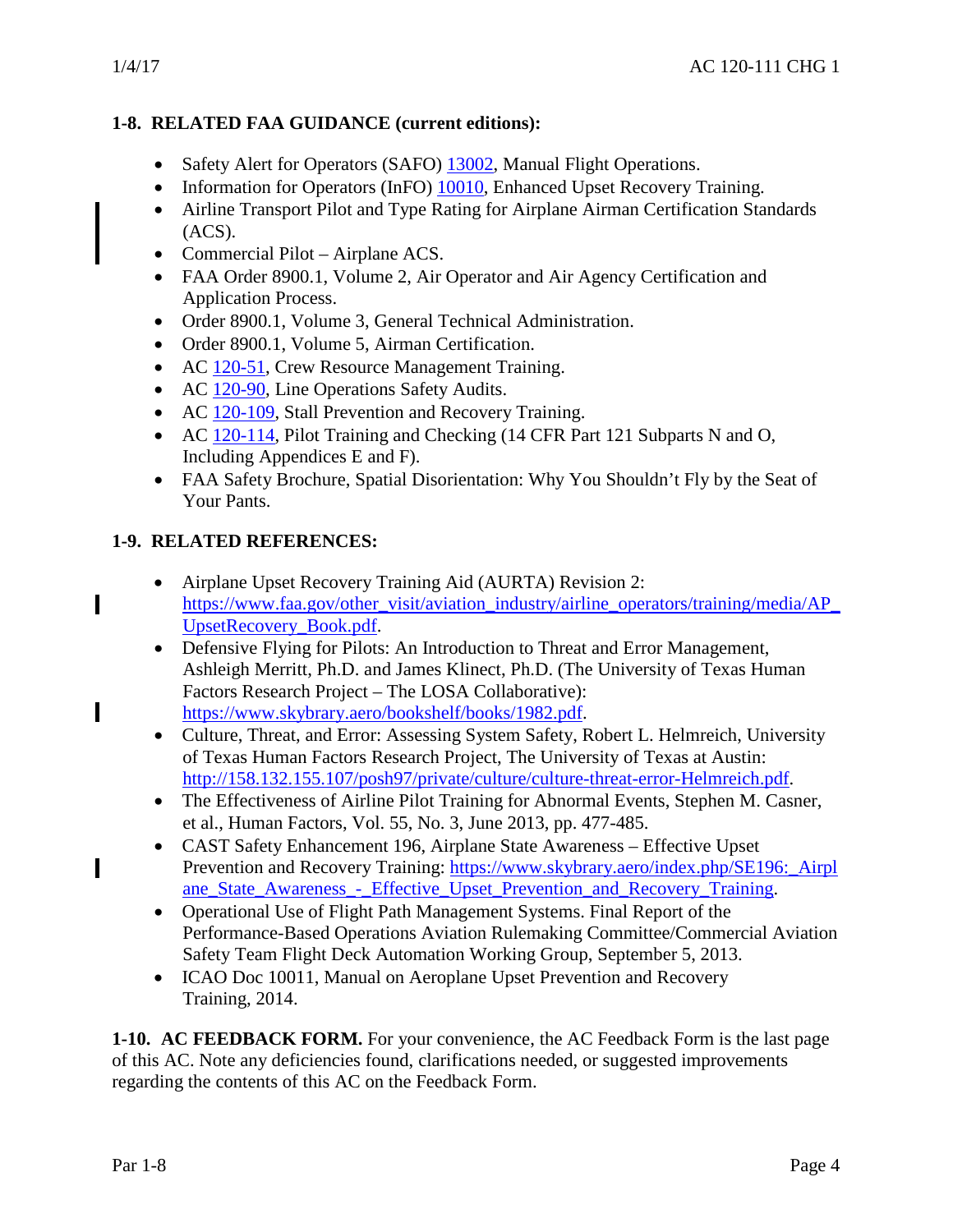### <span id="page-7-0"></span>**CHAPTER 2. UPSET PREVENTION AND RECOVERY TRAINING (UPRT) PRINCIPLES**

<span id="page-7-1"></span>**2-1. GENERAL.** An effective UPRT curriculum provides pilots with the knowledge and skills to prevent an upset, or if not prevented, to recover from an upset. Training should focus on preventing upsets rather than waiting to recover from one. The focus on prevention is a significant shift from previous upset or unusual attitude training, which primarily focused on recovering from a fully developed upset. Prevention training prepares pilots to avoid incidents, while recovery training intends to avoid an accident if an upset occurs.

<span id="page-7-2"></span>**2-2. TRAINING PHILOSOPHY.** While basic aerodynamics and unusual attitude<sup>[1](#page-7-3)</sup> training are required elements for a pilot's private, commercial, and airline transport pilot (ATP) certifications, it is important to reinforce and expand upon this certification training throughout a pilot's career. This advisory circular (AC) describes the academic and flight training components of a comprehensive UPRT curriculum, requirements for UPRT instructors, flight simulation training device (FSTD) requirements, upset recovery procedures, and sample UPRT scenarios.

**a. Training Goal.** A pilot who has successfully completed UPRT will demonstrate knowledge and skill in preventing, recognizing, and, if necessary, recovering from an upset.

**b. Training Methodology.** UPRT is to be conducted as train-to-proficiency (i.e., training will continue until completion criteria are met).

#### **Note: UPRT is not to be evaluated in proficiency checks, line-oriented evaluation (LOE), or by other jeopardy events.**

**c. Completion Criteria for Prevention.** Prevention is the primary goal of UPRT, including timely action to avoid progression toward a potential upset.

- When acting as either pilot flying (PF) or pilot monitoring (PM), actively scans the internal and external environment and identifies and alerts the crew to factors that may lead to divergence from the desired flightpath.
- When acting as PM, creates, communicates, and manages alternative courses of action that reduce the likelihood of an upset.

**d. Completion Criteria for Recognition.** Timely action to recognize divergence from the intended flightpath and interrupt progression toward a potential upset.

- When acting as PF, prompt recognition of divergence from intended flightpath or uncommanded changes to the aircraft flightpath.
- When acting as PM, active monitoring of aircraft state and flight parameters and prompt callout of divergence from planned or briefed flightpath.
- Take prompt action (if PF or through callouts if PM) to correct a divergence from the intended flightpath and interrupt progression toward a potential upset.

<span id="page-7-3"></span><sup>&</sup>lt;sup>1</sup> This training is incorporated into "Upset Recovery Techniques" in Appendix  $\frac{1}{1}$ , Section 8.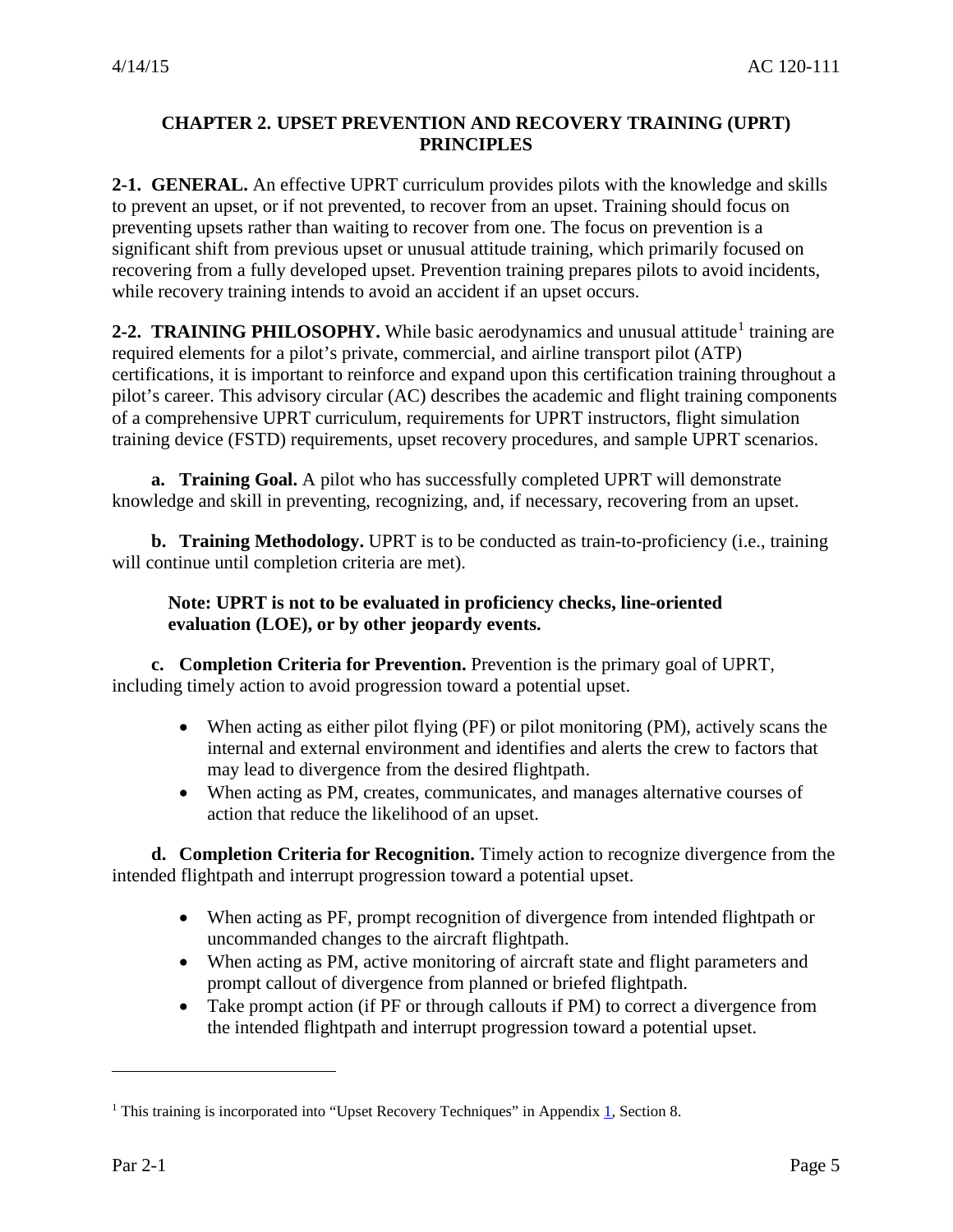**e. Completion Criteria for Recovery.** Timely action to recover from an upset in accordance with the air carrier's procedures, or in the absence thereof, in accordance with recommendations provided in Chapter [4](#page-17-0) of this AC.

- A PF will take action, or a PM will call out the need, for timely execution of recovery priorities: 1) manage the energy; 2) arrest flightpath divergence; 3) recover to stabilized flightpath.
- Apply (PF), or monitor (PM), appropriate control actions to recover the aircraft without exceeding aircraft limitations.
- When an upset is precipitated by stall, recover from the stall before initiating other recovery actions.

<span id="page-8-0"></span>**2-3. IMPORTANCE OF THE UPRT INSTRUCTOR.** The key to effective UPRT is the instructor. The safety implications and consequences of applying poor instructional technique, or providing misleading information, are more significant in UPRT compared with some other areas of pilot training. Therefore, an essential component in the effective delivery of UPRT is a properly trained and qualified instructor who possesses sound academic and operational knowledge.

<span id="page-8-1"></span>**2-4. INSTRUCTOR REQUIREMENTS (§§ [121.412](https://www.ecfr.gov/cgi-bin/text-idx?SID=3a03c11913b77db849845b3654d84109&mc=true&node=se14.3.121_1412&rgn=div8) and [121.414\)](https://www.ecfr.gov/cgi-bin/text-idx?SID=3a03c11913b77db849845b3654d84109&mc=true&node=se14.3.121_1414&rgn=div8).** UPRT instructors must meet the following requirements:

- Hold an ATP Certificate and airplane type rating<sup>[2](#page-8-3)</sup> in the airplane for which they are conducting training.
- Successfully complete the certificate holder's UPRT program as a student and the UPRT instructor training in paragraph 2-5 below.
- Be able to teach, assess, and debrief the elements included in the training programs they are conducting.
- Be trained and qualified to conduct training in the FSTD to be used for the training.

<span id="page-8-2"></span>**2-5. INSTRUCTOR TRAINING.** Instructor knowledge of the subject areas below ensures accurate UPRT and minimizes the risk of negative transfer of training. The focus of instructor training should be on the practical application of these principles and the evaluation of a pilot's understanding of the airplane's operating characteristics. Instructor training should include the following and if a regulation is cited, the training is required:

#### **a. Limitations of the FSTD (§ 121.414).**

**(1)** Instructors must complete training on the data and motion limitations for each specific FSTD used for UPRT with emphasis on areas that have the potential to introduce negative transfer of training. Training on the limitations of the specific FSTD will enable instructors to provide upset recovery training consistent with the capabilities and performance of the specific aircraft type. This comprehensive instructor training will not only increase instructor

<span id="page-8-3"></span><sup>&</sup>lt;sup>2</sup> A second in command pilot type rating issued under part  $\underline{61}$ , §  $\underline{61.55}$  $\underline{61.55}$  $\underline{61.55}$  does not meet this requirement.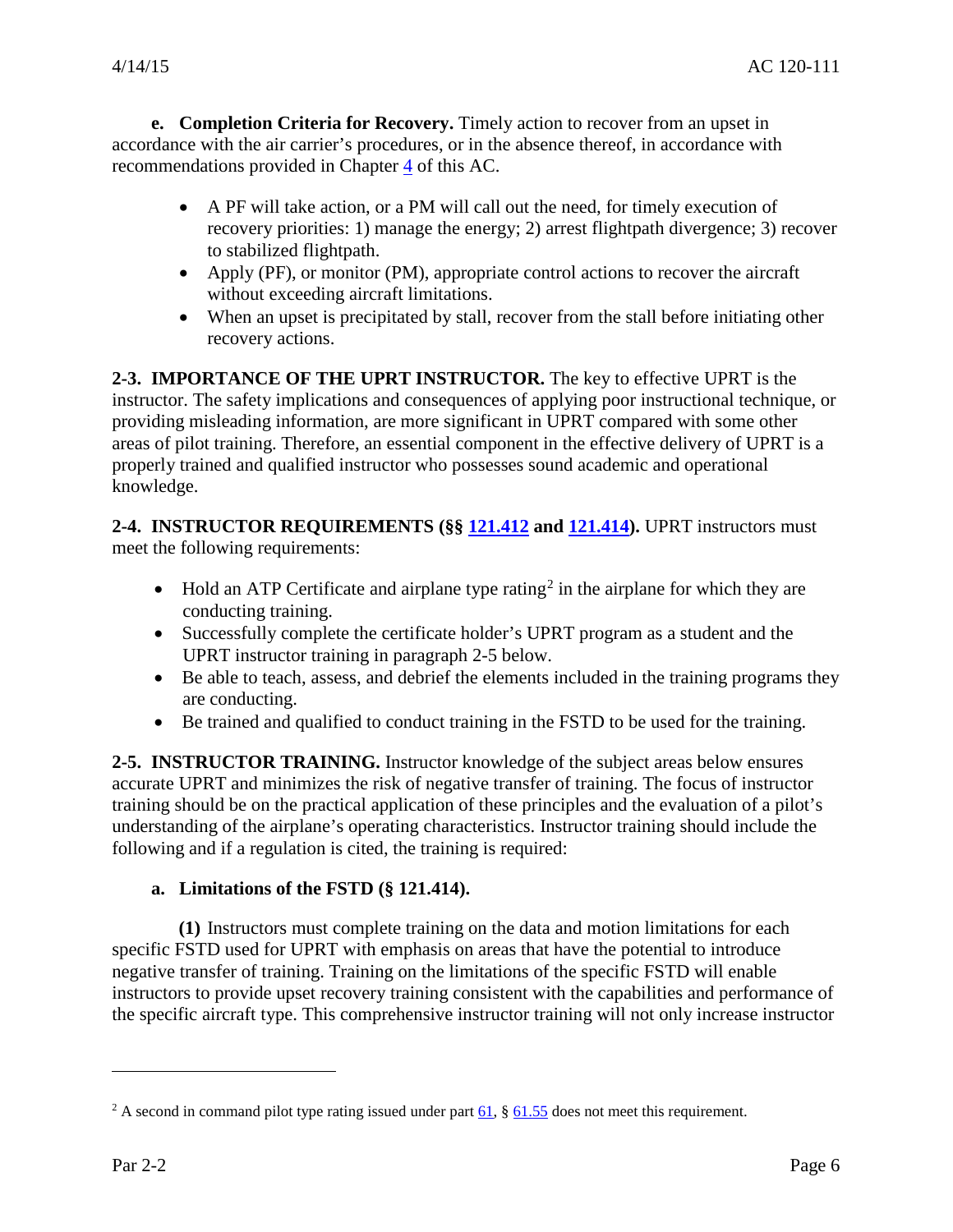standardization and the quality of upset recovery training, but it will also reduce the risk of negative training that could easily occur with an untrained instructor.

**(2)** Instructors should learn to brief and debrief pilots on these limitations.

**(3)** Negative transfer of training has previously occurred as a result of the instructor's lack of knowledge of the limitations of the FSTD. FSTD instructors must be aware that valid training may be limited to the parameters to which the FSTD has been programmed and evaluated to conduct. Operating outside of these parameters may result in the FSTD responding differently than the airplane would to a pilot's control inputs. Motion cueing information may not always accurately simulate the associated forces and rates that could be felt in an airplane.

**(4)** Instructors must have a clear understanding of the FSTD limitations that may influence UPRT, including:

- The FSTD's acceptable training envelope;
- G loading awareness/accelerated stall—factors absent from the FSTD's motion cueing that could be experienced in flight and the effect on airplane behavior and recovery considerations; and
- Significant deviations from the FSTD's validation envelope could result in an inaccurate FSTD response. While minor excursions from the FSTD's validation envelope may not necessarily invalidate the training, instructors should be aware that the airplane's response in an actual upset condition may deviate from what is experienced in the FSTD. Particular upset scenarios should be selected and evaluated before training takes place to reduce the likelihood of significant excursions outside of the FSTD's validation envelope.

**(5)** Refer to Appendix 3-D, Flight Simulator Information, of the Airplane Upset Recovery Training Aid (AURTA) Revision 2 for more information.

**b. Instructor Operating Station (IOS) Use (§ 121.414).** Instructors must complete training on the proper operation of the controls, systems, and environmental and fault panels for each specific FSTD used for UPRT. This includes the specific IOS indications and controls that will be used to provide training and feedback during UPRT events.

**c. Minimum FSTD Equipment (§ 121.414).** Instructors must complete training on the minimum FSTD equipment required by parts  $60$  and  $121$  for each UPRT event. Instructors must understand that UPRT must only be conducted if the minimum FSTD equipment is functional; otherwise, negative transfer of training could occur.

**d. Review of Loss of Control In-Flight (LOC-I) Events, Incidents, and Accidents.** Training and review of LOC-I events, incidents, and accidents increases knowledge and skill development to recognize and to recover from an airplane upset. A review of LOC-I events will provide pilots with a focus and a context for the consequences of allowing the airplane to develop into an upset.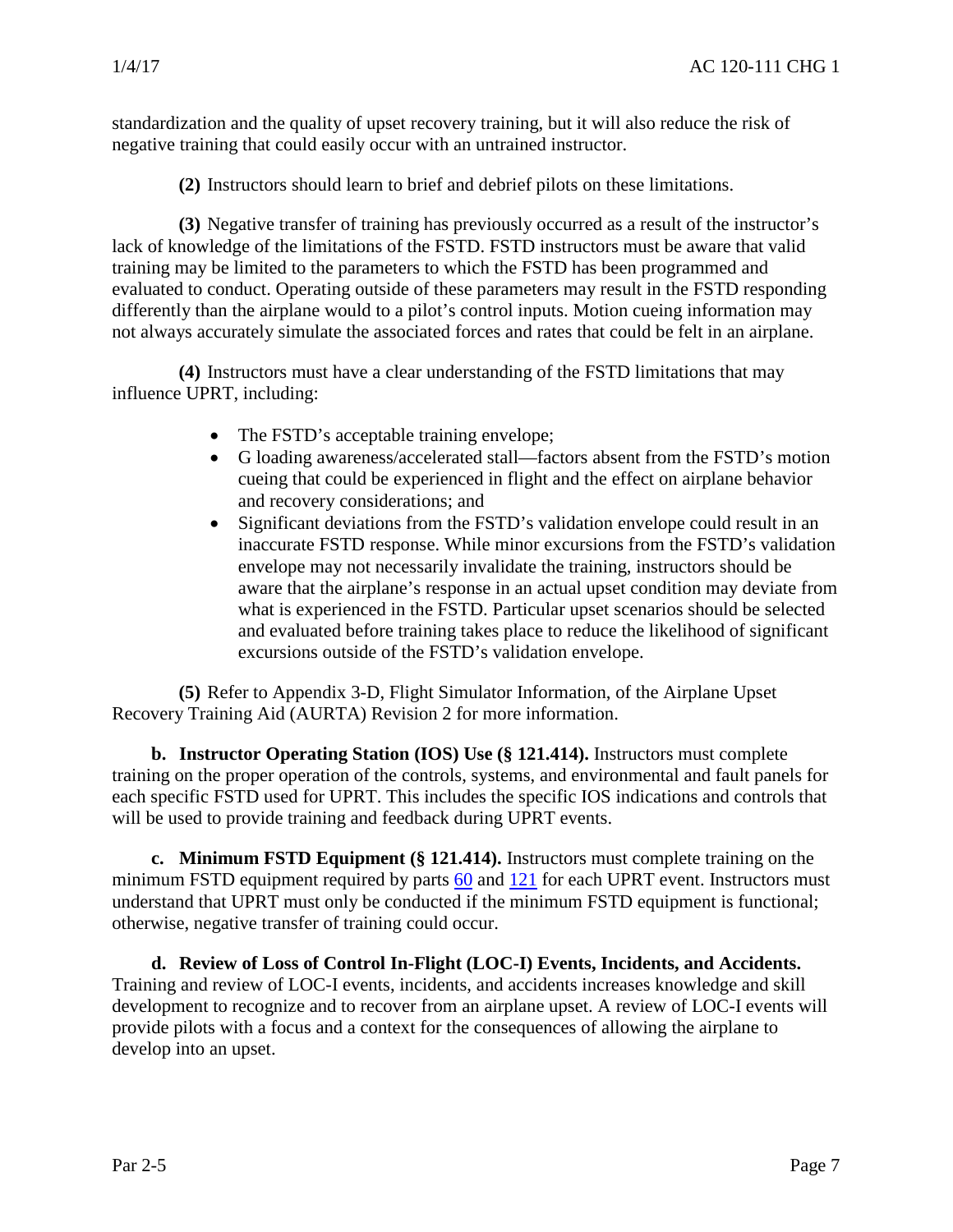#### **e. Energy Management.**

**(1)** It is important that instructors not only understand energy management but also be able to apply it as a means of upset prevention. UPRT instructors should be trained on specific techniques and maneuvers to demonstrate and train energy management principles effectively.

**(2)** An improper understanding of airplane energy state has contributed to a pilot's poor understanding of airplane control. This poor understanding influenced the previous improper training of stall recovery. It is therefore important that instructors understand how energy management is a factor in all phases of flight, as well as in UPRT.

**f. Spatial Disorientation.** Instructors should be trained in a variety of causes of disorientation, prevention strategies, recognition cues, and recovery from disorientation, because spatial disorientation training may not be effectively represented in an FSTD.

**g. Distraction.** UPRT instructors should have an awareness of how distractions can lead to an airplane upset and how to effectively use distractions in training. Appropriate use of distractions can also assist the instructor in creating a situation to induce startle. UPRT instructors should learn about different distractions that can affect a flightcrew, such as:

- Communication,
- Heads-down work.
- Responding to abnormal/unexpected events,
- Searching for traffic,
- Flight deck ergonomics,
- Flight deck noise level,
- English language proficiency (from both the pilots and air traffic control (ATC)),
- Airport infrastructure, and
- Flightcrew fatigue.

**h. Recognition and Recovery Strategies.** Instructors should be able to convey how to recognize upset conditions and to apply appropriate recovery strategies. Training should include specific examples, in both academic discussion and practical demonstration.

**i. Recognition and Correction of Pilot Errors.** Errors may occur in flight operations if the errors are not identified and corrected during training. Instructors should be aware of the consequences of failing to recognize and correct pilot errors. Instructors should be familiar with common pilot errors, be able to identify the root cause, and provide training to avoid errors and incorrect inputs that can create undesired aircraft states (such as over controlling for Traffic Alert and Collision Avoidance System (TCAS) Resolution Advisories).

**j. Type-Specific Characteristics.** Original Equipment Manufacturers (OEM) have recognized that different airplanes have unique characteristics that may both assist in, or deter from, the recognition and recovery of an airplane upset. UPRT instructors should know specific unique characteristics regarding airplane handling and recognition, such as how the airplane responds while approaching stall buffet or the effects of envelope protection.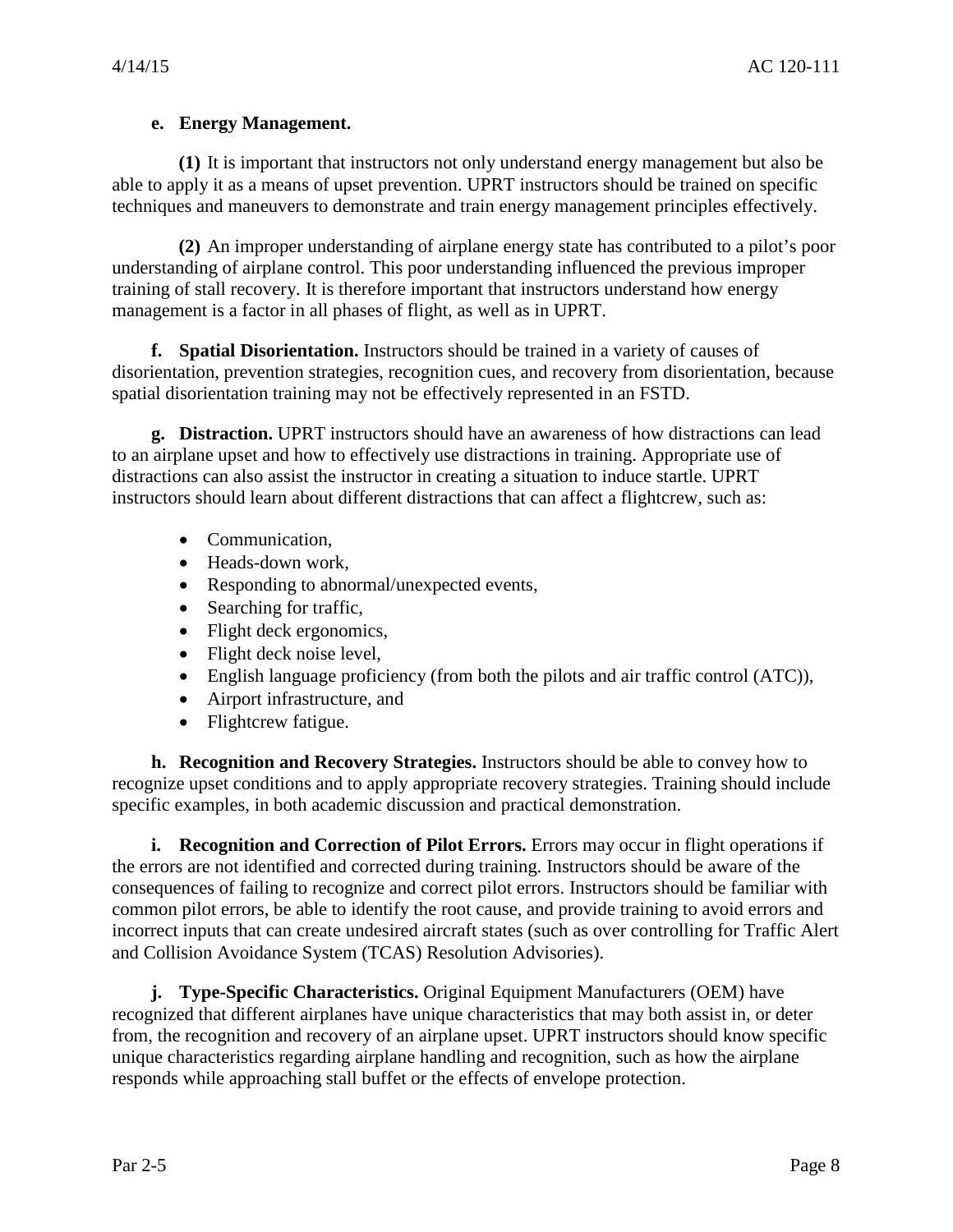**k. OEM-Specific Recommendations.** Evidence indicates that training programs using operating procedures from one airplane type may have a detrimental effect if carried over to a different airplane type. This can lead to an upset. Training should use airplane-specific OEM recommendations and air carrier procedures developed from OEM recommendations for prevention and recovery from an upset.

**l. Operating Environment.** Current training does not always take into consideration the different handling characteristics in all areas of the operating envelope. Instructors should be trained in how to demonstrate the effects of the operating environment, as well as how these will affect the airplane handling characteristics and potentially lead to an airplane upset. This should include how changes in the environmental conditions will affect the airplane. An example is showing how thrust available varies significantly with altitude by timing how long it takes to change speed by 25 knots during level flight at low and high altitude.

**m. Startle or Surprise.** Because upsets that occur in normal flight operations are unplanned and inadvertent, pilots may be startled or surprised, adversely impacting recognition or recovery. Instructors need to plan scenarios to balance potential for startle or surprise while applying sound judgment with respect to realism and fidelity, and respecting the capabilities and limitations of the FSTD. It is crucial for the instructor to adopt and foster a spirit of collaborative learning when inducing startle or surprise so as not to inappropriately attempt to trap a pilot or destroy confidence in the training session.

**n. Benefits of Demonstration in an FSTD.** Some elements of UPRT may be more assessable, trainable, and effective when FSTD instructors demonstrate them from a pilot seat.

**o. Assessing Pilot Performance to Completion Standards.** Instructors should be able to assess when an appropriate level of proficiency is achieved. Instructors should be trained on how to judge pilot performance on the UPRT events and determine whether the required learning objectives have been met.

#### <span id="page-11-0"></span>**2-6. INSTRUCTOR STANDARDIZATION.**

**a. Initial Standardization Validation.** Following completion of UPRT instructor training, and before providing unsupervised instruction, instructors should complete an Instructor Standardization validation to ensure readiness to provide accurate UPRT, to include evaluation of:

- UPRT knowledge and skills applicable to the UPRT for which they are being standardized.
- Ability to teach, brief, assess, and debrief the elements included in the UPRT for which they are being standardized.
- FSTD instructor ability to effectively operate the device and all of its available debriefing capabilities.
- Effective recognition of pilot errors, identification of root cause, and adjustments to training to correct errors and achieve the required level of proficiency.
- Assess the achievement of an appropriate level of proficiency in accordance with the completion criteria.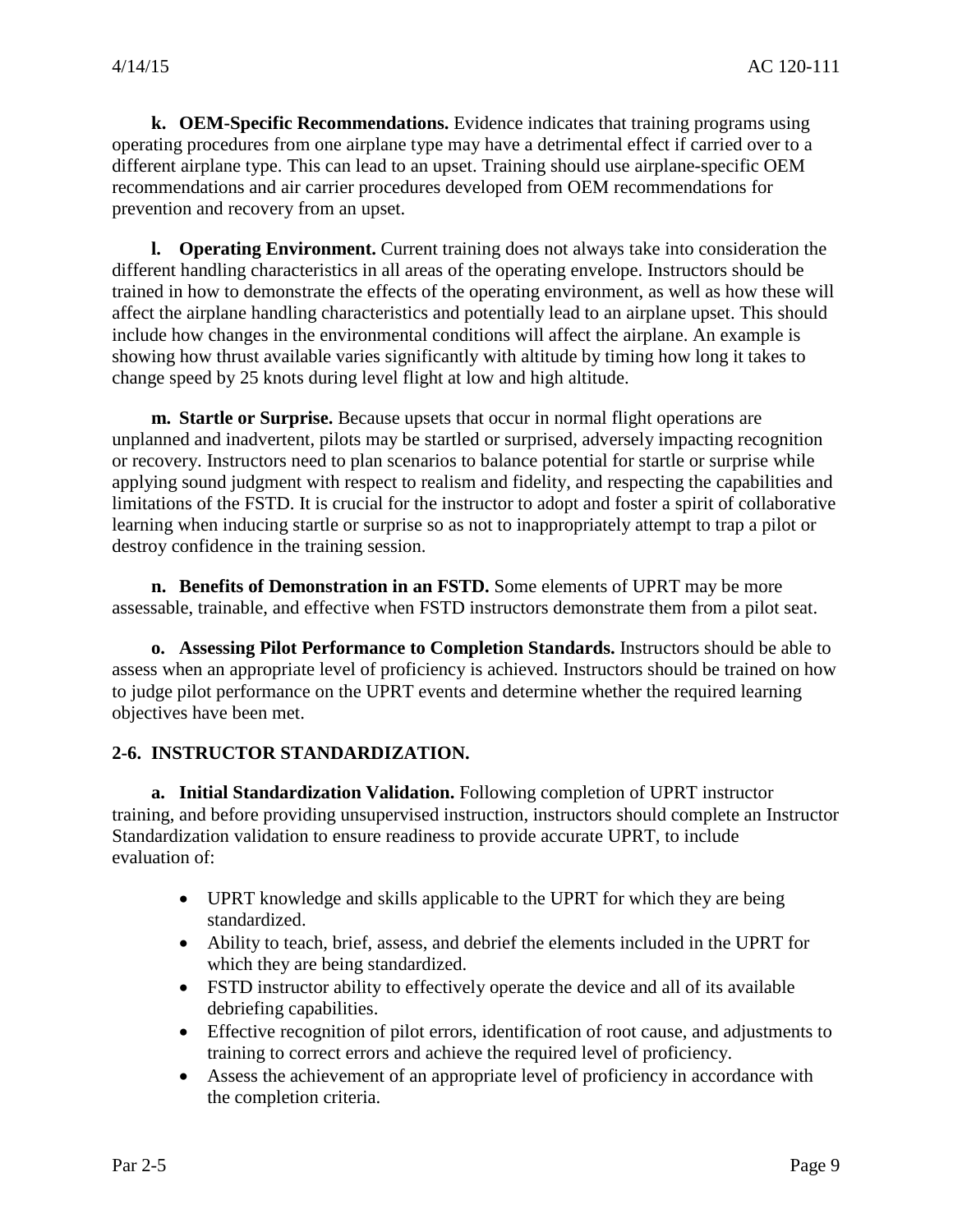**b. Continuing Standardization.** Each air carrier should have a control system in place to ensure its instructors continuously deliver standardized UPRT. Instructors who do not follow the curriculum may provide pilots with negative training.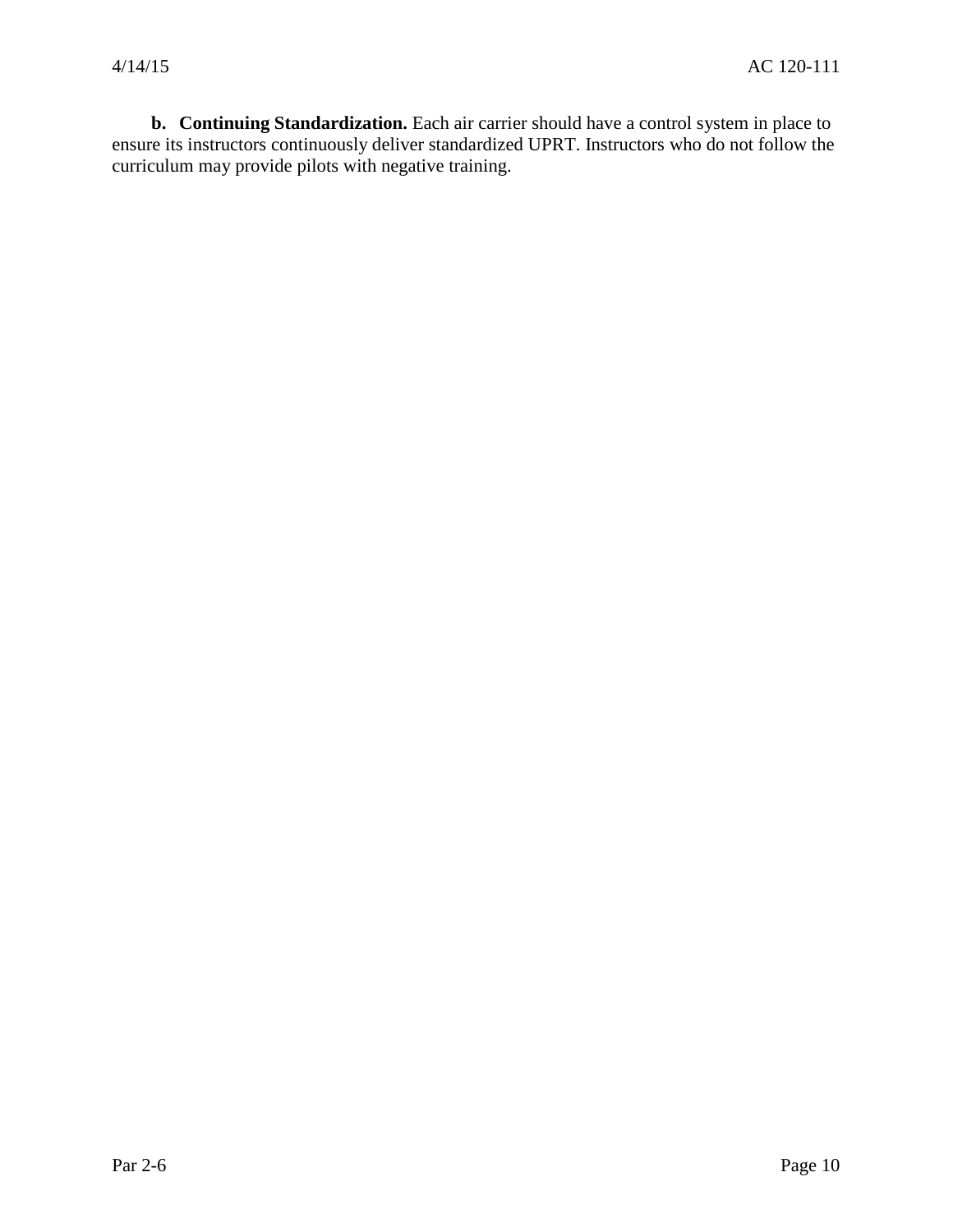# **CHAPTER 3. TRAINING METHODOLOGY**

<span id="page-13-1"></span><span id="page-13-0"></span>**3-1. GENERAL.** The training methodology for UPRT should follow the building block approach of first introducing essential concepts and academic understanding before progressing to the practical application of those skills in a flight simulation training device (FSTD). Similarly, familiarity with airplane characteristics and development of basic recovery skills through maneuver-based training should precede their application in scenario-based training. This progressive approach will lead to a more complete appreciation of how to recognize a developing flightpath divergence, respond appropriately in situations of surprise or startle, and recover effectively when required. Air carriers should develop training curriculums that provide pilots with the knowledge and skills to prevent, recognize, and recover from unexpected flightpath divergences and upset events. These training curriculums should contain the elements and events described in Appendix [1.](#page-24-0)

#### <span id="page-13-2"></span>**3-2. COMPREHENSIVE AIR CARRIER UPRT PROGRAM.**

**a. General.** The FAA strongly recommends incorporation of the Airplane Upset Recovery Training Aid (AURTA) Revision 2 into air carrier UPRT programs. The AURTA Revision 2 has extensive discussion and considerations for both the academic and flight training portion of an air carrier's training program. The AURTA Revision 2 is available online at [https://www.faa.gov/other\\_visit/aviation\\_industry/airline\\_operators/training/media/AP\\_UpsetRe](https://www.faa.gov/other_visit/aviation_industry/airline_operators/training/media/AP_UpsetRecovery_Book.pdf) [covery\\_Book.pdf.](https://www.faa.gov/other_visit/aviation_industry/airline_operators/training/media/AP_UpsetRecovery_Book.pdf)

**b. Flight Standardization Board (FSB) Reports.** When developing UPRT programs, air carriers should consult the FSB report, if available, for the specific airplane type. The Special Emphasis Areas, and any other recommendations pertaining to in-flight aircraft handling, should be reviewed.

**c. Academic Knowledge.** Academic instruction establishes the foundation from which situational awareness, insight, knowledge, and skills are developed, and therefore must be accomplished prior to training the associated flight events in an FSTD. To ensure sufficient retention, FSTD training should occur within a reasonable time after academic training. Academic knowledge should proceed from the general to the specific.

**d. FSTD Training.** Section  $121.423$  requires extended envelope training, which consists of the following maneuvers to be conducted in a Level C or higher full flight simulator (FFS): manually controlled slow flight, manually controlled loss of reliable airspeed, manually controlled instrument departure and arrival, and upset recovery maneuvers. Other flight training that is part of UPRT, but not required by regulation to be conducted in an FFS may be conducted in another type of FSTD; however, the FSTD should have the level of fidelity required to meet the learning objective. Training providers are encouraged to use the highest level FFS available when developing their UPRT curriculums. The primary emphasis is to provide the pilot with the most realistic environment possible during UPRT. Motion in an FFS should be used when those cues influence recognition or recovery.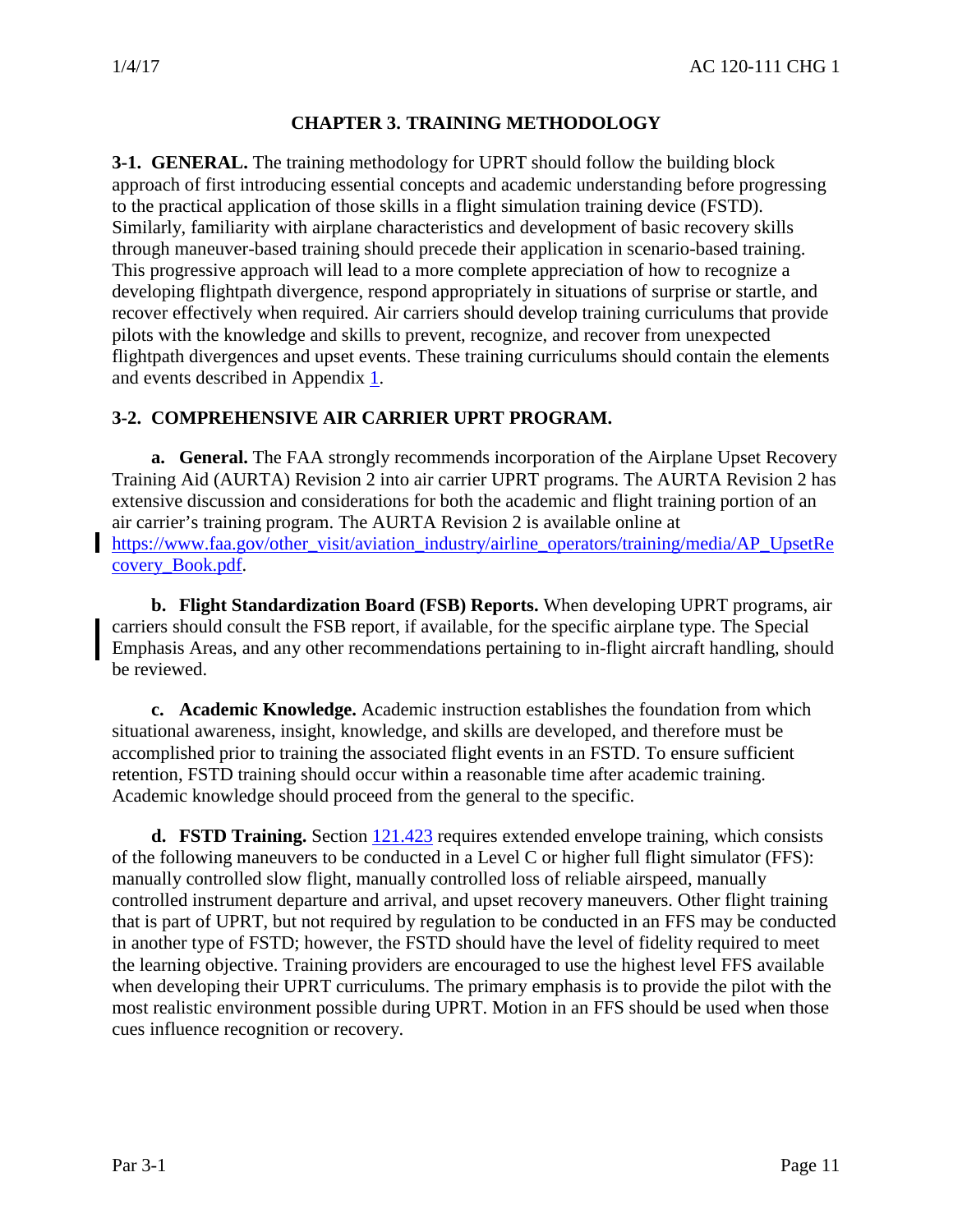**(1)** FSTD flight training should follow a logical progression where pilots are introduced to the airplane's capabilities within the operating limits prior to training at the edge of the normal flight envelope, or beyond. While exceeding the normal flight envelope in an FFS is possible, all UPRT maneuvers contained in this AC can typically be conducted inside the FFS's intended training envelope where the performance and handling qualities of the FFS are at their highest accuracy. Training that exceeds the airplane envelope or the aerodynamic modeling envelope could increase the risk of negative transfer of training. Significant sustained accelerations and rates are not possible in an FFS, and instructors should be able to explain to pilots how the actual aircraft behavior may differ. See Appendix [3](#page-42-0) for detailed FSTD considerations.

**(2)** FSTD training should include both maneuver-based and scenario-based training. Air carriers are encouraged to consult with the airplane manufacturer during the development of the FSTD training.

**(a) Maneuver-Based Training.** This training focuses on task mastery. Maneuver-based training should include prevention and recovery training with an emphasis on the development of required motor skills to satisfactorily accomplish upset recovery. Limited emphasis should be placed on decision-making skills during maneuver-based training.

**(b) Scenario-Based Training (SBT).** The goal of SBT is to develop perception and decision-making skills relating to upset prevention, recognition, and recovery, while providing the pilot with an opportunity to use the skills learned in maneuver-based training in a realistic scenario. SBT would normally be used after maneuver-based training, during the later stages of an initial, transition, conversion, or upgrade training curriculum, and during recurrent training.

**1. Realistic Scenarios.** UPRT scenarios should be realistic events that could be encountered in operational conditions. When possible, scenarios should include accident, incident, Aviation Safety Action Program (ASAP), Flight Operational Quality Assurance (FOQA), and/or Aviation Safety Reporting System (ASRS) data to convey how threat situations may develop and how they should be managed. Sample SBT lesson plans are provided in Appendix [2.](#page-34-0)

**2. Briefing.** Pilots should not normally be briefed that they are receiving SBT. The concept allows pilots to recognize and manage upset threats as they develop during normal operations.

#### <span id="page-14-0"></span>**3-3. KEY UPRT CONSIDERATIONS.**

**a. Awareness and Prevention.** Training with an emphasis on awareness and prevention provides pilots with the skills to recognize conditions that increase the likelihood of an upset event if not effectively managed. Training must include the air carrier's standard operating procedures (SOP) and Crew Resource Management (CRM) techniques for the most effective prevention and threat mitigation strategies. Desired goals for awareness and prevention training include the following:

**(1)** Recognition of operational and environmental conditions that increase the likelihood of an upset event occurring;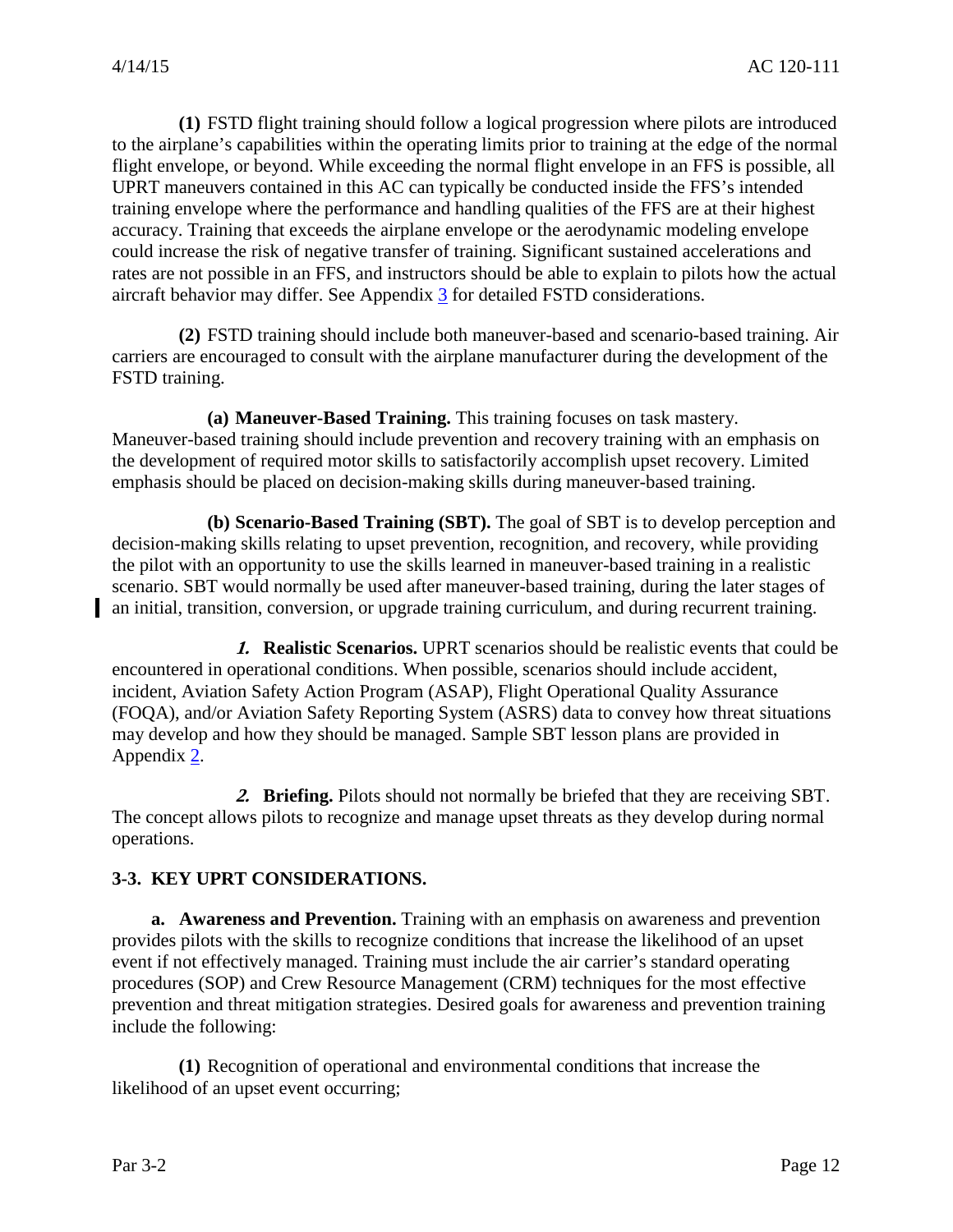**(2)** Aeronautical decision-making skills to prevent upsets (e.g., effective analysis, awareness, resource management, mitigation strategies, and breaking the error chain through airmanship and sound judgment);

**(3)** Early detection of flightpath divergences;

**(4)** Timely and appropriate intervention;

**(5)** The effects of autoflight including mode confusion, flight envelope protection in normal and degraded modes, and unexpected disconnects of the autopilot or autothrottle/autothrust;

**(6)** Recognition of when the flight condition has transitioned from the prevention phase into the recovery phase; and

**(7)** Effective verbal and nonverbal communication regarding the airplane state.

**b. Manual Flight Operations Knowledge, Skills, and Utilization.** Modern aircraft are commonly operated using autoflight systems (e.g., autopilot or autothrottle/autothrust) during most of a flight. Autoflight systems have improved safety, reduced workload, and enabled more precise operations; however, continuous use of autoflight systems could lead to degradation of the pilot's manual handling skills and ability to recover the aircraft from an upset.

#### **Note: Air carriers are encouraged to take an integrated approach by incorporating manual flight operations into both line operations and training (initial, transition, conversion, upgrade, requalification, and recurrent).**

**(1) Training.** Several maneuvers are included in Appendix [1](#page-24-0) specifically to develop and maintain a pilot's manual flight operations knowledge and skills.

**(2) Operations.** Air carriers should develop policies that encourage manual flight operations when appropriate. Operational policies should be developed or reviewed to ensure there are appropriate opportunities for pilots to exercise manual flying skills, such as in non-Reduced Vertical Separation Minimum (RVSM) airspace and during low workload conditions. In addition, policies should be developed or reviewed to ensure that pilots understand when to use the automated systems, such as during high workload conditions or for airspace procedures that require precise operations. Augmented crew operations may also limit the ability of some pilots to obtain practice in manual flight operations. Airline operational policies should ensure that all pilots have the appropriate opportunities to exercise manual flight knowledge and skills in flight operations.

**(3) Use of Autopilot and/or Autothrottle/Autothrust for Upset Recovery.** Leaving the autopilot or autothrottle/autothrust connected may result in inadvertent changes or adjustments that may not be easily recognized or appropriate, especially during high workload situations.

**c. Availability of Visual References.** The CAST study of 18 accidents and incidents resulting from pilot loss of airplane state awareness determined that 17 accidents and incidents

П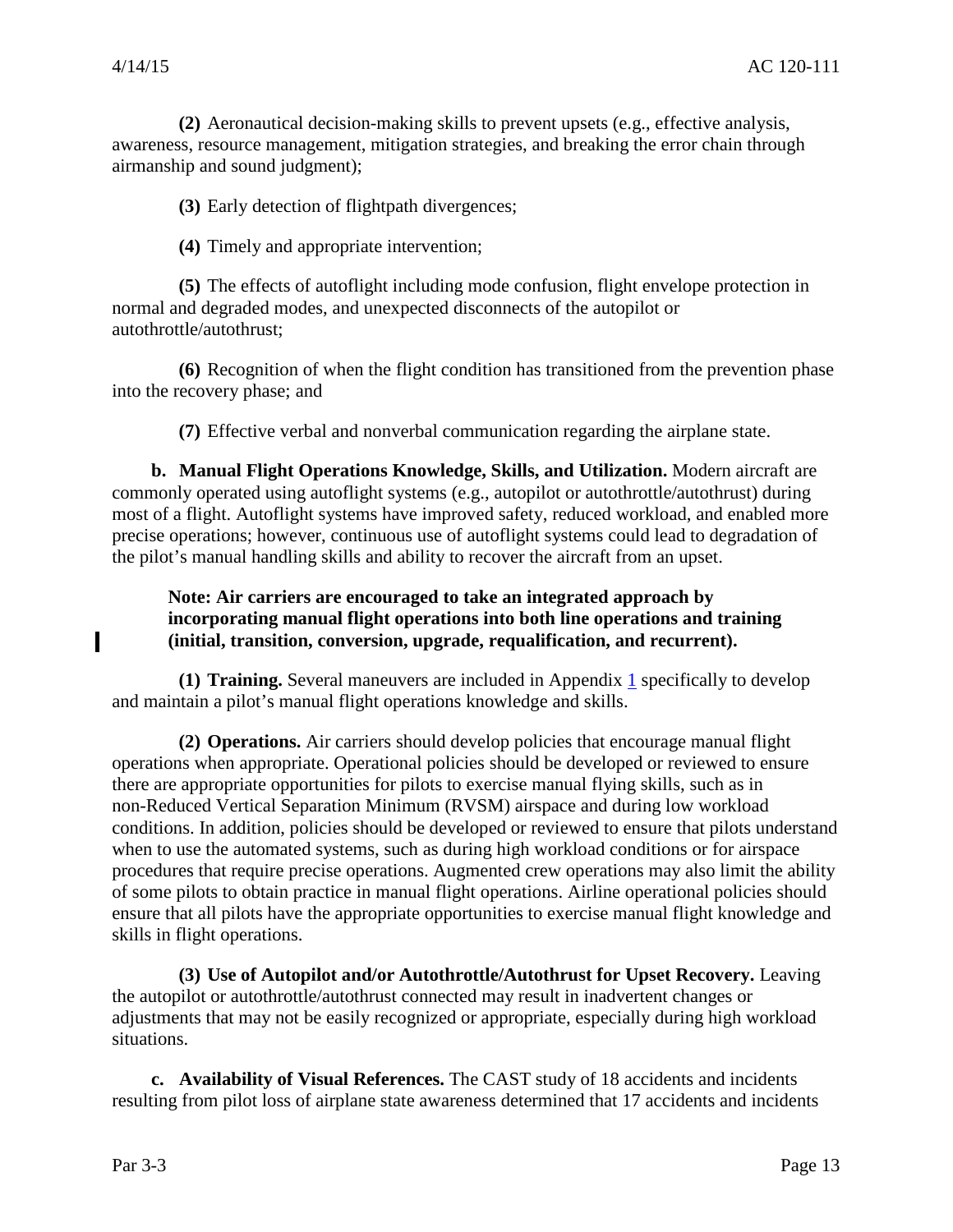occurred when pilots did not have visual references available (i.e., instrument meteorological conditions (IMC) or night). In the past, unusual attitude training was commonly conducted in visual meteorological conditions, giving the pilot considerable advantage in determining the appropriate recovery. To develop a pilot's ability to recover from an upset, FSTD maneuvers training should be done in both visual and instrument conditions, as well as in day and night. This allows pilots to practice recognition and recovery under all conditions in order to experience important physiological factors.

**d. Pilot Monitoring.** Evidence shows that in many loss of control in-flight (LOC-I) incidents and accidents the pilot(s) monitoring (PM) may have been more aware of the airplane state than the pilot flying (PF). Training should emphasize crew interaction (including augmented flightcrews) to vocalize a divergence from the intended flightpath. A progressive intervention strategy is initiated by communicating a flightpath deviation (alert), then suggesting a course of action (advocacy and assertion), and then directly intervening, if necessary, by taking the controls to prevent an incident or accident. A pilot taking control should announce the transfer of control.

**e. Startle or Surprise.** Startle or surprise has been a factor in LOC-I incidents and accidents as upsets that occur in normal operations are unplanned and inadvertent, adversely impacting recognition or recovery. Instructors should plan upset scenarios emphasizing those event conditions and variables likely to result in startle/surprise while minimizing potential for negative transfer of training. The potential for negative transfer of training can be minimized through applying sound judgment with respect to realism and fidelity, as well as respecting the capabilities and limitations of the FSTD. The following points should be considered:

- Many possible events should be available for use during training. Otherwise, pilots will anticipate the event and not be surprised.
- The events should be taught in a supportive learning environment without jeopardy. Otherwise, incentives are introduced for pilots to share with other pilots what to expect.
- Even if incentives are not introduced, pilots should be discouraged from revealing information about the events to other pilots that have yet to experience them. Divulging a surprise scenario removes the benefit of allowing a colleague to examine his or her thoughts and responses in critical situations that arise in training. As such, the strategic objective of inserting these scenarios in training should be emphasized for the benefit of all.
- Instructors will have to be inventive and introduce various ploys to achieve a startle or surprise response in simulation. Managing expectations in this way can help achieve responses while surprised even in simulation environments when the fear of harm does not exist.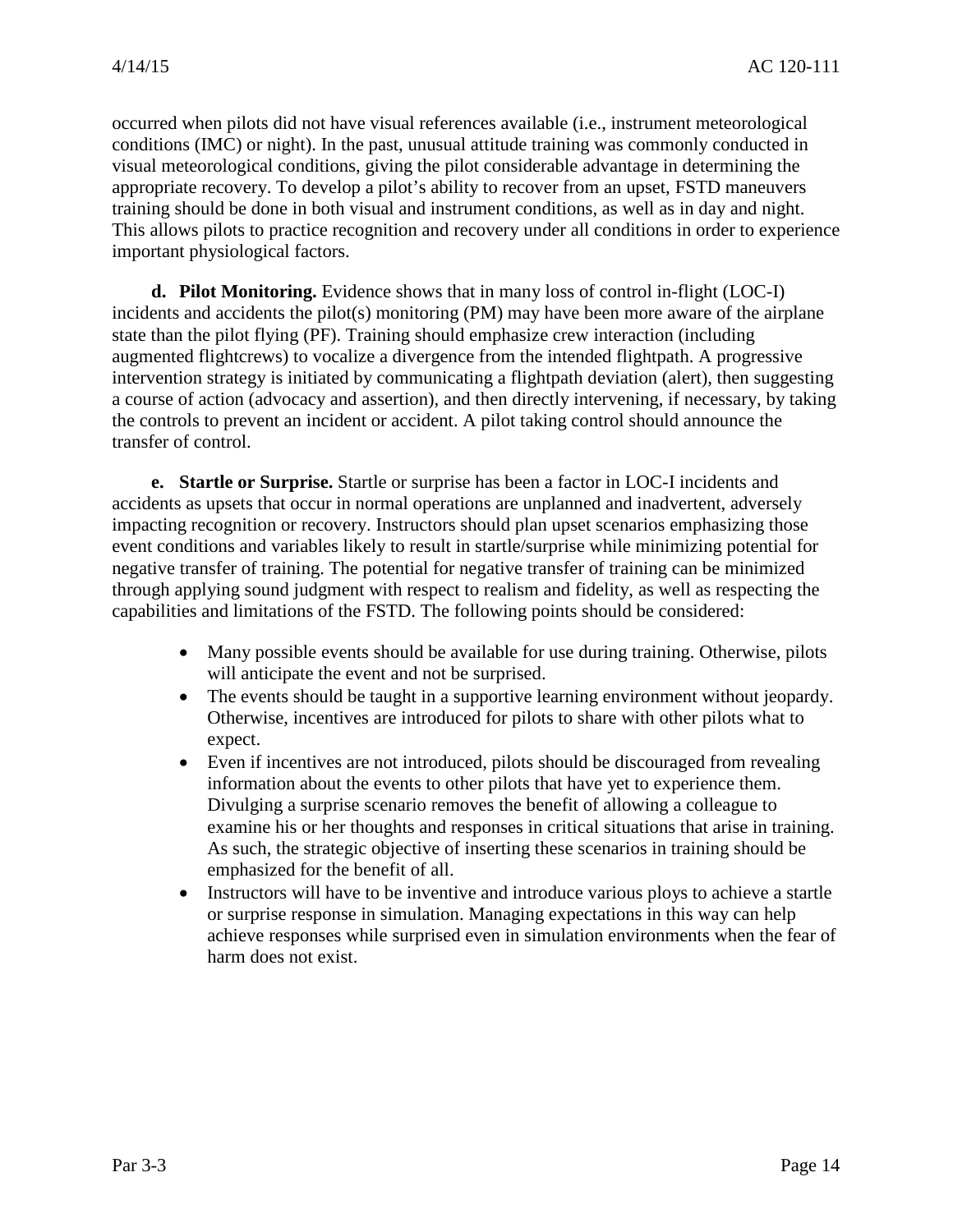#### **CHAPTER 4. UPSET RECOVERY TEMPLATE**

<span id="page-17-1"></span><span id="page-17-0"></span>**4-1. METHODOLOGY.** Airplane manufacturers (Airbus, ATR Aircraft, Boeing, Bombardier, and Embraer) contributed to the development of the following upset recovery templates that provide commonality among various airplanes.

<span id="page-17-2"></span>**4-2. UPSET RECOVERY TEMPLATES.** Tables  $\underline{1}$  and  $\underline{2}$  show the Nose High and Nose Low Upset Recovery Templates that were developed with input from the above manufacturers. Although the procedures apply to the majority of today's airplanes, manufacturer-recommended procedures may deviate from those included in this advisory circular (AC) due to specific airplane characteristics. Manufacturer recommendations may deviate from this template if necessary due to airplane operating characteristics. For air carriers operating airplanes without manufacturer upset recovery procedures, the FAA recommends using the upset recovery templates as a reference when developing air carrier-specific upset recovery procedures.

#### **Note: The manufacturer's procedures take precedence over the recommendations in this AC.**

**Note: These techniques assume the airplane is not stalled. If the airplane is stalled, recovery from the stall must be accomplished first in accordance with the current edition of AC [120-109,](https://www.faa.gov/regulations_policies/advisory_circulars/index.cfm/go/document.information/documentID/1028646) Stall Prevention and Recovery Training, or manufacturer procedures.**

**a.** The following techniques represent a logical progression for recovering the airplane. While not strictly procedural, the templates represent a consensus view of actions for recovery.

**b.** If needed, use pitch trim sparingly. Careful use of rudder to aid roll control should be considered only if roll control is ineffective.

**c.** This section uses the following acronyms: AP for autopilot and A/THR for autothrottle/autothrust.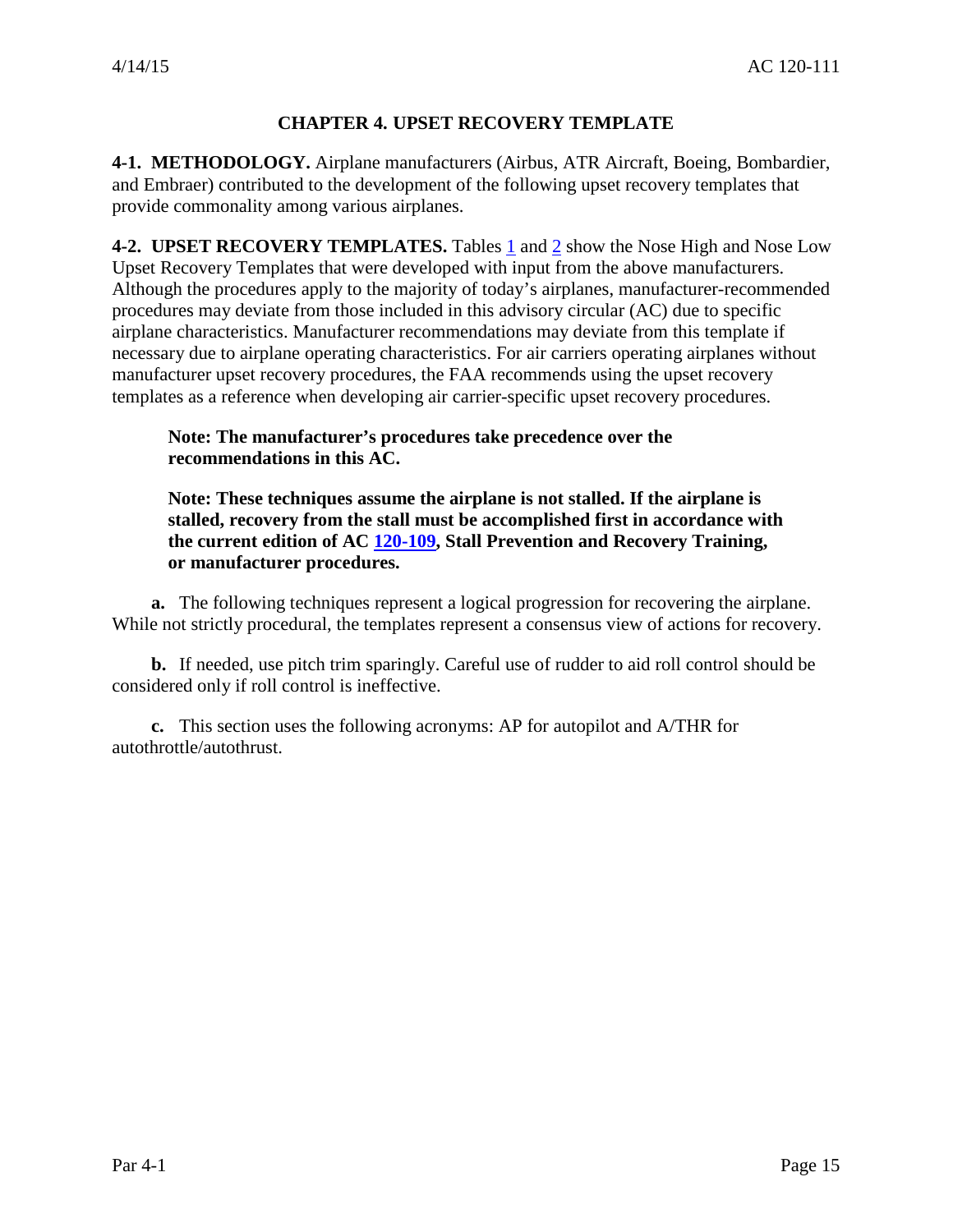<span id="page-18-0"></span> $\overline{1}$ 

٦

| <b>Either Pilot:</b><br>Recognize and confirm the developing situation. Announce: "Nose High"    |                                                        |  |
|--------------------------------------------------------------------------------------------------|--------------------------------------------------------|--|
| <b>Pilot Flying</b>                                                                              | <b>Pilot Monitoring</b>                                |  |
| AP: DISCONNECT <sup>3</sup>                                                                      | MONITOR airspeed and attitude throughout               |  |
| A/THR: OFF                                                                                       | the recovery and ANNOUNCE any continued<br>divergence. |  |
| PITCH: Apply as much nose-down control<br>input as required to obtain a nose-down<br>pitch rate. |                                                        |  |
| THRUST: Adjust (if required)                                                                     |                                                        |  |
| When airspeed is sufficiently increasing:<br>RECOVER to level flight <sup>4</sup>                |                                                        |  |

### **TABLE 1. NOSE HIGH RECOVERY TEMPLATE**

**Note: Recovery to level flight may require use of pitch trim.**

**Note: If necessary, consider reducing thrust in airplanes with underwing-mounted engines to aid in achieving nose-down pitch rate.**

**WARNING: Excessive use of pitch trim or rudder may aggravate the upset situation or may result in high structural loads.** 

<span id="page-18-1"></span><sup>&</sup>lt;sup>3</sup> A large out-of-trim condition could be encountered when the AP is disconnected.

<span id="page-18-2"></span><sup>4</sup> Avoid stall because of premature recovery or excessive G loading.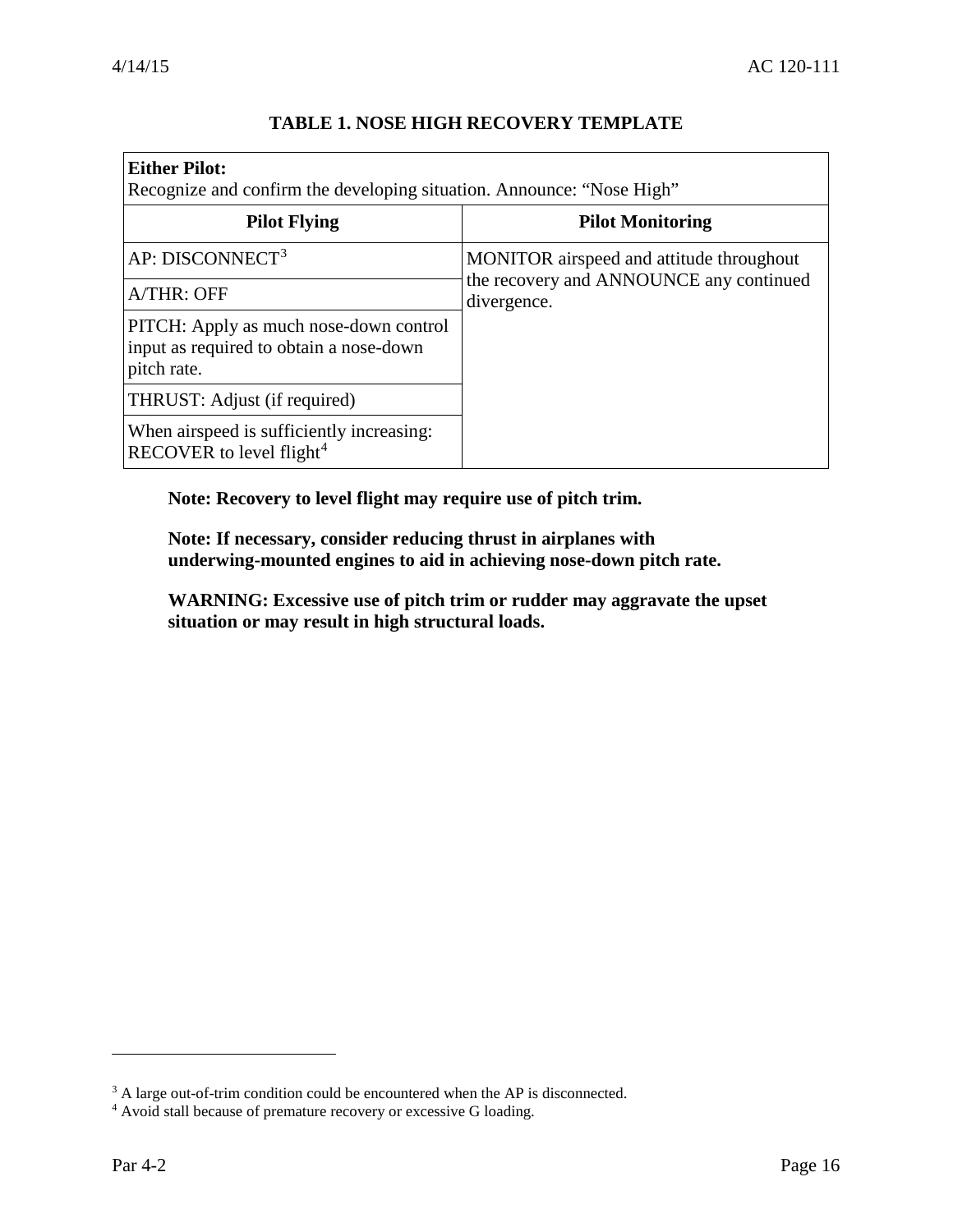<span id="page-19-0"></span>

| <b>Either Pilot:</b><br>Recognize and confirm the developing situation. Announce: "Nose Low" |                                                        |  |
|----------------------------------------------------------------------------------------------|--------------------------------------------------------|--|
| <b>Pilot Flying</b>                                                                          | <b>Pilot Monitoring</b>                                |  |
| AP: DISCONNECT <sup>5</sup>                                                                  | MONITOR airspeed and attitude throughout               |  |
| A/THR: OFF                                                                                   | the recovery and ANNOUNCE any continued<br>divergence. |  |
| RECOVER from stall if required                                                               |                                                        |  |
| $\text{ROLL}^6$ in the shortest direction to wings<br>level.                                 |                                                        |  |
| THRUST and DRAG: Adjust (if required)                                                        |                                                        |  |
| RECOVER to level flight <sup>7</sup>                                                         |                                                        |  |

#### **TABLE 2. NOSE LOW RECOVERY TEMPLATE**

**Note: Recovery to level flight may require use of pitch trim.**

**WARNING: Excessive use of pitch trim or rudder may aggravate the upset situation or may result in high structural loads.** 

<span id="page-19-1"></span> $5$  A large out-of-trim condition could be encountered when the AP is disconnected.

<sup>&</sup>lt;sup>6</sup> It may be necessary to reduce the G loading by applying forward control pressure to improve roll effectiveness.

<span id="page-19-3"></span><span id="page-19-2"></span><sup>7</sup> Avoid stall because of premature recovery or excessive G loading.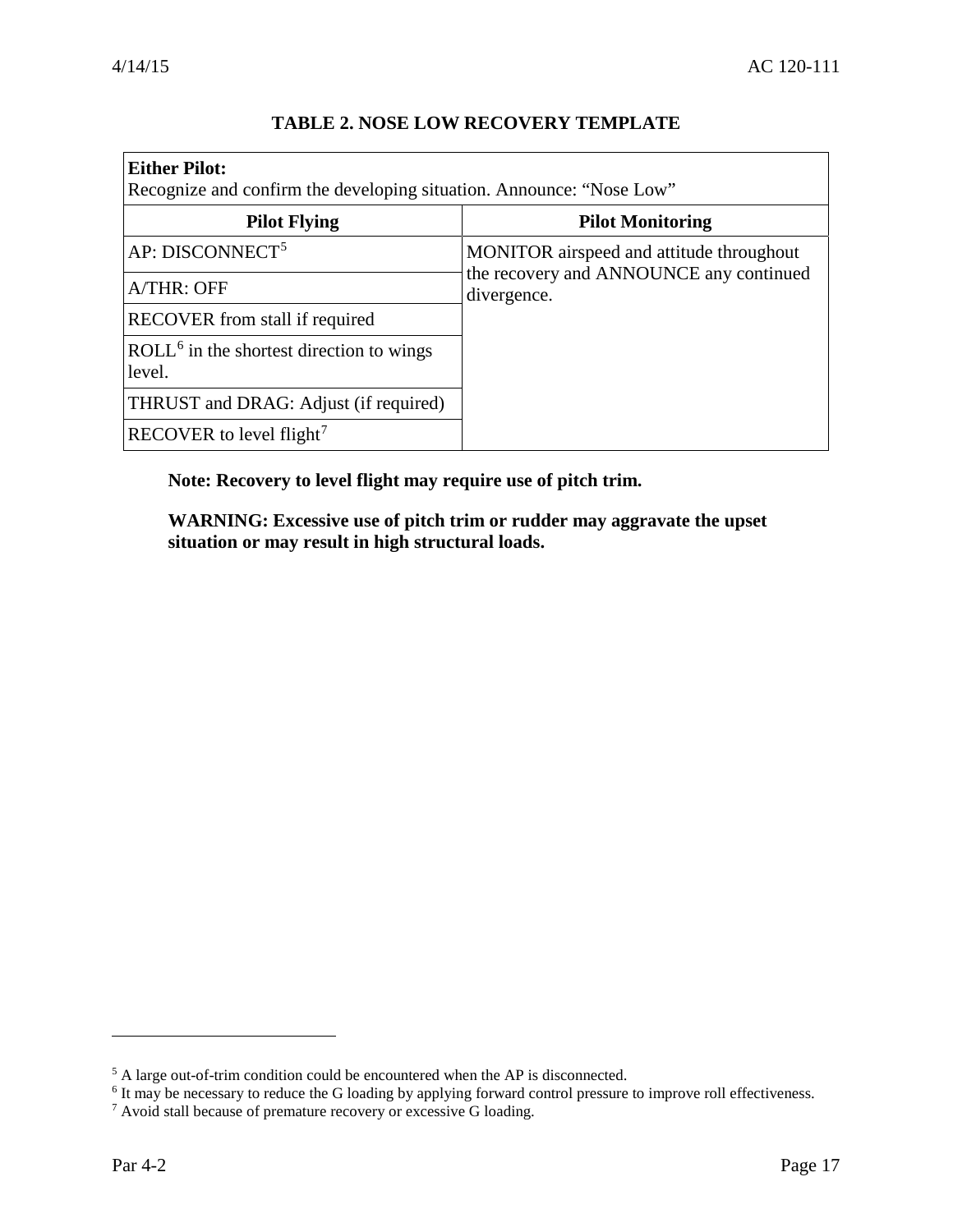#### **TABLE 3. NOSE HIGH RECOVERY TEMPLATE WITH EXPLANATION**

<span id="page-20-0"></span>**Either Pilot:** Recognize and confirm the developing situation. Announce: "Nose High"

**Explanation:** A critical element in recognition and confirmation is to clearly understand the energy state and the rate to which it is changing because this will have an effect on how the PF handles the recovery.

#### **Pilot Flying**

#### **AP: DISCONNECT**[8](#page-20-1)

#### **A/THR: OFF**

**Explanation:** Leaving the autopilot or autothrottle/autothrust connected may result in inadvertent changes or adjustments that may not be easily recognized or appropriate, especially during high workload situations.

**PITCH:** Apply as much nose-down control input as required to obtain a nose-down pitch rate.

**Explanation:** This may require as much as full nose-down input. If a sustained column force is required to obtain the desired response, use nose-down trim as needed to counter high stick forces.

If nose-down inputs are not successful in achieving a nose-down pitch rate, pitch may be controlled by rolling the airplane. A large bank angle is helpful in reducing excessively high pitch attitudes. The angle of bank should not normally exceed approximately 60°. Continuous nose-down elevator pressure will keep the wing angle of attack low, which will make the normal roll controls effective. The rolling maneuver changes the pitch rate into a turning maneuver, allowing the pitch to decrease.

**THRUST:** Adjust (if required)

**Explanation:** Combined with pitch trim, an additional effective method for achieving a nose-down pitch rate on airplanes with under-wing-mounted engines can be to reduce the power. Thrust should only be reduced to the point where control of the pitch is achieved. This reduces the upward pitch moment. In fact, in some situations for some airplane models, it may be necessary to reduce thrust to prevent the angle of attack from continuing to increase.

If the pitch rate is being managed by trim and elevator inputs, it is not recommended to reduce thrust.

<span id="page-20-1"></span><sup>&</sup>lt;sup>8</sup> A large out-of-trim condition could be encountered when the AP is disconnected.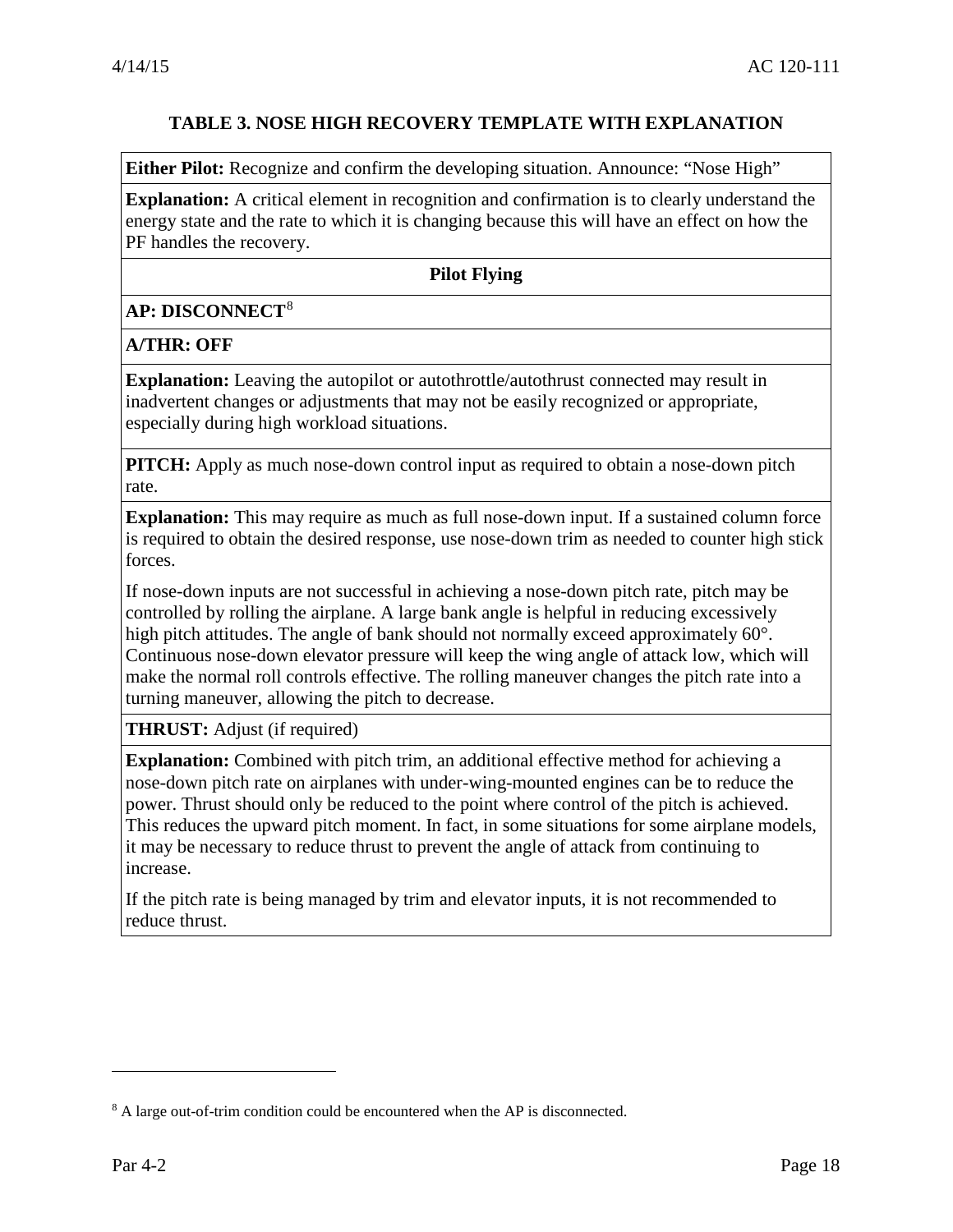### **TABLE 3. NOSE HIGH RECOVERY TEMPLATE WITH EXPLANATION (CONTINUED)**

**RECOVER** to level flight<sup>[9](#page-21-0)</sup> when airspeed is sufficiently increasing:

**Explanation:** Recover to slightly nose-low attitude to reduce the potential for entering another upset. Roll to wings level, if necessary, as the nose approaches the horizon. Check airspeed, and adjust thrust and pitch as necessary.

#### **Pilot Monitoring**

**MONITOR** airspeed and attitude throughout the recovery and ANNOUNCE any continued divergence.

**Explanation:** Evidence shows that the PM is often in a better position than the PF to recognize adverse trends in airplane state or flight parameters.

<span id="page-21-0"></span><sup>&</sup>lt;sup>9</sup> Avoid stall because of premature recovery or excessive G loading.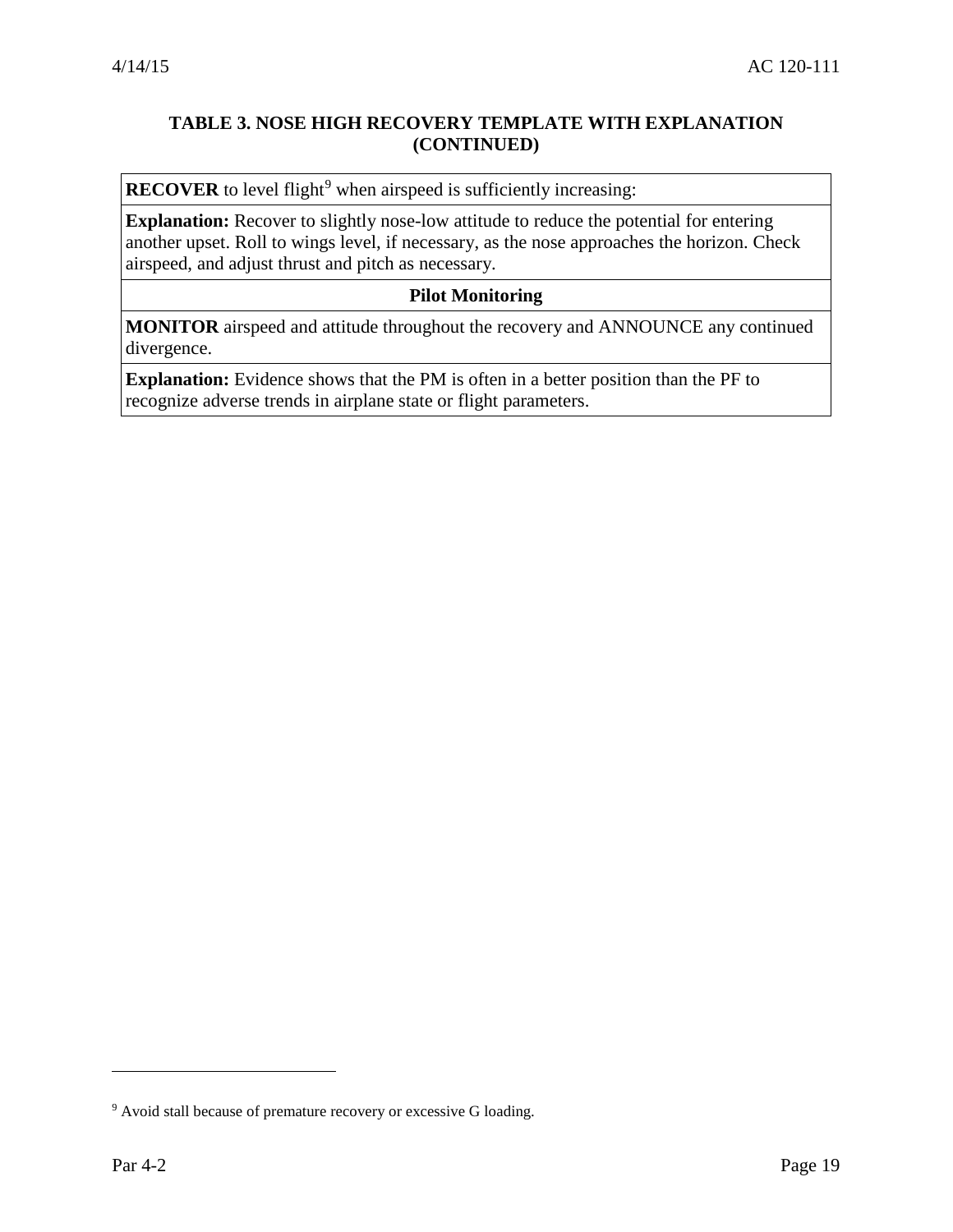### **TABLE 4. NOSE LOW RECOVERY TEMPLATE WITH EXPLANATION**

#### <span id="page-22-0"></span>**Either Pilot:**

Recognize and confirm the developing situation. Announce: "Nose Low"

**Explanation:** A critical element in recognition and confirmation is to clearly understand the energy state and the rate to which it is changing because this will have an effect on how the PF handles the recovery.

#### **Pilot Flying**

#### **AP: DISCONNECT**[10](#page-22-1)

#### **A/THR: OFF**

**Explanation:** Leaving the autopilot or autothrottle/autothrust connected may result in inadvertent changes or adjustments that may not be easily recognized or appropriate, especially during high workload situations.

**RECOVER** from stall if required

**Explanation:** Even in a nose-low, low-speed situation, the airplane may be stalled at a relatively low pitch. It is necessary to recover from the stall first. This may require nose-down elevator, which may not be intuitive.

**ROLL**<sup>[11](#page-22-2)</sup> in the shortest direction to wings level.

**Explanation:** Full aileron and spoiler input may be necessary to smoothly establish a recovery roll rate toward the nearest horizon. It is important that positive G force not be increased or that nose-up elevator or stabilizer trim be used until the airplane approaches wings level. It may be necessary to unload the airplane by decreasing backpressure to improve roll effectiveness. If the airplane has exceeded 90° of bank, it may feel like "pushing" in order to unload. It is necessary to unload to improve roll control and to prevent pointing a large lift vector towards the ground.

**THRUST and DRAG:** Adjust (if required)

**Explanation:** If airspeed is low, apply thrust; if airspeed is high, reduce thrust, and if necessary, extend speedbrakes.

**RECOVER** to level flight<sup>[12](#page-22-3)</sup>

**Explanation:** Complete the recovery by establishing a pitch, thrust, and airplane drag device configuration that corresponds to the desired airspeed.

<span id="page-22-1"></span><sup>&</sup>lt;sup>10</sup> A large out-of-trim condition could be encountered when the AP is disconnected.

<span id="page-22-2"></span> $<sup>11</sup>$  It may be necessary to reduce the G loading by applying forward control pressure to improve roll effectiveness.</sup>

<span id="page-22-3"></span> $12$  Avoid stall because of premature recovery or excessive G loading.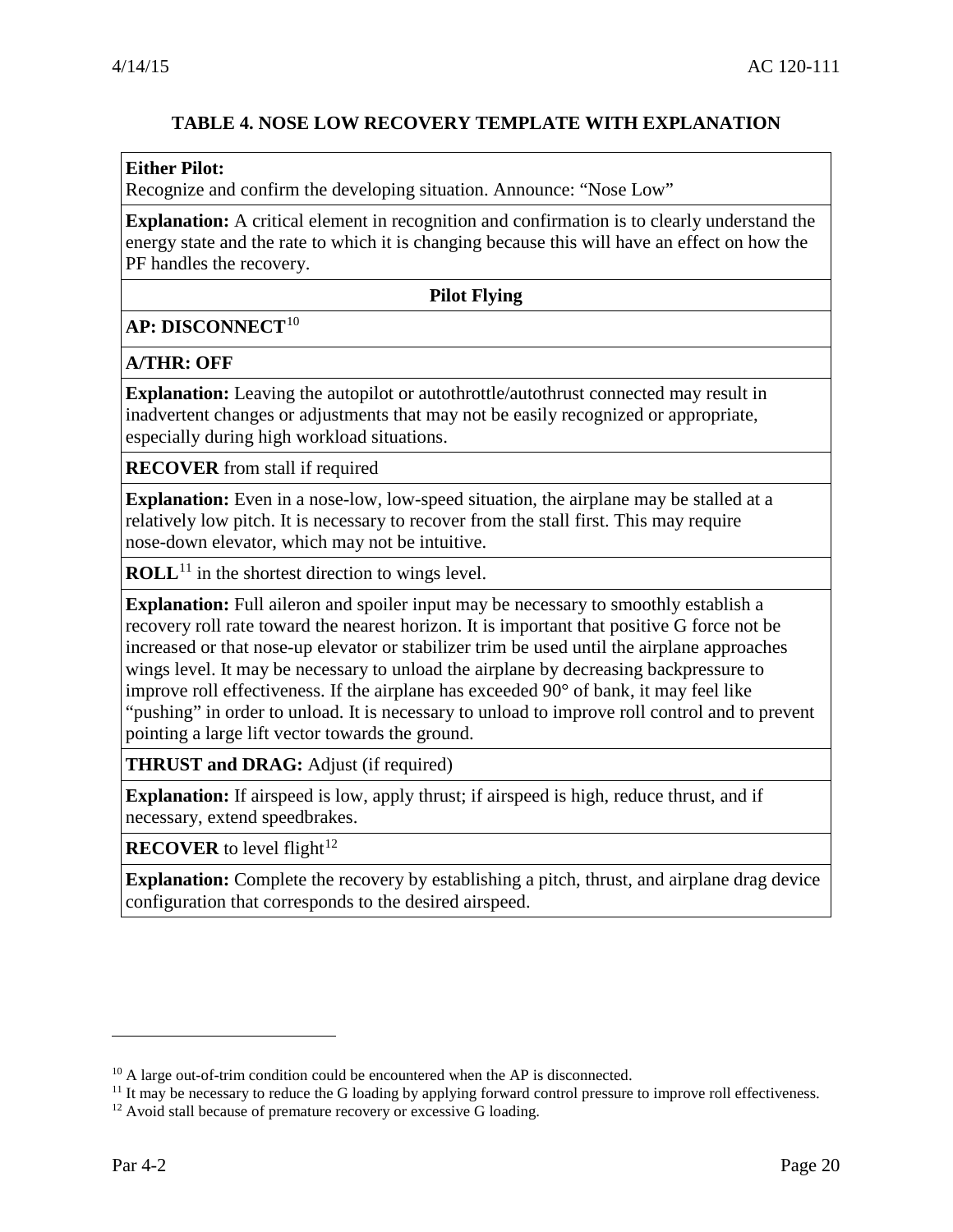### **TABLE 4. NOSE LOW RECOVERY TEMPLATE WITH EXPLANATION (CONTINUED)**

#### **Pilot Monitoring**

**MONITOR** airspeed and attitude throughout the recovery and ANNOUNCE any continued divergence.

**Explanation:** Evidence shows that the PM is often in a better position to recognize adverse trends in airplane state or flight parameters than the PF.

#### **Note: Recovery to level flight may require use of pitch trim.**

**WARNING: Excessive use of pitch trim or rudder may aggravate the upset situation or may result in high structural loads.**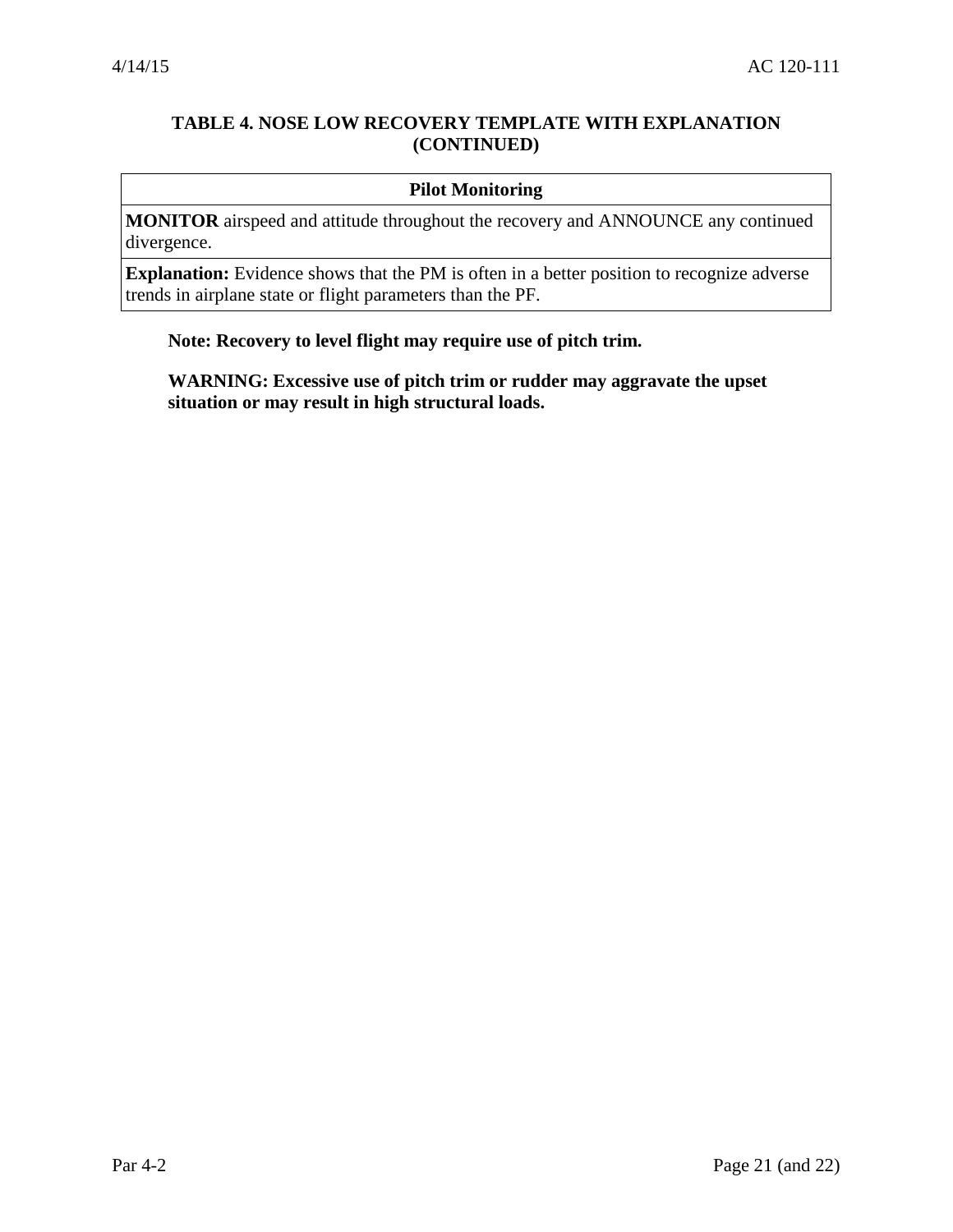# **APPENDIX 1. TRAINING ELEMENTS AND EVENTS**

<span id="page-24-0"></span>

| 1. Aerodynamics |                                                                                                                                                                                                                                                                                                                                                                                                                                                                                                                                                                                                                                                                                                                                                                                                                                                                                                   |  |  |
|-----------------|---------------------------------------------------------------------------------------------------------------------------------------------------------------------------------------------------------------------------------------------------------------------------------------------------------------------------------------------------------------------------------------------------------------------------------------------------------------------------------------------------------------------------------------------------------------------------------------------------------------------------------------------------------------------------------------------------------------------------------------------------------------------------------------------------------------------------------------------------------------------------------------------------|--|--|
| Academic        | a. General Aerodynamics:<br>Aerodynamic flight envelope.<br>Load factor.<br>Directional and lateral control.<br>$\bullet$<br>• Weight and balance effects on handling.<br>Trim.                                                                                                                                                                                                                                                                                                                                                                                                                                                                                                                                                                                                                                                                                                                   |  |  |
|                 | Sideslip.                                                                                                                                                                                                                                                                                                                                                                                                                                                                                                                                                                                                                                                                                                                                                                                                                                                                                         |  |  |
|                 | b. Advanced Aerodynamics:<br>Lift versus drag $(L/D)$ curve, $L/D$ Max in particular, and<br>significance on airplane performance in general.<br>Relationship between L/D curve and airspeed.<br>Airplane energy state and its application in various flight altitudes,<br>$\bullet$<br>airspeeds, and attitudes.<br>Optimum climb speed, crossover altitude, optimum altitude, and<br>$\bullet$<br>maximum altitude as they relate to airplane performance and the<br>effect of deviations (environmental or airplane) on performance.<br>Thrust required versus thrust available.<br>$\bullet$<br>Thrust-limited conditions and recovery.<br>$\bullet$<br>Aerodynamic stability and its effects in flight including<br>$\bullet$<br>maneuvering stability and characteristics at high and low altitude;<br>environmental impact on aerodynamics and handling<br>(e.g., temperature, ice, etc.). |  |  |
|                 | Airplane Performance (high and low altitude):<br>$\mathbf{c}$ .<br>Use of airplane (type-specific) performance charts to determine the<br>effects of environmental, airplane configuration, or system<br>changes on planned flight performance.<br>Training pilots to understand that an airplane may not be able to<br>reach its maximum certified altitude depending on performance at<br>the time of the flight is critical. Pilots should also understand the<br>possible consequences of choosing a cruising altitude that exceeds<br>the airplane's performance capabilities for the conditions existing<br>at the time of the flight.<br>Recognition of the different flight deck cues between low-speed<br>buffet and high-speed buffet.                                                                                                                                                  |  |  |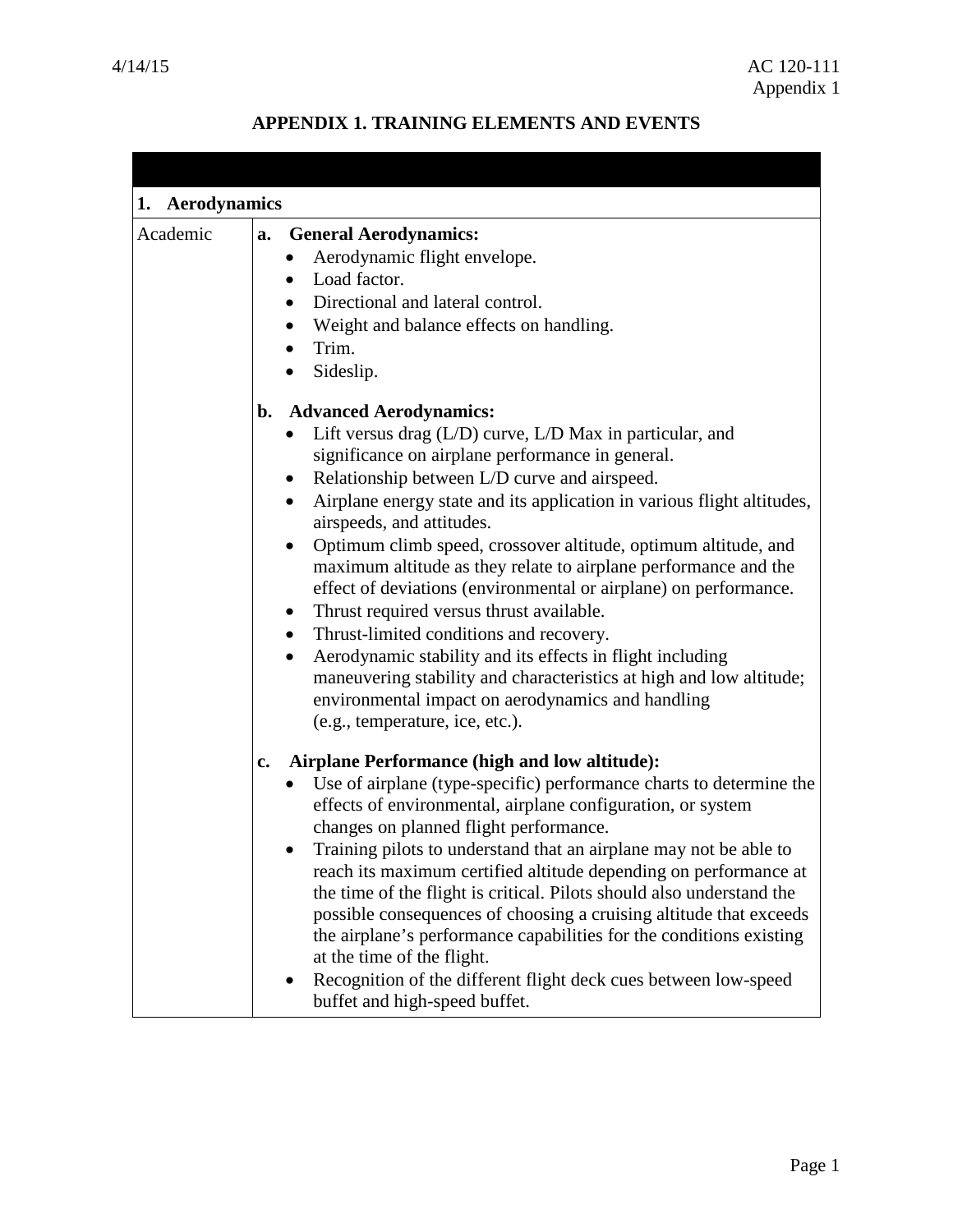|        | d. Type-specific aerodynamics:<br>Angle of Attack (AOA) awareness including:<br>Importance of AOA as it relates to airplane performance and wing<br>stall angle.<br>Effect of airplane configuration (e.g., flaps, gear, leading edge<br>slats, speedbrakes, and thrust/power setting) on stall margins and<br>stall characteristics.<br>AOA relationship to various airplane systems, particularly warning<br>$\bullet$<br>systems (e.g., stall warning, stick shaker, stick pusher, etc.).<br>General and airplane-specific AOA knowledge.<br>$\bullet$<br>Impact of environmental and system factors on AOA indications<br>and their relationship to the stall AOA and various airplane<br>warning systems (e.g., type-specific knowledge of the stall<br>warning system).<br>AOA indications, if presented to the pilot.<br>$\bullet$<br>Airplane-specific handling to use AOA-derived information to<br>prevent or recover from an upset (including stall).<br><b>Mach effects including:</b><br>e.<br>Mach tuck and Mach buffet and the reason for them.<br>Buffet-limited max altitude.<br>Critical Mach number and aerodynamic forces acting on the wing<br>$\bullet$<br>at critical Mach.<br>Control surface effectiveness at high speed.<br>$\bullet$<br><b>Note: Training for AOA and Mach effects should only</b><br>be accomplished to the extent of their applicability to |
|--------|------------------------------------------------------------------------------------------------------------------------------------------------------------------------------------------------------------------------------------------------------------------------------------------------------------------------------------------------------------------------------------------------------------------------------------------------------------------------------------------------------------------------------------------------------------------------------------------------------------------------------------------------------------------------------------------------------------------------------------------------------------------------------------------------------------------------------------------------------------------------------------------------------------------------------------------------------------------------------------------------------------------------------------------------------------------------------------------------------------------------------------------------------------------------------------------------------------------------------------------------------------------------------------------------------------------------------------------------------------------------------------------|
| Flight | the specific airplane.<br>The FSTD training should be accomplished at both high altitudes (within<br>5,000 ft. of the service ceiling of the airplane), and low altitude (below<br>10,000 ft. above ground level (AGL)). Use of normal operational cruise<br>altitudes for high-altitude training should be encouraged. To fully<br>understand the concepts discussed in academic training, pilots should<br>demonstrate the following:                                                                                                                                                                                                                                                                                                                                                                                                                                                                                                                                                                                                                                                                                                                                                                                                                                                                                                                                                  |
|        | Recognize buffet (if applicable to airplane type), when<br>encountered.<br>Maneuvering at high altitudes at various speeds and automation<br>levels applying the aerodynamic principles studied to prevent an<br>upset.<br>Awareness of the AOA from available data shown on the flight<br>deck (e.g., barber pole on speed tape, pitch-limit-indicator,<br>flight-path-symbol relative to pitch attitude, etc.) and demonstrate<br>the use of those data to prevent an upset or recover from one.                                                                                                                                                                                                                                                                                                                                                                                                                                                                                                                                                                                                                                                                                                                                                                                                                                                                                       |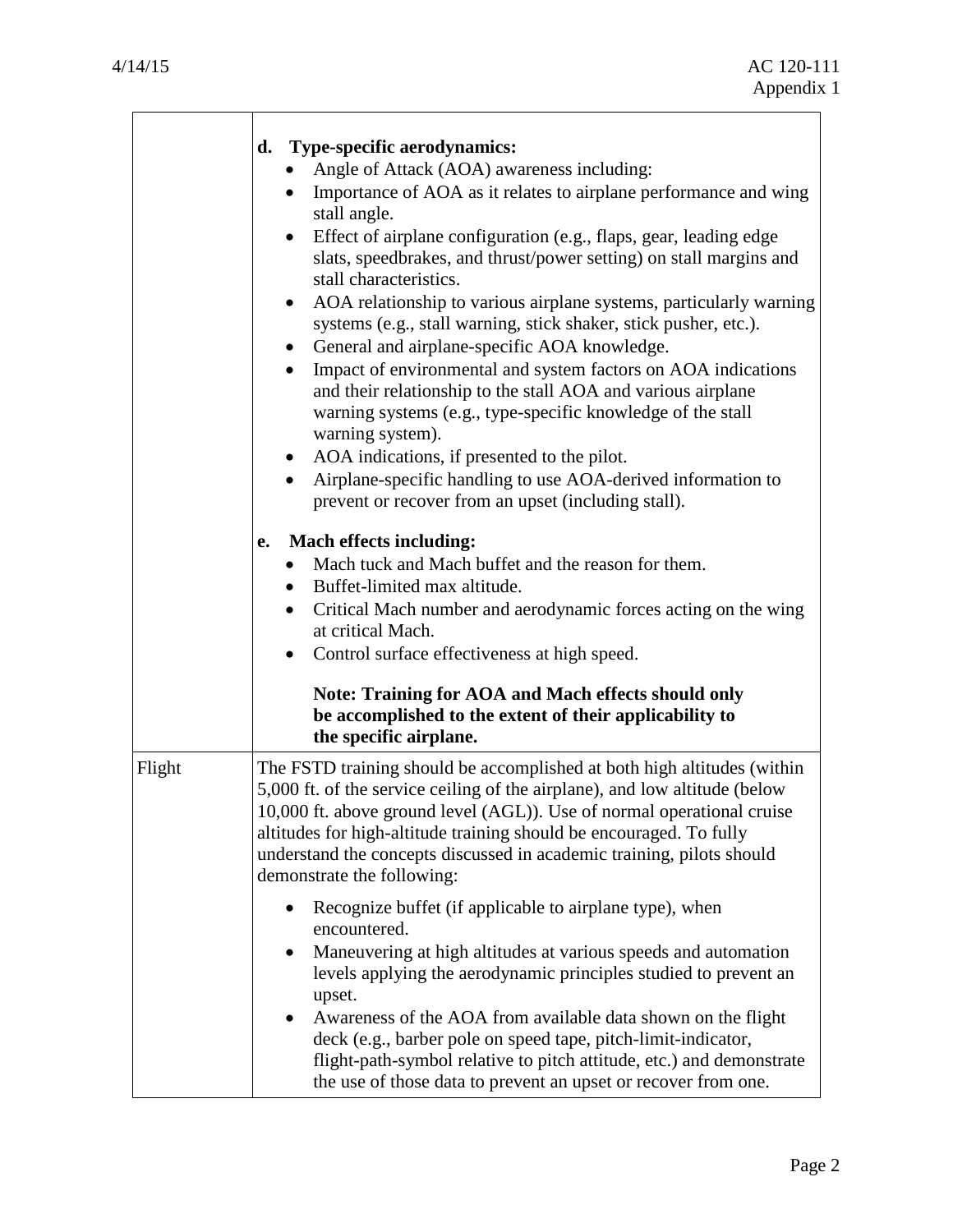| 2. G Awareness       | Demonstrate knowledge of the type-specific systems that use AOA<br>inputs with emphasis on warning systems and the limitations of<br>those systems.<br>Speed controlled by elevator inputs or speed controlled by thrust,<br>airplane energy state as it pertains to the type being flown, and<br>demonstrate use of that knowledge to prevent or recover from an<br>upset.<br>Roll rate performance of the airplane at different speeds and<br>different configurations and with flight spoilers retracted/extended<br>if a difference exists.<br>Pitch rate performance of the airplane at different speeds, different<br>configurations, and with flaps retracted/extended.<br>Demonstrate an aft center of gravity (CG) versus forward CG if<br>flight qualities are significantly different.<br>Additional details regarding these areas can be found in the Airplane<br>Upset Recovery Training Aid (AURTA) Revision 2, section 2.5. While<br>the AURTA was designed for swept-wing airplanes with more than<br>100 seats, the general concepts are still applicable to most<br>high-performance airplanes. |  |
|----------------------|-------------------------------------------------------------------------------------------------------------------------------------------------------------------------------------------------------------------------------------------------------------------------------------------------------------------------------------------------------------------------------------------------------------------------------------------------------------------------------------------------------------------------------------------------------------------------------------------------------------------------------------------------------------------------------------------------------------------------------------------------------------------------------------------------------------------------------------------------------------------------------------------------------------------------------------------------------------------------------------------------------------------------------------------------------------------------------------------------------------------|--|
|                      |                                                                                                                                                                                                                                                                                                                                                                                                                                                                                                                                                                                                                                                                                                                                                                                                                                                                                                                                                                                                                                                                                                                   |  |
| Academic             | The effects of g's, especially during airplane upsets. Emphasize that<br>G-loading in transport category airplanes feels significantly more<br>pronounced than in simulation. Airline pilots are normally uncomfortable<br>(for the sake of passenger comfort and safety) with aggressively loading<br>or unloading the G forces on a large passenger airplane. This inhibition<br>must be overcome when faced with the necessity to quickly and<br>sometimes aggressively maneuver the airplane. Most FFSs cannot<br>replicate sustained load factors greater or less than 1g; therefore, the flight<br>deck situation must be envisioned during flight different from 1g. The<br>pilot may feel significantly heavier or lighter in the seat for moderate<br>durations. It may be difficult to reach the rudder pedals. Unsecured items<br>may be flying around the flight deck. However, it should be emphasized<br>that it should not normally be necessary to maneuver at less than 0g.                                                                                                                      |  |
| Flight               | Incorporated into Section 8, Upset Recovery Techniques, below.                                                                                                                                                                                                                                                                                                                                                                                                                                                                                                                                                                                                                                                                                                                                                                                                                                                                                                                                                                                                                                                    |  |
| 3. Energy Management |                                                                                                                                                                                                                                                                                                                                                                                                                                                                                                                                                                                                                                                                                                                                                                                                                                                                                                                                                                                                                                                                                                                   |  |
| Academic             | The interrelationship between kinetic energy (airspeed), potential<br>energy (altitude), and chemical energy (power).<br>How the airplane gets in a high- or low-energy state and the input<br>options available to change the energy state to a stable and safe<br>state.<br>How external factors can change energy state and how to correct<br>for them.                                                                                                                                                                                                                                                                                                                                                                                                                                                                                                                                                                                                                                                                                                                                                        |  |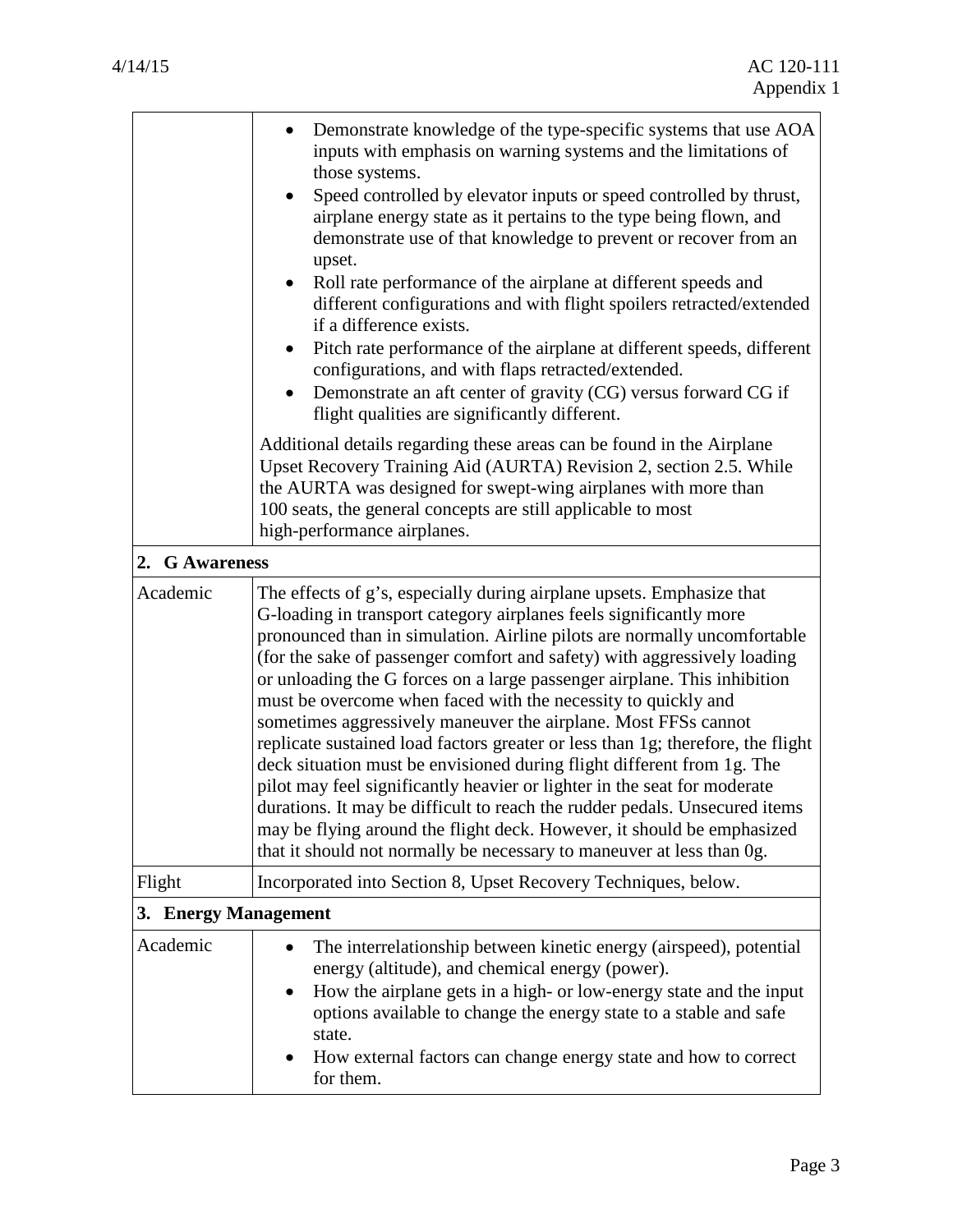|                          | What parameters to focus on to decide an appropriate response;<br>crosscheck with the other pilot to establish a shared understanding.<br>What to monitor during an event and how the pilot monitoring<br>(PM) should assist the pilot flying (PF) in the recovery using<br>appropriate callouts and other verbal feedback.                                                                                                                                                                                                                                                                                                                                                                                                                                                                                                                                                                                                                                                                                                                                                     |
|--------------------------|---------------------------------------------------------------------------------------------------------------------------------------------------------------------------------------------------------------------------------------------------------------------------------------------------------------------------------------------------------------------------------------------------------------------------------------------------------------------------------------------------------------------------------------------------------------------------------------------------------------------------------------------------------------------------------------------------------------------------------------------------------------------------------------------------------------------------------------------------------------------------------------------------------------------------------------------------------------------------------------------------------------------------------------------------------------------------------|
| Flight                   | This training should include integrated Crew Resource Management<br>(CRM) training for developing crew knowledge and skills for energy<br>management and techniques for reducing pilot error. To fully understand<br>the concepts discussed in academic training, pilots should demonstrate the<br>following:<br>Acceleration between two speeds of which the airplane is capable<br>at low altitude, medium, and high altitude (e.g., accelerating<br>between 200 and 250 knots at low altitude and high altitude, which<br>corresponds to Mach changes at high altitude) to demonstrate<br>changes in available thrust.<br>Acceleration performance from region of reversed command<br>$\bullet$<br>(back side of power curve) at low altitude and high altitude.<br>The relationship between Maximum Cruise/Climb/Continuous<br>Thrust and takeoff/go-around (TOGA) power settings at high<br>altitude.<br>Acceleration capabilities through descent versus power<br>application.<br>Wake vortex encounter behind a heavy airplane in takeoff and<br>approach configuration. |
| 4. Flightpath Management |                                                                                                                                                                                                                                                                                                                                                                                                                                                                                                                                                                                                                                                                                                                                                                                                                                                                                                                                                                                                                                                                                 |
| Academic                 | Flightpath and energy management systems: Pilots should have a<br>thorough understanding of the normal operation, failure modes and<br>effects, and system integration effects of flightpath and energy<br>management systems. Training on flightpath and energy management<br>systems should include:<br>Normal system operation and limitations.<br>Indications and modes, including crosscheck and verification of<br>$\bullet$<br>mode use and understanding of how a specific mode will<br>command the airplane; interoperability with other systems.<br>Failure modes and effects.<br>$\bullet$<br>Common model-specific failures.<br>Common errors to avoid and why they occur.<br>$\bullet$<br>The importance of ensuring correct inputs to the automated<br>systems for flightpath management and the consequences of<br>failing to do so.<br>Understanding of type-specific characteristics to prevent<br>inadvertent LOC-I events because of automation surprise<br>(e.g., vertical speed (VS) or indicated airspeed (IAS) modes based<br>on altitude).              |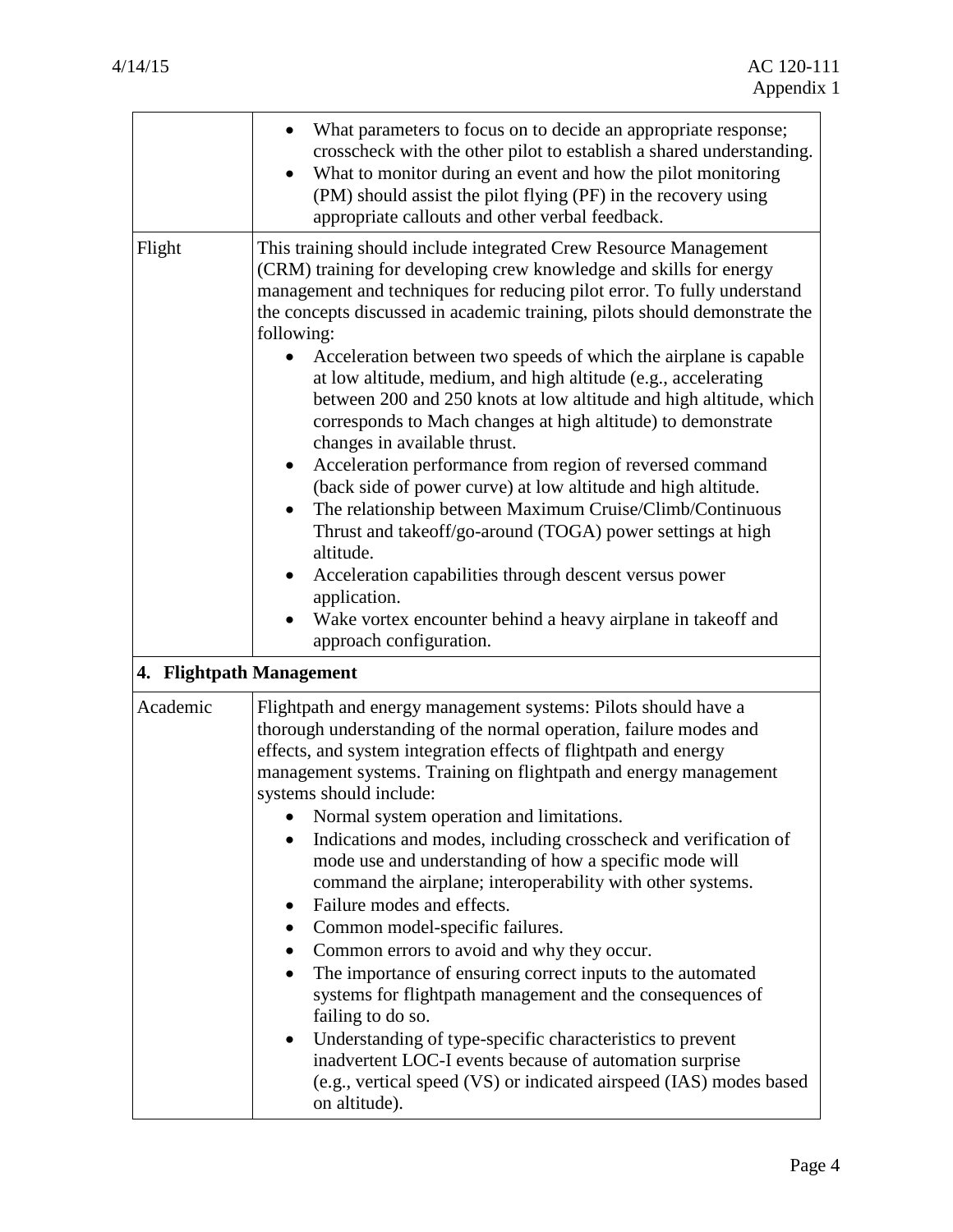|          | System review when conducting recurrent training.<br>Knowledge of pitch attitudes, power settings, and airspeeds for<br>common configurations and different phases of flight, as<br>applicable to the airplane type.                                                                                                                                                                                                                                                                                                                                                                                                                                                                                                                                                                                                                                                                                                                                         |
|----------|--------------------------------------------------------------------------------------------------------------------------------------------------------------------------------------------------------------------------------------------------------------------------------------------------------------------------------------------------------------------------------------------------------------------------------------------------------------------------------------------------------------------------------------------------------------------------------------------------------------------------------------------------------------------------------------------------------------------------------------------------------------------------------------------------------------------------------------------------------------------------------------------------------------------------------------------------------------|
|          | <b>Manual Flight Operations:</b><br>Primary and alternate control strategies.<br>Nonintuitive factors. For example, it may be counterintuitive to<br>$\bullet$<br>use greater unloading control forces when recovering from a high<br>AOA, especially at low altitudes.<br>Additionally, for under-wing-mounted engines it may be necessary<br>to reduce thrust in order to reduce the AOA due to the strong pitch<br>up forces from added thrust.<br>Specific aspects of the transition from automated to manual flight<br>٠<br>including transition from using a flight director to "raw data," as<br>applicable.                                                                                                                                                                                                                                                                                                                                          |
| Flight   | Training should include abnormal operating conditions, reliance on<br>primary flight instruments, manual flying skills, and edge-of-envelope<br>operating conditions that could be encountered during routine operations.<br>Examples include:<br>Takeoff at high weight and aft/forward CG limits.<br>Recognition and recovery from low-airspeed/energy condition in<br>$\bullet$<br>approach/landing configuration.<br>Recognition and recovery from low-airspeed/energy condition<br>near the service ceiling.<br>Climb-to, steady state, and descent from service ceiling.<br>Unplanned transition from automated to manual flight, including<br>$\bullet$<br>transition from using a flight director to "raw data," as applicable.<br>5. Causes and Contributing Factors of Upsets                                                                                                                                                                      |
| Academic | Environmentally induced upsets, which could be caused by<br>turbulence, mountain wave, wind shear, thunderstorms,<br>microbursts, or airplane icing.<br>Pilot-induced upsets which could be caused by misinterpretation or<br>slow instrument crosscheck, improper adjustment of attitude and<br>power, improper pilot input, inattention, distractions, spatial<br>disorientation, pilot incapacitation, misunderstanding of autoflight<br>modes or improper use of automated systems, transition from<br>automated to manual modes due to system disconnect, and<br>pilot-induced oscillation (PIO).<br>Mechanically induced upsets that could be caused by flight<br>instrument anomalies/failures, autoflight anomalies/failures, flight<br>control malfunctions/failures, or other system anomalies.<br>Common illusions (e.g., somatogravic illusion, the leans, Coriolis<br>٠<br>illusion, etc.) associated with LOC-I events. It should be explained |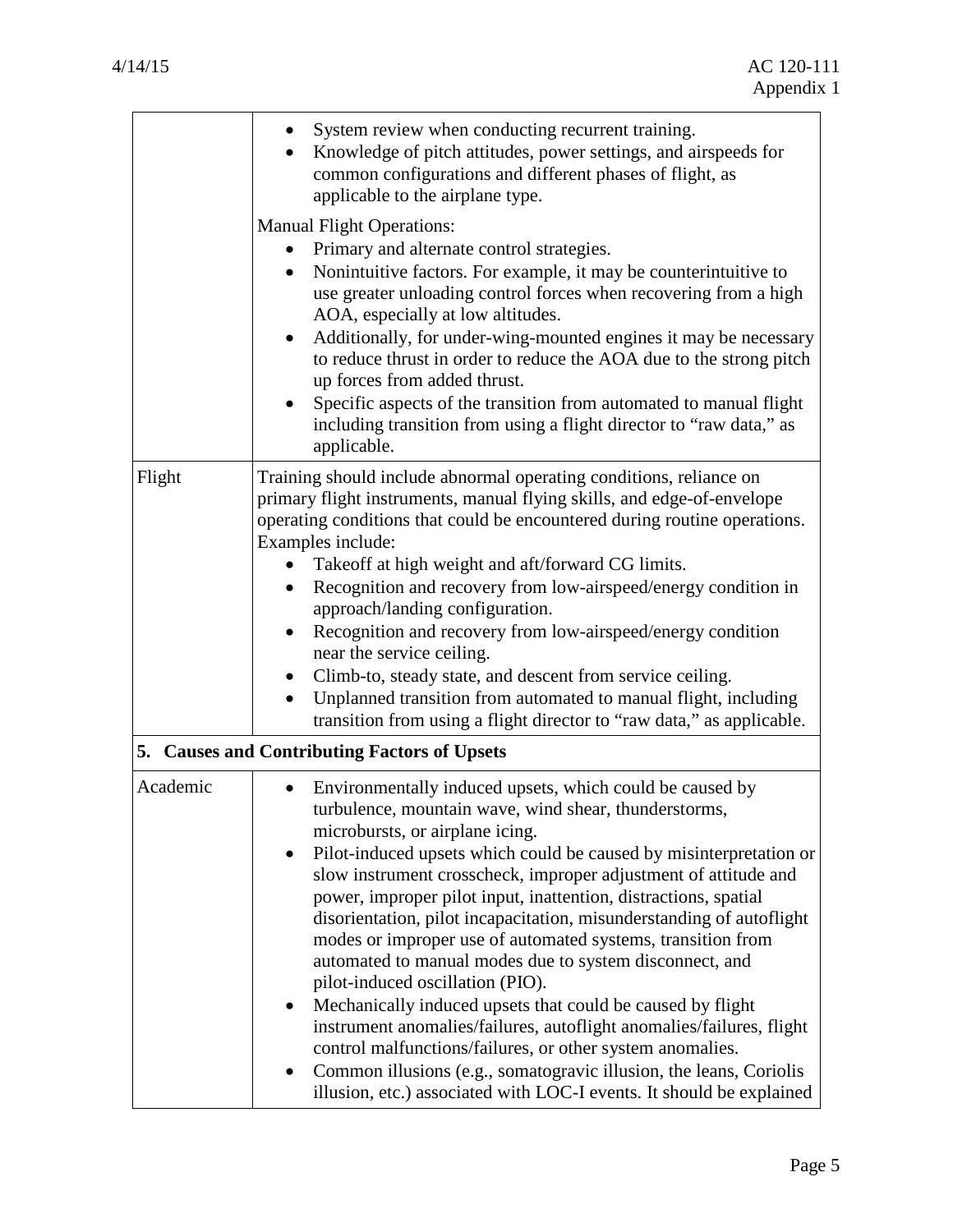|                | why they occur and the importance of following procedure to<br>avoid susceptibility to illusions.                                                                                                                                                                                                                                                                                                                                                                                                                                                                                                                                                                                                                                                                                                                                                                                       |  |
|----------------|-----------------------------------------------------------------------------------------------------------------------------------------------------------------------------------------------------------------------------------------------------------------------------------------------------------------------------------------------------------------------------------------------------------------------------------------------------------------------------------------------------------------------------------------------------------------------------------------------------------------------------------------------------------------------------------------------------------------------------------------------------------------------------------------------------------------------------------------------------------------------------------------|--|
|                | Situations resulting in an upset due to a lack of visual cues such as<br>٠<br>a sub-threshold roll (i.e., imperceptible roll rate, generally less<br>than three degrees per second).                                                                                                                                                                                                                                                                                                                                                                                                                                                                                                                                                                                                                                                                                                    |  |
| Flight         | Not applicable                                                                                                                                                                                                                                                                                                                                                                                                                                                                                                                                                                                                                                                                                                                                                                                                                                                                          |  |
|                | 6. Review of Accidents and Incidents Relating to Airplane Upsets                                                                                                                                                                                                                                                                                                                                                                                                                                                                                                                                                                                                                                                                                                                                                                                                                        |  |
| Academic       | Review of accidents and incidents related to transport category airplane<br>upsets with focus on an understanding of the events leading to the upset,<br>proper or improper decision-making actions that contributed to the upset,<br>and, if applicable, recovery. Aviation Safety Action Program (ASAP),<br>Flight Operational Quality Assurance (FOQA), and Aviation Safety<br>Reporting System (ASRS) data can also support this discussion.                                                                                                                                                                                                                                                                                                                                                                                                                                        |  |
| Flight         | Not applicable                                                                                                                                                                                                                                                                                                                                                                                                                                                                                                                                                                                                                                                                                                                                                                                                                                                                          |  |
| 7. Recognition |                                                                                                                                                                                                                                                                                                                                                                                                                                                                                                                                                                                                                                                                                                                                                                                                                                                                                         |  |
| Academic       | Type-specific examples of instrument indications during<br>a.<br>developing and developed upset.<br>Visual representations of the outside view and type-specific<br>instrument indications of a variety of developing and developed<br>upset conditions, with a focus on pitch, power, roll, and speed<br>trend. Pilots should be provided context for each event in order for<br>them to identify the divergence.<br>Some normal situations should also be included so pilots can<br>identify what is normal versus what is not.<br>If applicable, discuss other cues, such as audio or buffet cues.                                                                                                                                                                                                                                                                                   |  |
|                | <b>Pitch/Power/Roll/Yaw</b><br>b.<br>Pilots must have a fundamental understanding of instrumentation<br>and flight dynamics in pitch, power, roll, and yaw in order to<br>recognize the current state of the airplane and make the correct<br>control inputs to arrest the divergence or recover from the upset.<br>The use of the AURTA Revision 2, sections 2.5.5.5–2.5.5.9, is<br>recommended for specific details for training<br>Pitch/Power/Roll/Yaw.<br><b>Effective Scanning</b><br>$c_{\bullet}$<br>Effective instrument scanning techniques should be trained, as<br>appropriate, to recognize normal states and divergence from<br>normal flight parameters.<br>To prevent flightpath divergences related to improper monitoring<br>of airplane state, pilots should be trained during all phases of flight<br>on what to monitor and when, crosschecking, and verification. |  |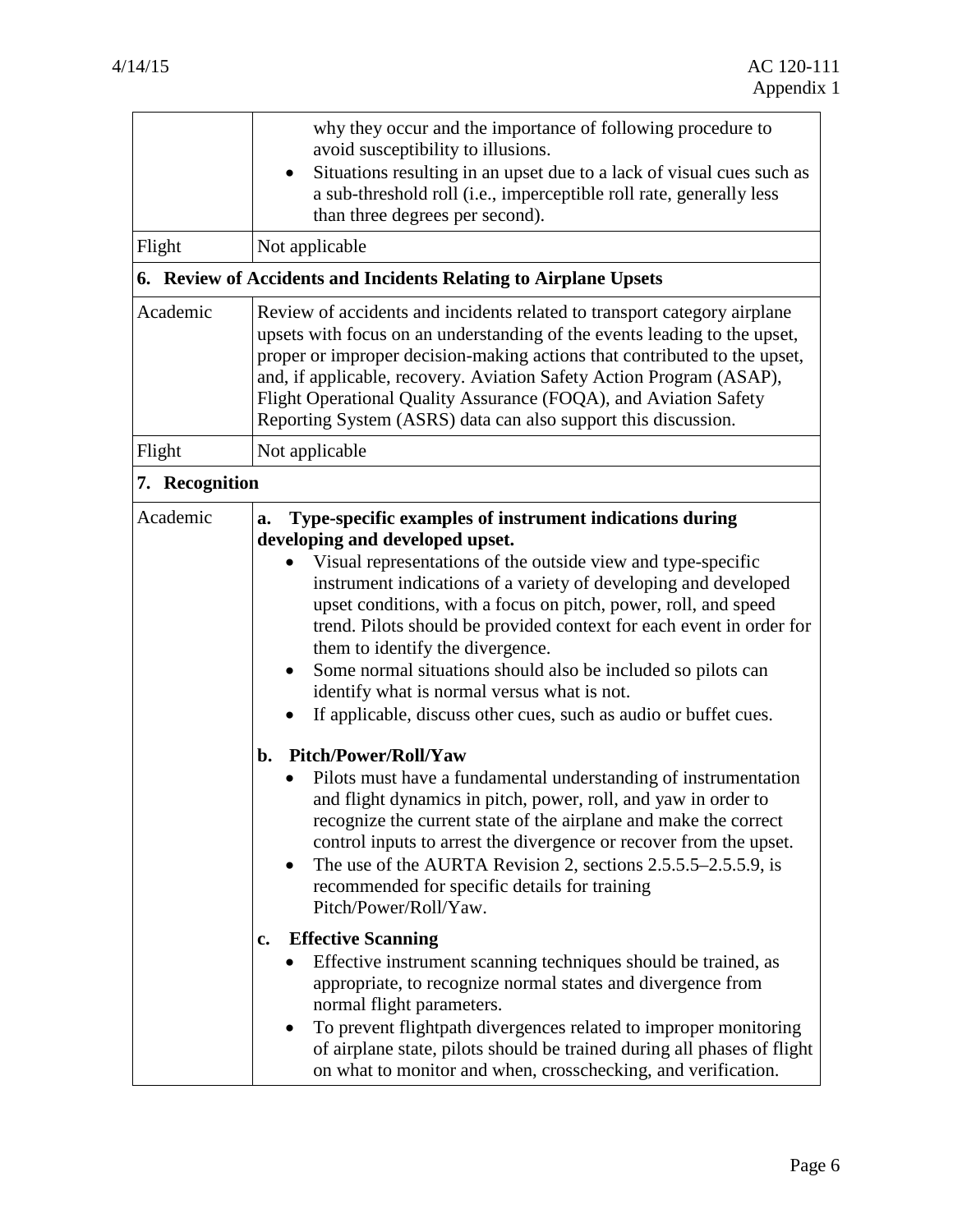| Flight   | <b>d.</b> CRM techniques for working as a crew to return the airplane to<br>normal flight and communicating airplane state between pilots, including<br>CRM callouts to improve situational awareness.<br>Evidence shows that the PM is often in a better position to<br>recognize adverse trends in airplane state or flight parameters than<br>the pilot flying (PF).<br>The PM should be tasked with active monitoring of aircraft state<br>and flight parameters and prompt callout of any divergence from<br>planned and/or briefed flightpath.<br>The academic principles of recognition should be continuously reinforced<br>by the instructor during flight training.                                                                                                                                                                                                                                                                                                                                                                                                                                                                                                                                                                                                                                                                                                                                                                                                                                                                                                                                                                                                                                                                                                                                                                                                            |
|----------|------------------------------------------------------------------------------------------------------------------------------------------------------------------------------------------------------------------------------------------------------------------------------------------------------------------------------------------------------------------------------------------------------------------------------------------------------------------------------------------------------------------------------------------------------------------------------------------------------------------------------------------------------------------------------------------------------------------------------------------------------------------------------------------------------------------------------------------------------------------------------------------------------------------------------------------------------------------------------------------------------------------------------------------------------------------------------------------------------------------------------------------------------------------------------------------------------------------------------------------------------------------------------------------------------------------------------------------------------------------------------------------------------------------------------------------------------------------------------------------------------------------------------------------------------------------------------------------------------------------------------------------------------------------------------------------------------------------------------------------------------------------------------------------------------------------------------------------------------------------------------------------|
|          | 8. Upset Recovery Techniques                                                                                                                                                                                                                                                                                                                                                                                                                                                                                                                                                                                                                                                                                                                                                                                                                                                                                                                                                                                                                                                                                                                                                                                                                                                                                                                                                                                                                                                                                                                                                                                                                                                                                                                                                                                                                                                             |
| Academic | Emphasize timely and appropriate intervention.<br>Emphasize that recovery to a stabilized flightpath should be<br>initiated as soon as a divergence from intended flightpath is<br>recognized.<br>Emphasize the need for the PF or PM to recognize a divergence as<br>early as possible, and immediately ensure corrective action is<br>taken to return the airplane to a stabilized flightpath rather than<br>waiting until the airplane has developed into an established upset.<br>The use of an intervention strategy employed by the PM that<br>$\bullet$<br>progresses from alerting the PF of a divergence from the intended<br>flightpath, to suggesting a course of action (advocacy and<br>assertion), and proceeds to directly intervening by taking the<br>controls to prevent an accident or incident. In the event that a pilot<br>intervenes by taking control of the airplane, he should announce<br>the transfer of control.<br>The attitude direction indicator (ADI), attitude display of the<br>$\bullet$<br>primary flight display (PFD), or head-up display (HUD), as<br>applicable, is the primary control instrument for recovery from an<br>upset.<br>Due to varying visibility conditions, pilots cannot depend on<br>having adequate outside visual references.<br>Air carriers and Original Equipment Manufacturers (OEM) may<br>already have policies on how to handle minor divergence from the<br>desired flightpath for items such as bank, airspeed, heading, etc.,<br>including callouts. The intent of these procedures or CRM<br>techniques is for the PM to draw attention to any divergence that<br>exceeds parameters set by the company and for the PF to take<br>corrective action.<br>Control inputs to counter a developing upset must be smooth,<br>positive, and proportional to the amount and rate of pitch, roll, or<br>yaw experienced. |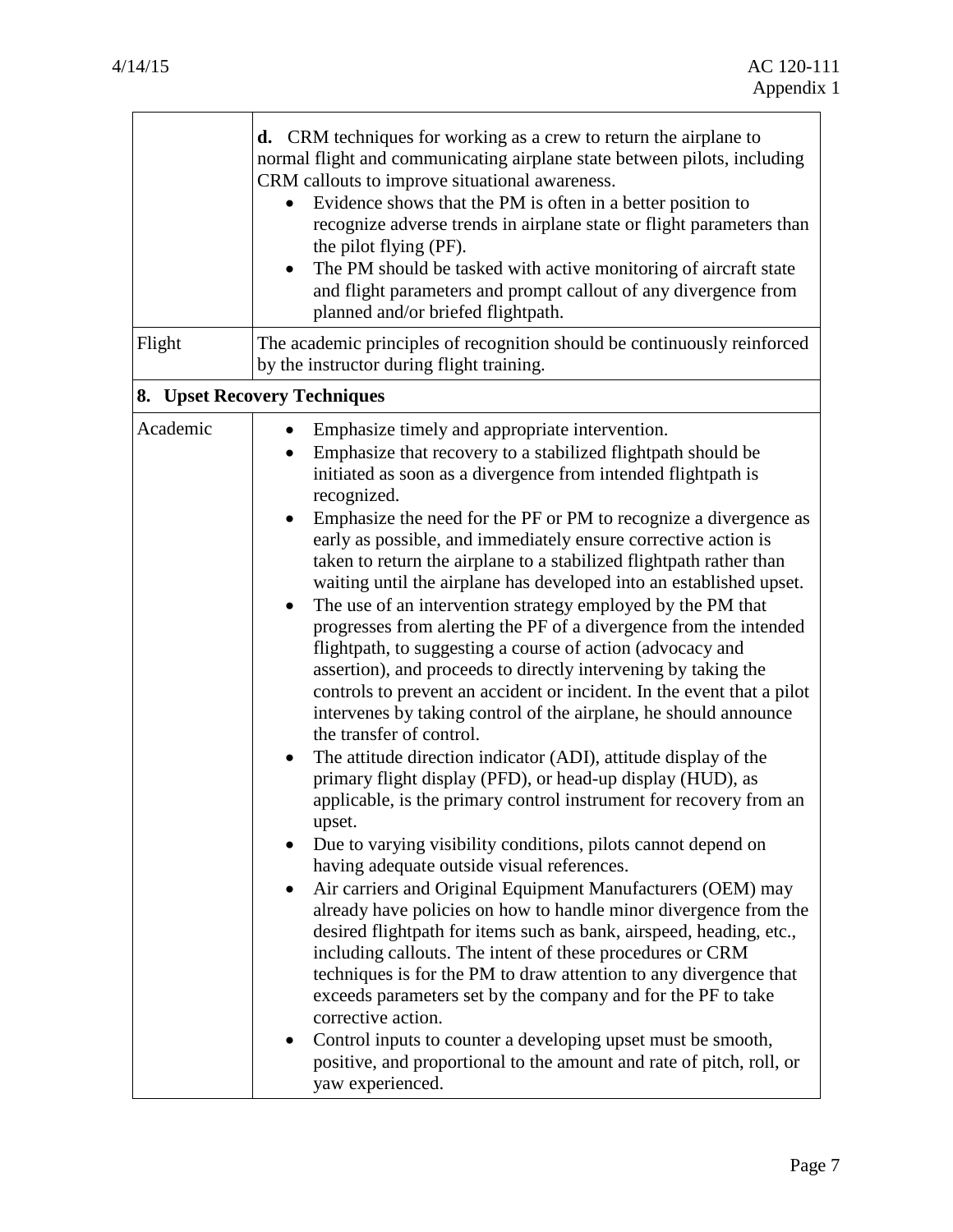|        | Up to full-scale control deflections may be necessary; however,<br>initiating recovery with arbitrary full-scale control deflections<br>could aggravate the situation. An aircraft's response to excessive<br>or inappropriate control input that overshoots the desired response<br>can startle or surprise the pilot and cause one upset to lead to<br>another.                                                                                                                                                                                                                                                                                                                                                                                                                                          |  |  |
|--------|------------------------------------------------------------------------------------------------------------------------------------------------------------------------------------------------------------------------------------------------------------------------------------------------------------------------------------------------------------------------------------------------------------------------------------------------------------------------------------------------------------------------------------------------------------------------------------------------------------------------------------------------------------------------------------------------------------------------------------------------------------------------------------------------------------|--|--|
|        | The use of the AURTA Revision 2, sections $2.6.3.2 - 2.6.3.5$ , is<br>recommended for details to train the academic portion of the recovery<br>techniques for the four elements below. For instructional purposes, the<br>AURTA Revision 2 addresses several different airplane upset situations<br>(listed below). This provides the basis for relating the aerodynamic<br>information and techniques to specific situations.<br>Nose-High/Wings-level recovery.<br>Nose-Low/Wings-level recovery.<br>High Bank-Angle Recovery Techniques.<br>Consolidated Summary of Airplane Recovery Techniques.                                                                                                                                                                                                       |  |  |
| Flight | The nose-high and nose-low maneuvers in Chapter 4, Tables 1 and 2,<br>should be practiced first in maneuver-based training, followed by<br>Scenario-Based Training (SBT). For the recovery from the nose-high<br>upset, pilots are instructed to push to achieve less than 1g.<br>Note: Rudder control is still effective at a high AOA,<br>and special care must be taken in the use of rudder<br>during upset prevention and recovery. It is important<br>to guard against control reversals. To maintain<br>structural integrity, avoid rapid full-scale reversal of<br>control deflections.                                                                                                                                                                                                            |  |  |
|        | During this training, the instructor should:<br>Use the Instructor Operating Station (IOS) to track G-load and<br>other flight parameters during recovery;<br>Provide specific feedback if recovery was too aggressive,<br>i.e., structural or other flight limits were exceeded during recovery;<br>Provide specific feedback if recovery was insufficiently positive,<br>i.e., recovery was delayed or impaired due to insufficient control<br>inputs;<br>Provide specific feedback if recovery control inputs were<br>excessive, or cyclic with control reversals; and<br>After the pilot uses the correct amount of force to recover, note<br>that the absence of G-load sensing in the FSTD may lead to a<br>tendency to undercontrol recovery in the actual aircraft when these<br>loads are sensed. |  |  |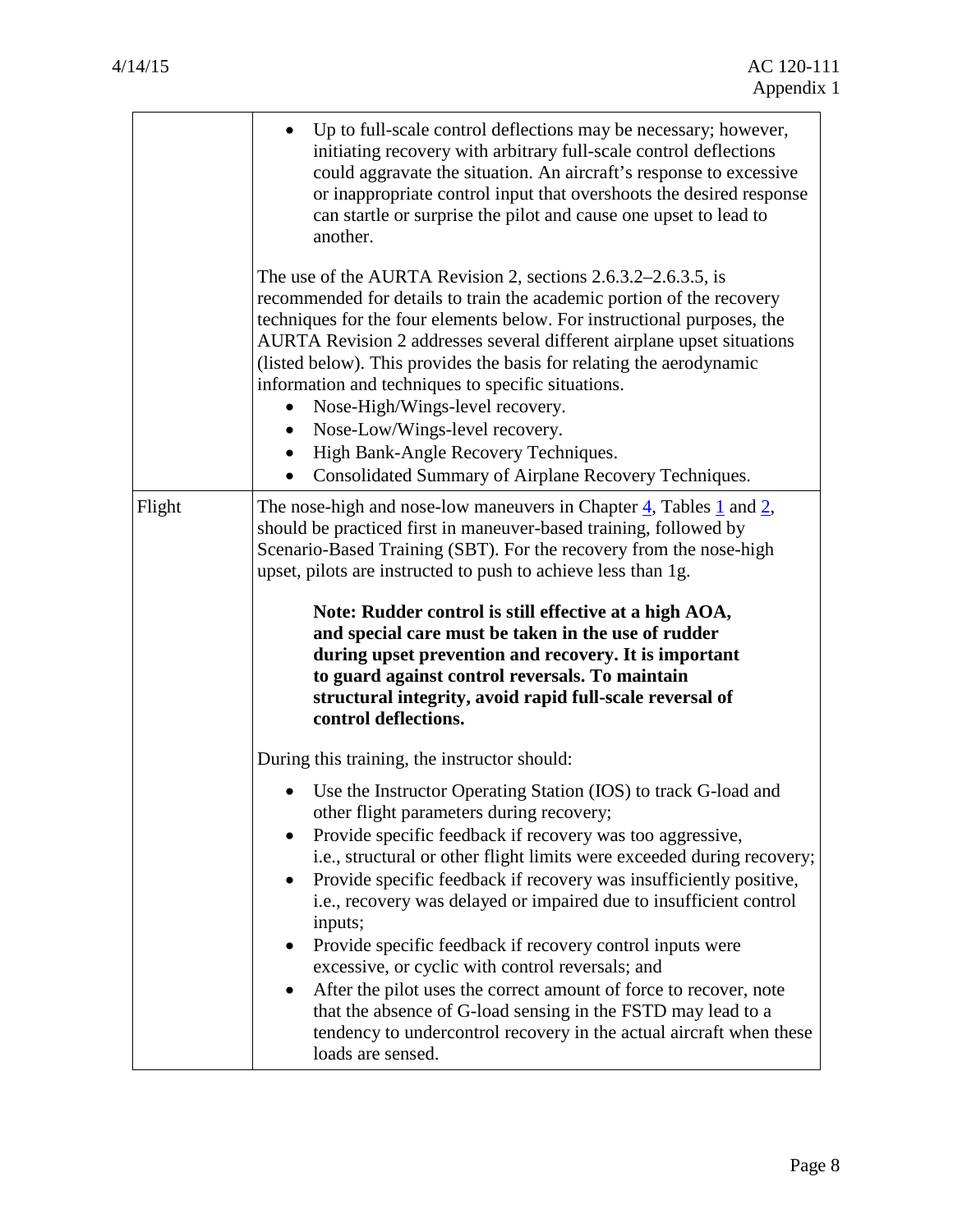I

7

|        | 9. Specialized Flight Training Elements for Upset Prevention                                                                                                                                                                                                                                                                                                                                                                                                                                                                                                                                                                                                                                                                                                                                                                                                                                                                                                                                                                                                                                                                                                                                                                                                                                                                                                                                                                                                                                                                                                                                                                                                                                                                                                                                                                                                                                                                                                                                                                                                                                                                                                                                                                                                                                                                                                                                                                                                                                                                                                            |
|--------|-------------------------------------------------------------------------------------------------------------------------------------------------------------------------------------------------------------------------------------------------------------------------------------------------------------------------------------------------------------------------------------------------------------------------------------------------------------------------------------------------------------------------------------------------------------------------------------------------------------------------------------------------------------------------------------------------------------------------------------------------------------------------------------------------------------------------------------------------------------------------------------------------------------------------------------------------------------------------------------------------------------------------------------------------------------------------------------------------------------------------------------------------------------------------------------------------------------------------------------------------------------------------------------------------------------------------------------------------------------------------------------------------------------------------------------------------------------------------------------------------------------------------------------------------------------------------------------------------------------------------------------------------------------------------------------------------------------------------------------------------------------------------------------------------------------------------------------------------------------------------------------------------------------------------------------------------------------------------------------------------------------------------------------------------------------------------------------------------------------------------------------------------------------------------------------------------------------------------------------------------------------------------------------------------------------------------------------------------------------------------------------------------------------------------------------------------------------------------------------------------------------------------------------------------------------------------|
| Flight | Sections $121.424$ , $121.426$ , and $121.427$ require initial, transition,<br>conversion, upgrade, and recurrent training to include the extended<br>envelope training in $\S$ 121.423. Each maneuver or procedure listed below<br>is required by $\S$ 121.423, except steep turns, which are required by<br>part $121$ appendix $E$ , and teaches a specific skill set to help pilots build<br>their manual handling skills and prevent upsets.<br>Manually controlled slow flight: The target speed for slow flight<br>should be below the minimum drag speed for the configuration.<br>Slow flight exposes the pilot to flight just above the stall speed and<br>how to maneuver the airplane at this speed, in situations other than<br>an approach, without stalling. The purpose is to reinforce the basic<br>stall characteristics learned in academics and allow the pilot to<br>obtain handling experience and motion sensations when operating<br>the airplane at slow speeds in the impending regime in various<br>airplane attitudes, configurations, bank angles, and altitudes,<br>including high altitudes.<br>Steep turns: Steep turns provide the pilot with some practical<br>experience of the consequences of load factor and maneuvering<br>the airplane at higher than normal bank angles.<br>Manually controlled loss of reliable airspeed (See Appendix 2,<br>$\bullet$<br>Scenario 2): The training of an airspeed indication system<br>malfunction is critical for a pilot's understanding of type-specific<br>failure modes. Additionally, cascading failure of other dependent<br>systems provides a training environment, which allows a pilot to<br>practice manually handling an aircraft with varying degrees of<br>automation and capabilities that may be present during upset. In<br>many instances, the loss of reliable airspeed results in an aircraft<br>which must be flown primarily by relying on pitch and power.<br>Further, these maneuvers require an understanding of the<br>aerodynamic qualities of large transport category aircraft.<br>Manually controlled instrument departure and arrival: Modern<br>aircraft are commonly operated using autoflight systems<br>(e.g., autopilot or autothrottle/autothrust). Autoflight systems are<br>useful tools and have improved safety and workload management,<br>and thus enable more precise operations; however, continuous use<br>of autoflight systems could lead to degradation of the pilot's<br>ability to quickly recover the aircraft from an undesired state. |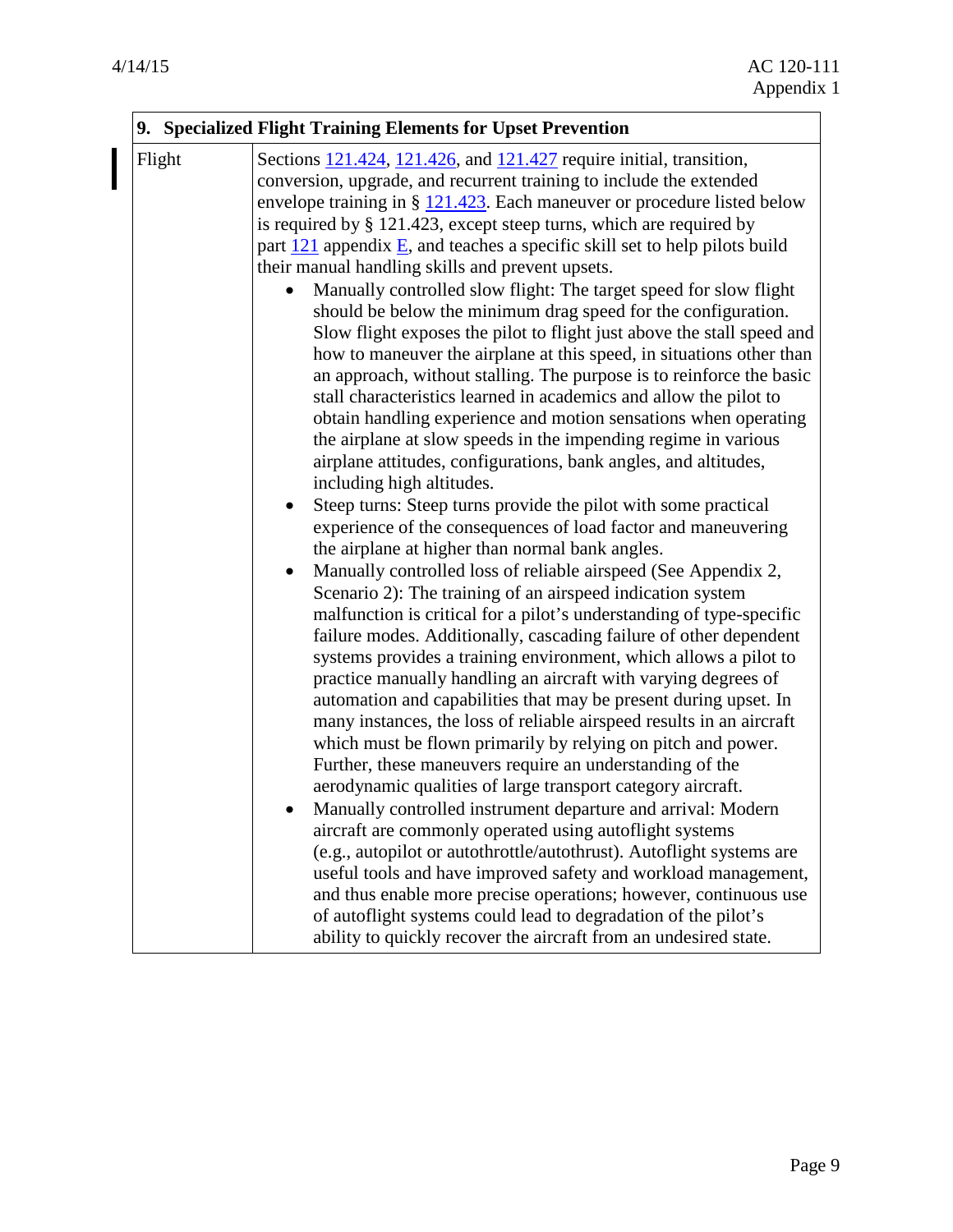$\mathbf{I}$ 

| 10. System Malfunctions |                                                                                                                                                                                                                                                                                                                                                                                                                                                                                                                                                                                                                                                                                                                                                                                                                                                                                    |  |  |
|-------------------------|------------------------------------------------------------------------------------------------------------------------------------------------------------------------------------------------------------------------------------------------------------------------------------------------------------------------------------------------------------------------------------------------------------------------------------------------------------------------------------------------------------------------------------------------------------------------------------------------------------------------------------------------------------------------------------------------------------------------------------------------------------------------------------------------------------------------------------------------------------------------------------|--|--|
| Academic                | Understanding of airplane systems and how system malfunctions<br>can contribute to an upset.<br>Air carriers should refer to OEM checklists and procedures, which<br>cover system and component failures.<br>Review additional information from the AURTA Revision 2,<br>section 2.4.2.                                                                                                                                                                                                                                                                                                                                                                                                                                                                                                                                                                                            |  |  |
| Flight                  | System malfunctions can contribute to an upset. FSTDs allow instructors<br>to safely induce malfunctions that would not be possible in the airplane.<br>Failures/malfunctions related to systems, instruments, power, and<br>automation should all be incorporated into training, whenever applicable.<br>Inaccurate information, if possible, should also be part of the training<br>program (e.g., unreliable airspeed), so pilots learn to recognize the error,<br>prevent an upset, and maintain control of the airplane.                                                                                                                                                                                                                                                                                                                                                      |  |  |
|                         | 11. Normal and Degraded Modes for Envelope Protected Airplanes                                                                                                                                                                                                                                                                                                                                                                                                                                                                                                                                                                                                                                                                                                                                                                                                                     |  |  |
| Academic                | Understanding of normal modes of envelope protection, as well as<br>all possible degraded modes of envelope protection.<br>Comprehensive information regarding envelope protection is<br>available from the aircraft manufacturer.<br>Air carriers must adequately train pilots on the varied effects of<br>$\bullet$<br>envelope protection during normal, abnormal, and emergency<br>situations. For part 121 operations, the requirements are listed<br>under § 121.419(a)(2)(v), 121.420, and 121.427; part 121<br>appendix E and appendix $\underline{F}$ ; and § 121.913 for Advanced<br>Qualification Programs (AQP).<br>Consideration of the Flight Standardization Board (FSB) Report is<br>$\bullet$<br>recommended. This report may contain additional training<br>requirements, specific to aircraft type, not contained in the CFRs<br>or manufacturer documentation. |  |  |
| Flight                  | Demonstrate flight envelope protection in normal and degraded modes.<br>Highlight the differences in symbology, instrumentation, and flight<br>characteristics, as appropriate.                                                                                                                                                                                                                                                                                                                                                                                                                                                                                                                                                                                                                                                                                                    |  |  |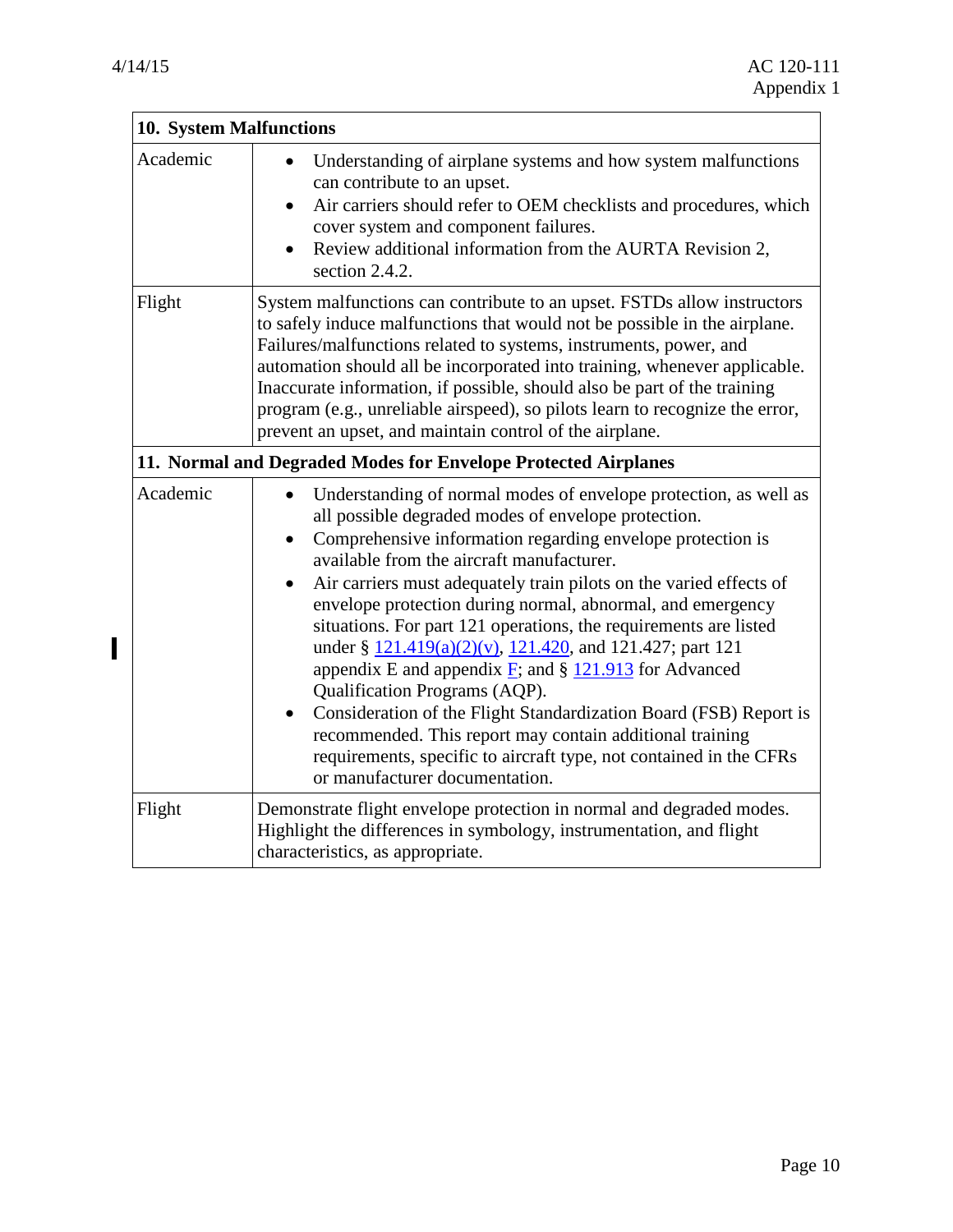$\Gamma$ 

Ŧ.

### **APPENDIX 2. SAMPLE TRAINING SCENARIOS AND MANEUVERS**

<span id="page-34-0"></span>Three scenarios were constructed using the philosophies and concepts described in this advisory circular (AC). Training providers are encouraged to develop additional scenarios that fit their training needs. The examples should be easily tailored to any transport category airplane. The examples given are not intended to be limiting; they are provided as a framework for developing a training curriculum.

## **Note: The manufacturer's procedures take precedence over the recommendations in this AC.**

#### **EXAMPLES OF SCENARIOS AND MANEUVERS FOR UPSET PREVENTION AND RECOVERY TRAINING**

| <b>SCENARIO 1: NOSE-HIGH ATTITUDE IN AN AIRPLANE WITH</b><br><b>UNDER-WING-MOUNTED ENGINES</b> |                                                                                                                                                                                                                                                                                                                                                                                                                                                                     |
|------------------------------------------------------------------------------------------------|---------------------------------------------------------------------------------------------------------------------------------------------------------------------------------------------------------------------------------------------------------------------------------------------------------------------------------------------------------------------------------------------------------------------------------------------------------------------|
| <b>INSTRUCTOR ROLE</b>                                                                         | Implement scenarios that result in an unexpected<br>nose-high attitude (40° or greater) with full power.                                                                                                                                                                                                                                                                                                                                                            |
| <b>OBJECTIVE</b>                                                                               | This scenario is ONLY for airplanes with<br>under-wing-mounted engines. The pilot will recognize<br>the nose-high attitude and immediately perform the<br>upset recovery procedure. If a detectable nose-down<br>pitch rate is not initially achievable, the pilot should<br>demonstrate recovery by reducing the thrust to a point<br>where a nose-down pitch rate is achieved.                                                                                    |
| <b>EMPHASIS AREAS</b>                                                                          | Effect of thrust on pitch moment.<br>$\bullet$<br>Recognition and recovery.<br>Crew coordination.<br>Angle of attack (AOA) management, including<br>available AOA indications.<br>Aural and visual warnings (environment and<br>airplane cueing).<br>Surprise and startle.<br>Situational awareness while returning to desired<br>flightpath after the upset recovery, including<br>such items as heading, altitude, other aircraft,<br>and flight deck automation. |
| <b>FSTD SETUP</b><br><b>CONSIDERATIONS</b>                                                     | In order to create potential onset conditions, consider<br>use of the following:<br>System malfunctions resulting in erroneous<br>pitch attitude indications;<br>Other system malfunctions resulting in a nose<br>high attitude;                                                                                                                                                                                                                                    |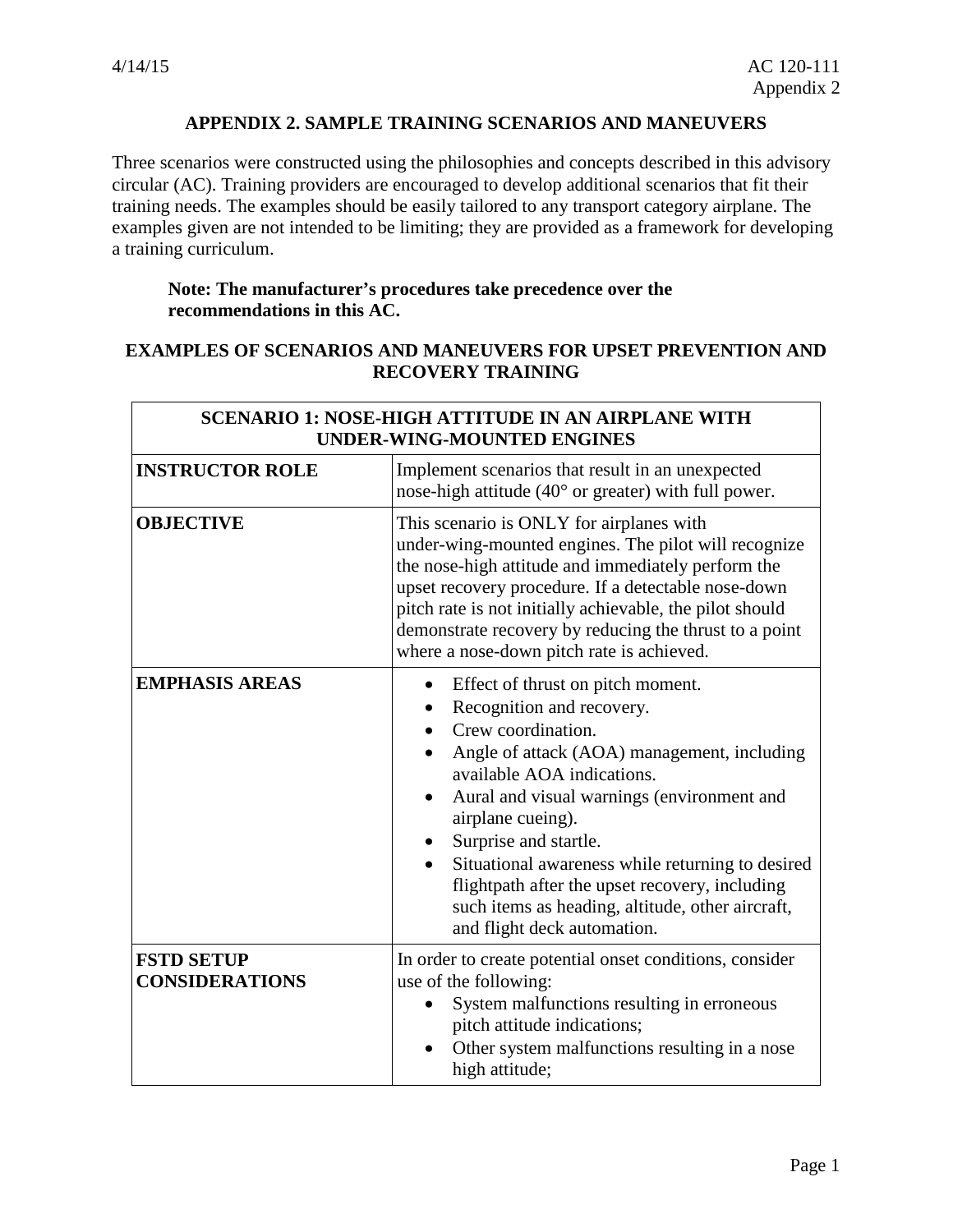| <b>SCENARIO 1: NOSE-HIGH ATTITUDE IN AN AIRPLANE WITH</b><br><b>UNDER-WING-MOUNTED ENGINES</b> |                                                                                                                                                                                                                                                                                                                                                                                                                                                                                                                                                                                                                                                                                                                                                                                                                                                                                                     |
|------------------------------------------------------------------------------------------------|-----------------------------------------------------------------------------------------------------------------------------------------------------------------------------------------------------------------------------------------------------------------------------------------------------------------------------------------------------------------------------------------------------------------------------------------------------------------------------------------------------------------------------------------------------------------------------------------------------------------------------------------------------------------------------------------------------------------------------------------------------------------------------------------------------------------------------------------------------------------------------------------------------|
|                                                                                                | Realistic environmental threats destabilizing the<br>flightpath.                                                                                                                                                                                                                                                                                                                                                                                                                                                                                                                                                                                                                                                                                                                                                                                                                                    |
| <b>SCENARIO ELEMENTS</b>                                                                       | Upon recognizing the first indication of an<br>upset, perform the upset recovery procedure.<br>The necessity for smooth, deliberate, and<br>$\bullet$<br>positive control inputs to avoid increasing load<br>factors.<br>Reducing thrust, if necessary, can reduce the<br>upward pitch moment.                                                                                                                                                                                                                                                                                                                                                                                                                                                                                                                                                                                                      |
| <b>COMPLETION STANDARDS</b>                                                                    | Recognizes and confirms the situation.<br>Initiates recovery by reducing thrust to<br>approximately midrange until a detectable<br>nose-down pitch rate is achieved.<br>Verifies the autopilot and autothrottle/autothrust<br>are disconnected.<br>Proper recovery consists of up to full<br>nose-down elevator and by using stabilizer trim,<br>if required. A steady nose-down pitch rate<br>should be achieved and it should be noted that<br>the airplane would be less than 1g and the<br>associated characteristics of such.<br>When approaching the horizon the pilot checks<br>$\bullet$<br>airspeed, adjusts thrust, and establishes the<br>appropriate pitch attitude and stabilizer trim<br>setting for level flight.<br>The maneuver is considered complete once a<br>safe speed is achieved and the airplane<br>stabilized.<br>Satisfactory crew coordination must be<br>demonstrated. |
| <b>COMMON PILOT ERRORS</b>                                                                     | Fails to disengage the autopilot and autothrottle.<br>Fails to reduce thrust sufficiently, if necessary,<br>to obtain nose-down pitch.<br>Reduces thrust excessively.<br>Fails to use sufficient elevator authority.<br>Fails to use stabilizer trim when necessary.                                                                                                                                                                                                                                                                                                                                                                                                                                                                                                                                                                                                                                |
| <b>COMMON INSTRUCTOR</b><br><b>ERRORS</b>                                                      | Fails to notice improper control inputs.<br>$\bullet$<br>If the FSTD training envelope was exceeded,<br>fails to advise the pilot to prevent negative<br>training.                                                                                                                                                                                                                                                                                                                                                                                                                                                                                                                                                                                                                                                                                                                                  |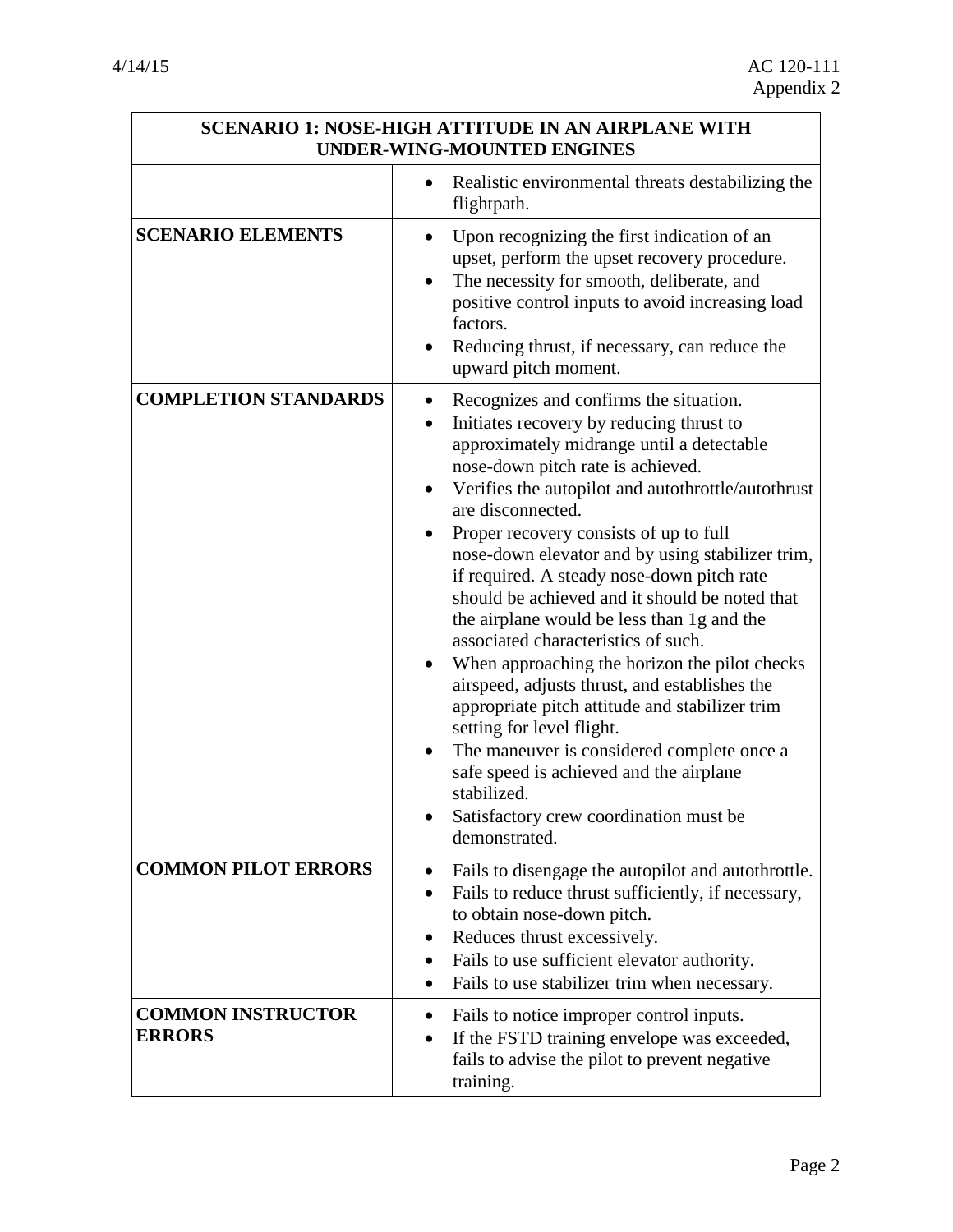I

|                                            | <b>SCENARIO 2: LOSS OF RELIABLE AIRSPEED</b>                                                                                                                                                                                                                                                                                                                                                                 |
|--------------------------------------------|--------------------------------------------------------------------------------------------------------------------------------------------------------------------------------------------------------------------------------------------------------------------------------------------------------------------------------------------------------------------------------------------------------------|
| <b>INSTRUCTOR ROLE</b>                     | Implement scenarios that result in erroneous airspeed<br>indications.                                                                                                                                                                                                                                                                                                                                        |
| <b>OBJECTIVE</b>                           | The pilot will recognize the airspeed discrepancy,<br>determine airspeed data is erroneous, and apply the<br>appropriate non-normal procedure while maintaining<br>airplane control using pitch and power targets.                                                                                                                                                                                           |
| <b>EMPHASIS AREAS</b>                      | Recognition.<br>Crew coordination.<br>AOA management including available AOA<br>indications.<br>Maintain awareness of and manage flightpath<br>and energy.<br>Aural and visual warnings (environment and<br>airplane cueing).<br>Completion of the appropriate non-normal<br>checklist.<br>Surprise and startle.<br>Manual flying skills.<br>Effects of altitude on control inputs.                          |
| <b>FSTD SETUP</b><br><b>CONSIDERATIONS</b> | The scenario will be conducted at or near the maximum<br>operating altitude in instrument meteorological<br>conditions (IMC). Use of flight simulation training<br>device (FSTD) capabilities to induce erroneous<br>airspeed indications may include:<br>Full or partial pitot/static blockage or icing.<br>Air data computer failures.<br>$\bullet$                                                        |
| <b>SCENARIO ELEMENTS</b>                   | During cruise, one or two airspeed indicators<br>will malfunction.<br>The pilot recognizing the erroneous airspeed<br>data indication will verbally announce the<br>discrepancy.<br>The pilot flying will maintain control of the<br>airplane and call for the appropriate non-normal<br>checklist.<br>At the conclusion of the scenario, the instructor<br>will discuss available airplane AOA indications. |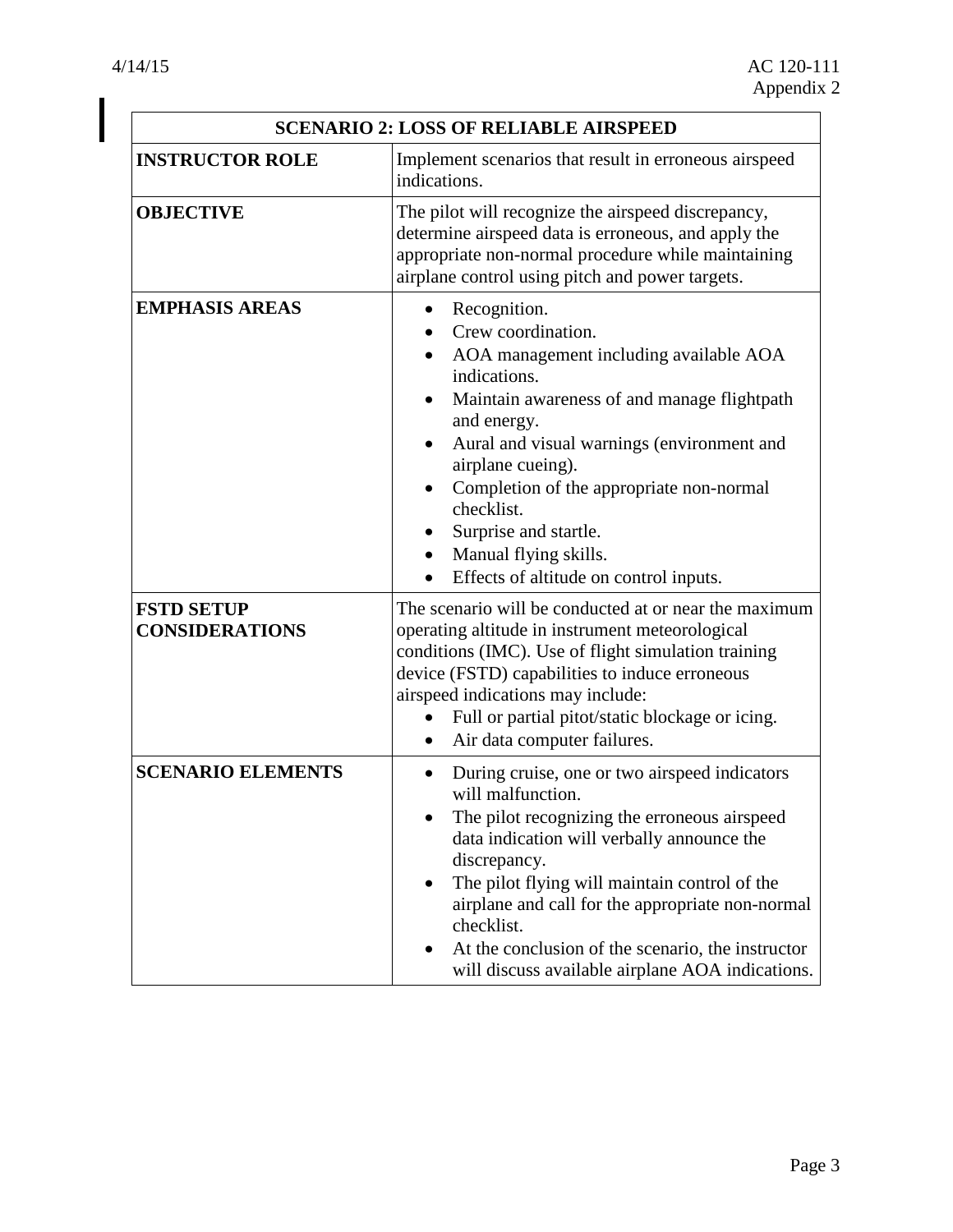|                                           | <b>SCENARIO 2: LOSS OF RELIABLE AIRSPEED</b>                                                                                                                                                                                                                                                                                                                                                                                                                       |
|-------------------------------------------|--------------------------------------------------------------------------------------------------------------------------------------------------------------------------------------------------------------------------------------------------------------------------------------------------------------------------------------------------------------------------------------------------------------------------------------------------------------------|
| <b>COMPLETION STANDARDS</b>               | The pilot flying will manage pitch and power to<br>avoid a stall.<br>Satisfactory crew coordination must be<br>demonstrated.<br>Correctly identifies the erroneous airspeed data.<br>Completes the appropriate non-normal<br>checklist.<br>Verifies the autopilot and autothrottle/autothrust<br>are disconnected.<br>The pilot monitoring provides the pilot flying<br>$\bullet$<br>with meaningful input (e.g., attitude and altitude<br>deviations and trends). |
| <b>COMMON PILOT ERRORS</b>                | The importance of pitch control and AOA is not<br>recognized.<br>Use of large thrust changes.<br>Failure to complete the appropriate non-normal<br>checklist.<br>Over controlling the airplane, especially pitch.<br>$\bullet$                                                                                                                                                                                                                                     |
| <b>COMMON INSTRUCTOR</b><br><b>ERRORS</b> | Fails to notice improper control inputs.<br>If the validated FSTD envelope was exceeded,<br>$\bullet$<br>fails to advise the pilot and stop the scenario to<br>prevent negative training.                                                                                                                                                                                                                                                                          |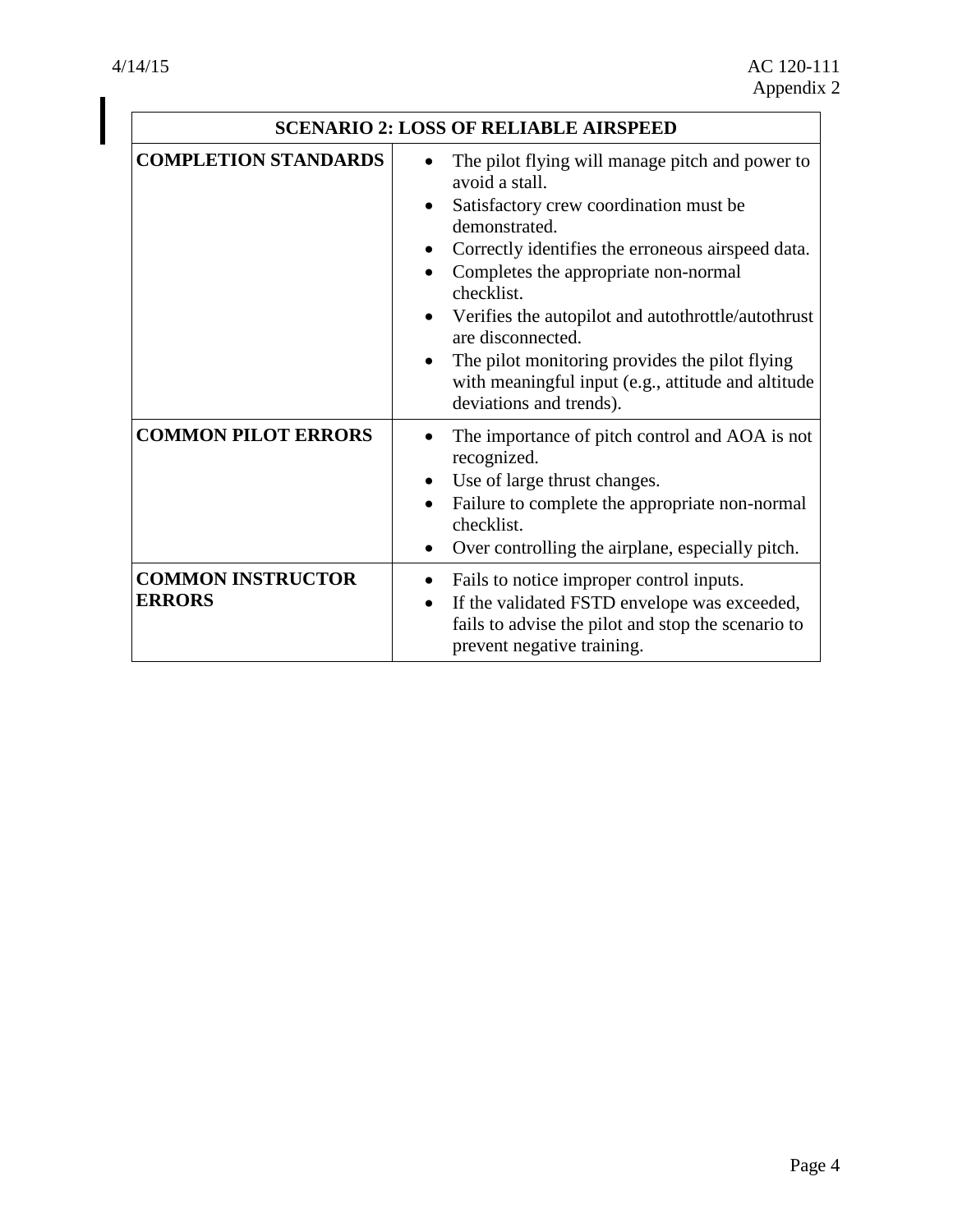$\mathbf I$ 

|                                            | <b>SCENARIO 3: SUB-THRESHOLD ROLL</b>                                                                                                                                                                                                                                                                                                                                                                                                                                                                                                                                                                                                                   |
|--------------------------------------------|---------------------------------------------------------------------------------------------------------------------------------------------------------------------------------------------------------------------------------------------------------------------------------------------------------------------------------------------------------------------------------------------------------------------------------------------------------------------------------------------------------------------------------------------------------------------------------------------------------------------------------------------------------|
| <b>INSTRUCTOR ROLE</b>                     | Implement scenarios that cause an imperceptibly slow<br>roll rate (less than $3^{\circ}$ per second) that result in an<br>unexpected high bank angle.                                                                                                                                                                                                                                                                                                                                                                                                                                                                                                   |
| <b>OBJECTIVE</b>                           | The pilot will recognize the high bank angle and<br>immediately perform the upset recovery procedure.                                                                                                                                                                                                                                                                                                                                                                                                                                                                                                                                                   |
| <b>EMPHASIS AREAS</b>                      | Recognition and recovery.<br>Crew coordination.<br>AOA management.<br>Out-of-trim control forces at autopilot<br>$\bullet$<br>disconnect (if engaged).<br>Aural and visual warnings (environment and<br>airplane cueing).<br>Surprise and startle.<br>Effects of multiple levels of automation.<br>٠<br>Effects of altitude on recovery.<br>Situational awareness while returning to desired<br>flightpath after the upset recovery, including<br>such items as heading, terrain, altitude, other<br>aircraft, and flight deck automation.                                                                                                              |
| <b>FSTD SETUP</b><br><b>CONSIDERATIONS</b> | The scenario will be conducted at an altitude that will<br>allow for a recovery. Crew distractions may be used<br>(e.g., minor malfunctions, air traffic control (ATC)<br>instructions, weather). Use of FSTD capabilities to<br>induce a slow, imperceptible roll rate (less than<br>3° per second) may include:<br>Attitude changes,<br>$\bullet$<br>Thrust asymmetry,<br>System malfunctions (e.g., surreptitious<br>disabling of automation).<br>Dynamic upsets should not be implemented in a<br>manner that disables or unrealistically reduces<br>flight control effectiveness for the purpose of<br>generating or attaining an upset condition. |
| <b>SCENARIO ELEMENTS</b>                   | The instructor will introduce a situation which<br>$\bullet$<br>causes the airplane to enter an imperceptible roll<br>resulting in an unexpected bank angle greater<br>than $30^\circ$ .<br>Either pilot will notice and announce the<br>excessive bank.<br>The pilot flying will demonstrate the proper<br>recovery procedure.<br>Disengage the autopilot and autothrottle.                                                                                                                                                                                                                                                                            |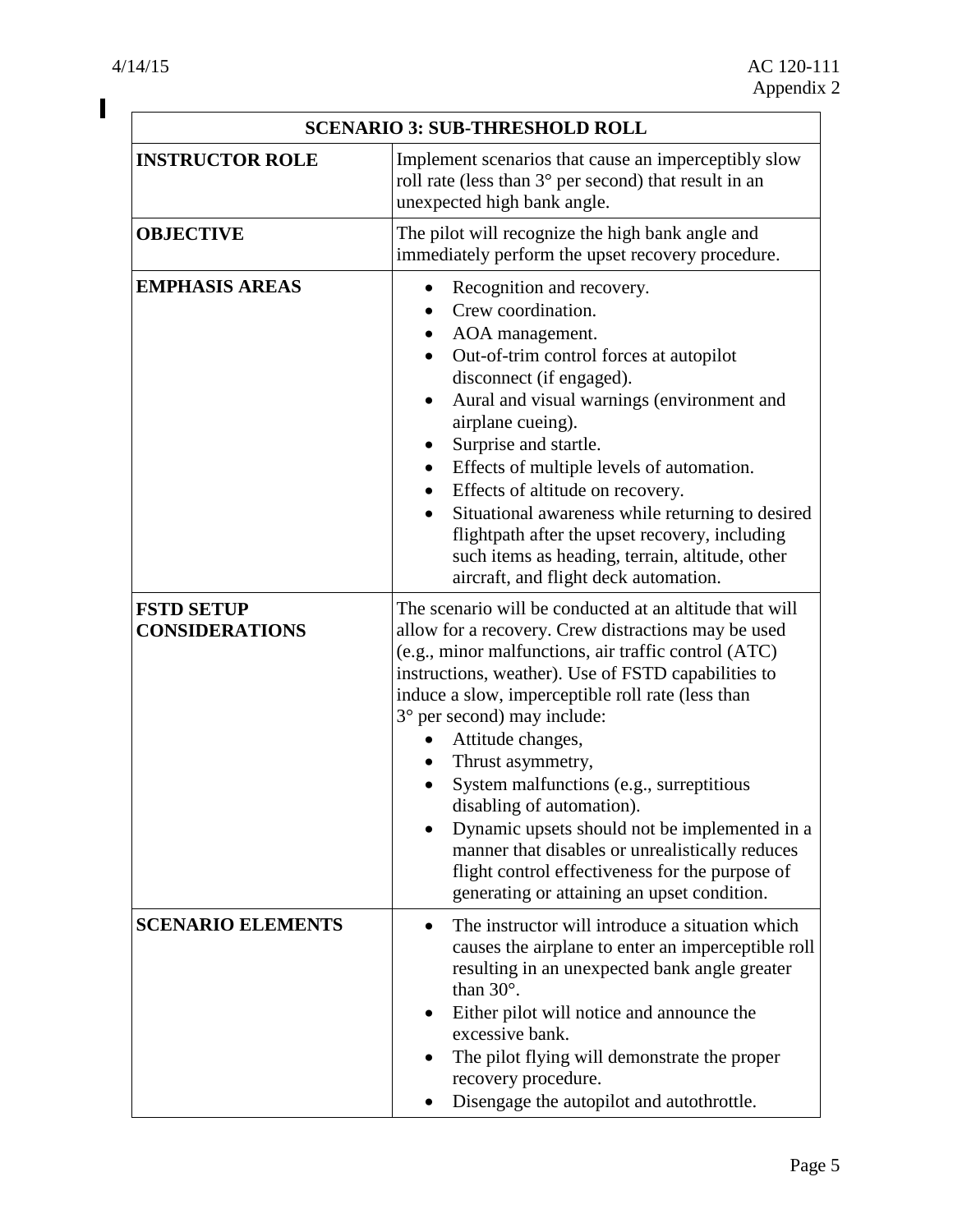$\overline{\mathbf{I}}$ 

|                                           | <b>SCENARIO 3: SUB-THRESHOLD ROLL</b>                                                                                                                                                                                                                                                                                                                                                                                                                                                                                                          |
|-------------------------------------------|------------------------------------------------------------------------------------------------------------------------------------------------------------------------------------------------------------------------------------------------------------------------------------------------------------------------------------------------------------------------------------------------------------------------------------------------------------------------------------------------------------------------------------------------|
|                                           | If a nose-high or nose-low condition exists,<br>$\bullet$<br>identify the situation and apply the correct<br>recovery.<br>Maintain awareness of energy management and<br>airplane roll rate.<br>Unload (reduce AOA) as necessary and roll to<br>wings level as the nose approaches the horizon.<br>Recover to a slightly nose-low attitude. Check<br>airspeed and adjust thrust and pitch as<br>necessary.<br>When recovery is assured, adjust the pitch<br>attitude to return to the intended flightpath.                                     |
| <b>COMPLETION STANDARDS</b>               | Rolls in the shortest direction to wings level.<br>$\bullet$<br>Returns the airplane to the assigned flightpath.<br>Satisfactory crew coordination must be<br>$\bullet$<br>demonstrated.                                                                                                                                                                                                                                                                                                                                                       |
| <b>COMMON PILOT ERRORS</b>                | Recovery is initiated by rolling in the wrong<br>$\bullet$<br>direction, increasing the bank.<br>Losing situational awareness and failing to<br>return to assigned flightpath or follow ATC<br>instructions after recovery.<br>Pilot(s) slow to recognize or announce the<br>excessive bank.<br>Executes improper recovery procedure.<br>Failure to disengage the autopilot and/or<br>$\bullet$<br>autothrottle/autothrust.<br>Slow to reduce angle of attack (unload).<br>Failure to maintain awareness of energy<br>$\bullet$<br>management. |
| <b>COMMON INSTRUCTOR</b><br><b>ERRORS</b> | Fails to notice improper control inputs.<br>If the FSTD training envelope was exceeded,<br>$\bullet$<br>fails to advise the pilot and stop the scenario to<br>prevent negative training.                                                                                                                                                                                                                                                                                                                                                       |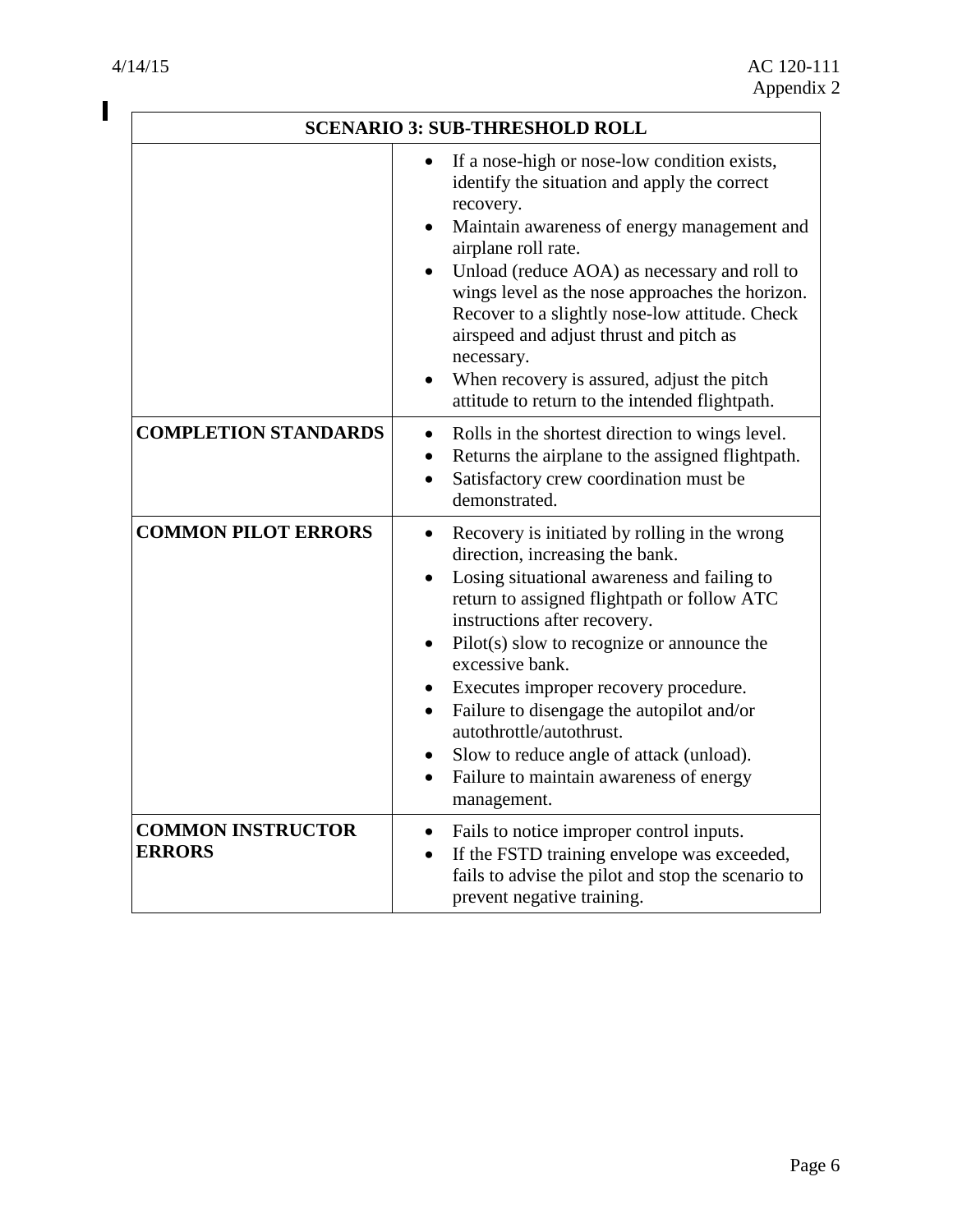$\mathbf I$ 

|                                            | <b>MANEUVER 1: MANUALLY CONTROLLED SLOW FLIGHT</b>                                                                                                                                                                                                                                                                                                                                                                                                                                                                                                                                                                                                                                                                                                                                                                                                                                                |
|--------------------------------------------|---------------------------------------------------------------------------------------------------------------------------------------------------------------------------------------------------------------------------------------------------------------------------------------------------------------------------------------------------------------------------------------------------------------------------------------------------------------------------------------------------------------------------------------------------------------------------------------------------------------------------------------------------------------------------------------------------------------------------------------------------------------------------------------------------------------------------------------------------------------------------------------------------|
| <b>OBJECTIVE</b>                           | Recognize the low energy or high drag configuration<br>and the slow response to flight control and thrust inputs<br>to enhance the pilot's knowledge of the low speed<br>handling qualities prior to stall training.                                                                                                                                                                                                                                                                                                                                                                                                                                                                                                                                                                                                                                                                              |
| <b>EMPHASIS AREAS</b>                      | Manual flying skills                                                                                                                                                                                                                                                                                                                                                                                                                                                                                                                                                                                                                                                                                                                                                                                                                                                                              |
| <b>FSTD SETUP</b><br><b>CONSIDERATIONS</b> | Select ceiling and visibility unlimited.<br>The maneuver will be conducted in the<br>following two scenarios:<br>Low altitude beginning in a clean<br>$\circ$<br>configuration, and then slowing while<br>configuring the airplane for landing. This<br>maneuver will be conducted at maximum<br>landing gross weight.<br>High altitude in a clean configuration<br>$\circ$<br>(e.g., near the service ceiling), near<br>maximum gross weight while maintaining<br>minimum speed for the configuration.<br>Target speeds should be below the minimum<br>drag speed for the various configurations. The<br>minimum speed must avoid stick shaker. Ideally<br>a single speed can be selected for use<br>throughout the maneuver that will permit<br>judicious maneuvering without stick shaker.<br>Encountering stick shaker without executing a<br>stall recovery could lead to negative training. |
| <b>SCENARIO ELEMENTS</b>                   | While maintaining altitude, slowly establish the<br>$\bullet$<br>pitch attitude (using trim or elevator or<br>stabilizer), bank angle, and power setting that<br>will allow a controlled speed reduction to<br>establish the desired target airspeed.<br>Maneuver in straight and level flight to stabilize<br>speed and trim.<br>Turn left and right, and change direction of turn,<br>to observe changing handling characteristics.<br>Turns through 90° left and right, at bank angles<br>appropriate to speed and configuration.<br>Climb and descend at 500 feet per minute (fpm)<br>while in a turn.                                                                                                                                                                                                                                                                                        |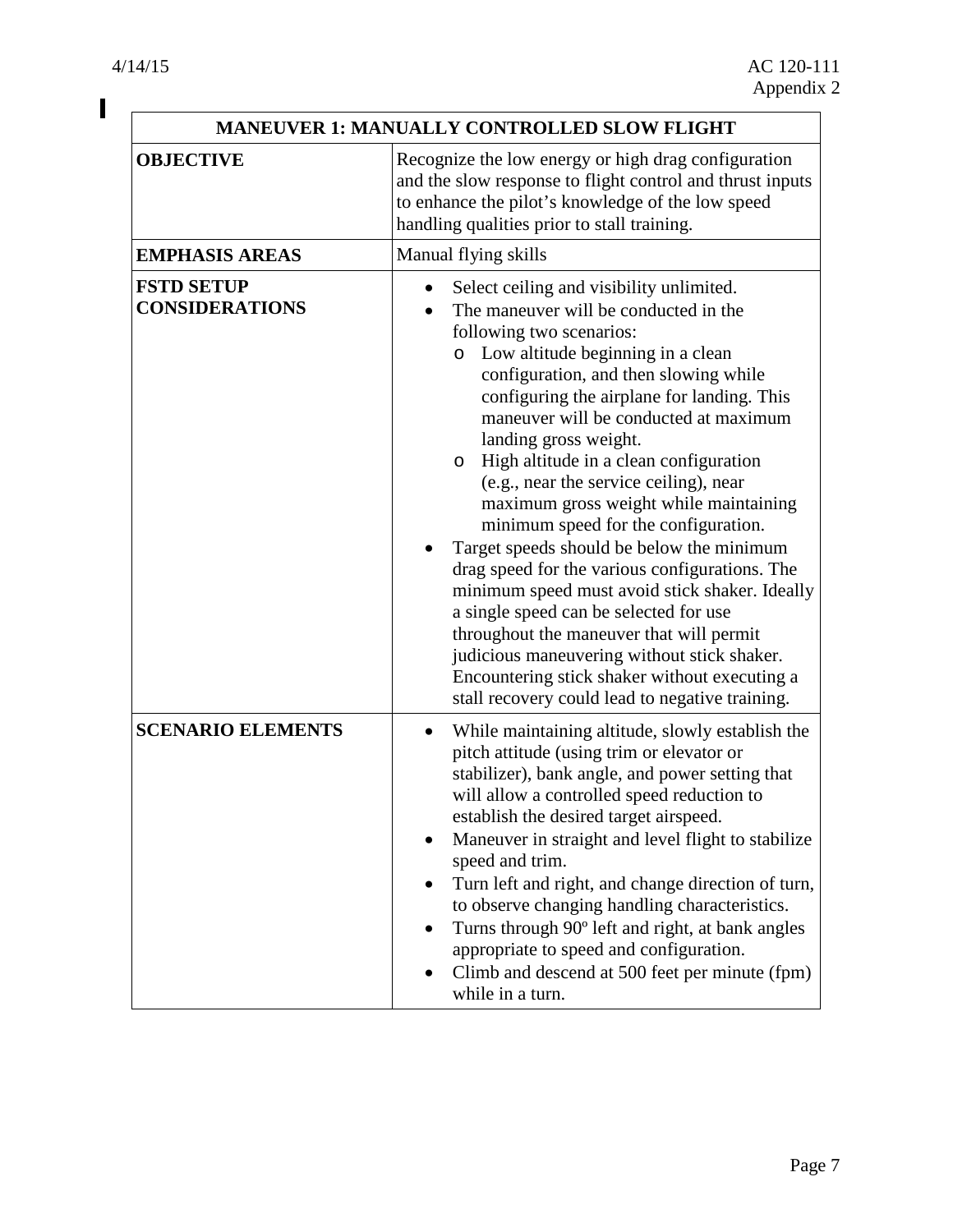$\overline{\phantom{a}}$ 

|                             | <b>MANEUVER 1: MANUALLY CONTROLLED SLOW FLIGHT</b>                                                                                                                                                                                                                                                                                                                                                                                                                                                                                              |  |
|-----------------------------|-------------------------------------------------------------------------------------------------------------------------------------------------------------------------------------------------------------------------------------------------------------------------------------------------------------------------------------------------------------------------------------------------------------------------------------------------------------------------------------------------------------------------------------------------|--|
| <b>COMPLETION STANDARDS</b> | Recover to appropriate airspeed for the<br>configuration and establish the appropriate<br>altitude and heading.<br>Recovery is complete when straight and level<br>un-accelerated flight is achieved.                                                                                                                                                                                                                                                                                                                                           |  |
| <b>COMMON PILOT ERRORS</b>  | Inadequate back-elevator pressure as power is<br>reduced, resulting in altitude loss.<br>Excessive back-elevator pressure as power is<br>reduced, resulting in a climb, followed by a<br>rapid reduction in airspeed and "mushing."<br>Inadequate compensation for adverse yaw<br>during turns.<br>Fixation on the airspeed indicator.<br>Failure to anticipate changes in lift as flaps are<br>extended or retracted.<br>Inadequate power management.<br>Inability to adequately divide attention between<br>airplane control and orientation. |  |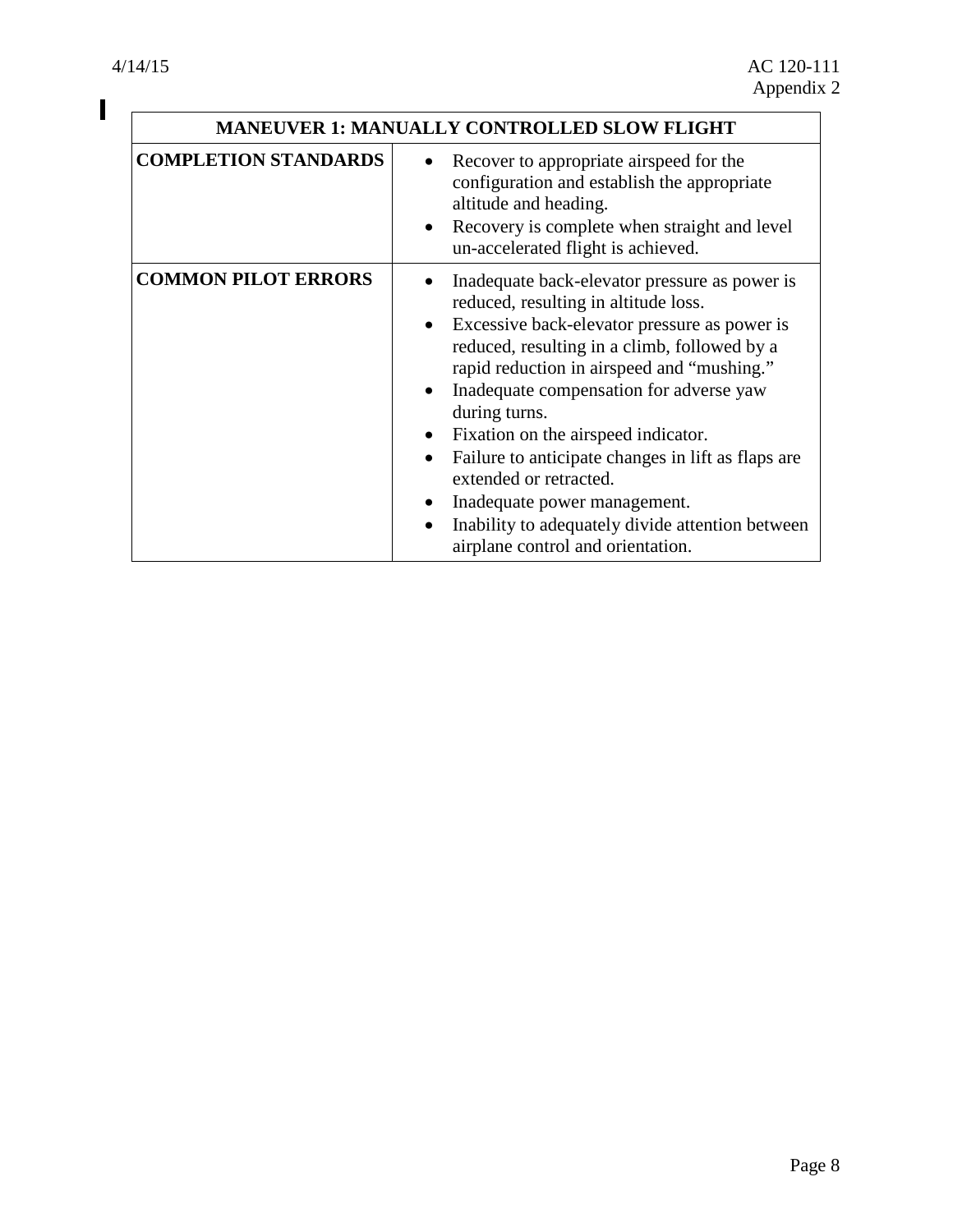$\overline{a}$ 

#### **APPENDIX 3. FLIGHT SIMULATION TRAINING DEVICE (FSTD) CONSIDERATIONS**

#### <span id="page-42-0"></span>**1. SUMMARY OF FSTD CAPABILITIES.**

**a.** FSTDs are a key element of a pilot training program, because they are a cost-effective and safe alternative to performing training in the actual airplane while providing the capability to train certain tasks which cannot be easily trained in the actual airplane. Abnormal and emergency procedures that could not be trained in the actual airplane can be trained in an FSTD, in a risk-free environment, with an adequate level of fidelity when operated within its training limits.

**b.** An FSTD is a synthetic environment, which cannot fully replicate the exact experience of an aircraft; however, there is reason to be confident that the appropriately qualified FSTD has satisfactory fidelity for training normal, abnormal, and emergency procedures. In consideration of the normal limitations of FSTDs (such as aerodynamic validation, and motion cueing limitations), there is concern that practicing upset recovery techniques could include inadvertent excursions beyond its intended training envelope. This concern may be overcome if instructors have a better understanding of the FSTD limitations and additional instructor tools, which is why this advisory circular (AC) puts special emphasis on instructor training and qualification.

#### **2. FSTD EVALUATION REQUIREMENTS.**

**a.** Since the original publication of this AC, FSTD evaluation and qualification requirements have been codified in Title 14 of the Code of Federal Regulations (14 CFR) part  $\underline{60}$ ,<sup>[13](#page-42-1)</sup> which requires that all FSTDs being used for Upset Prevention and Recovery (UPRT) maneuvers must be specifically evaluated and qualified for such maneuvers. After March 12, 2019, any FSTD being used to conduct UPRT must be qualified as described in part 60, FSTD Directive 2.

**b.** The National Simulator Program (NSP) currently maintains guidance for the evaluation of FSTDs for use in UPRT in FSTD Qualification Guidance Bulletin [11-05,](https://www.faa.gov/about/initiatives/nsp/bulletins/media/11-05.pdf) FSTD Evaluation and Qualification for Upset Prevention and Recovery Training (UPRT) Tasks. NSP guidance bulletins may be found on the FAA's public website at [https://www.faa.gov/about/initiatives/nsp/.](https://www.faa.gov/about/initiatives/nsp/)

**3. INSTRUCTOR TOOLS FOR UPRT.** To support UPRT in an FSTD, additional tools and capabilities should be made available to the instructor for briefing, training, and debriefing UPRT maneuvers. This may include video and audio capability, preprogramed distractors/initiators, as well as feedback tools to determine if the recovery maneuver has exceeded FSTD limits or airplane operational limits.

<span id="page-42-1"></span><sup>&</sup>lt;sup>13</sup> Refer to the Flight Simulation Training Device Qualification Standards for Extended Envelope and Adverse Weather Event Training Tasks final rule (81 FR 18177, March 30, 2016).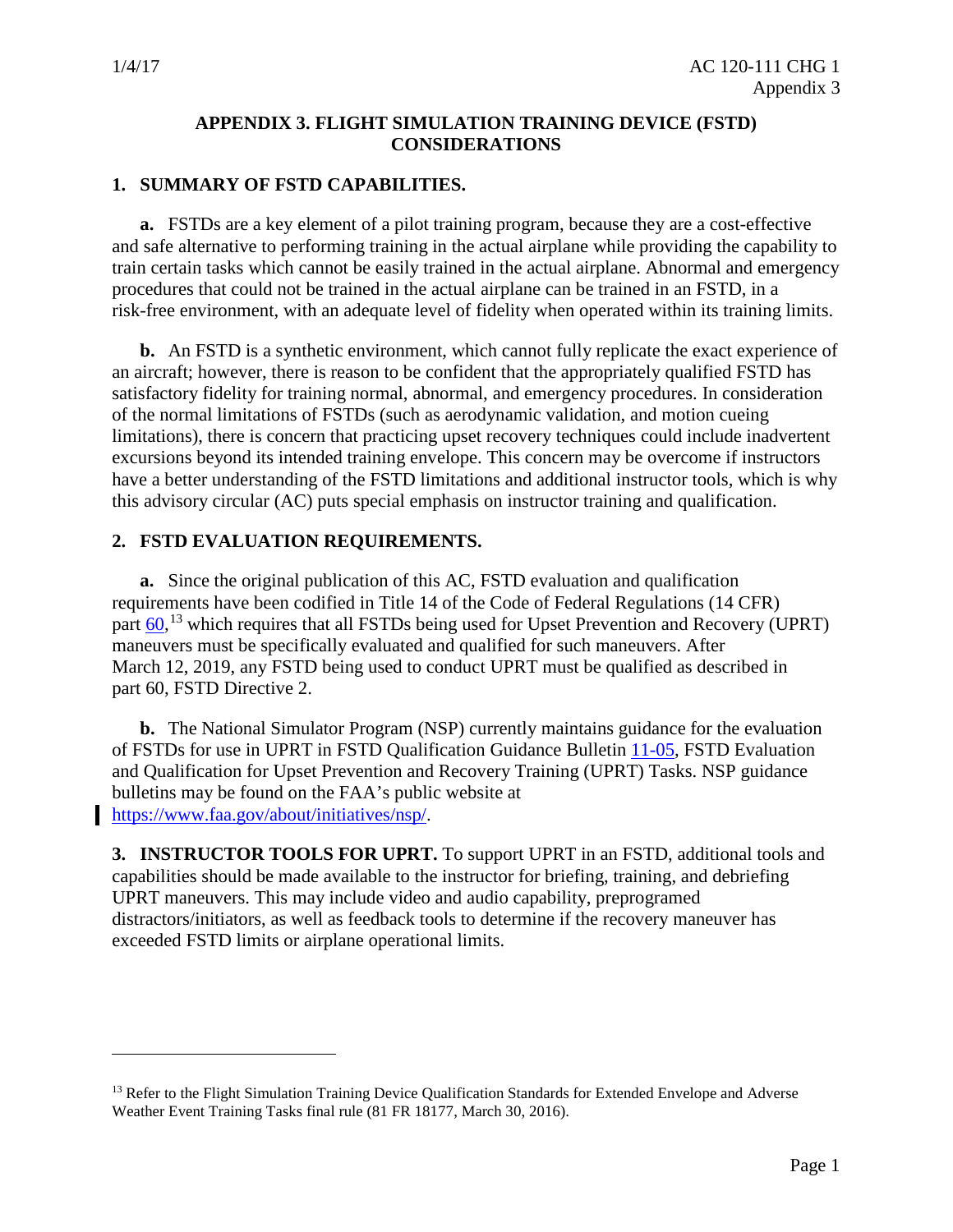**a.** A set of simple instructor controls which can aid the instructor in developing distractors. The distraction should be a nonstandard event such that the crew thought process and the actions they take are not based on the use of the checklist. These may be weather related, traffic, air traffic control (ATC), or other such inputs which may create a distraction.

**b.** A dynamic set of upsets, which may be a result of internal or external factors. The intentional degradation of FSTD functionality (such as degrading flight control effectiveness) to drive an airplane upset is generally not acceptable unless used purely as a tool for repositioning the FSTD with the pilot out of the loop. Aircraft system malfunctions or other malfunctions may be utilized to stimulate an aircraft upset, however the effects of these malfunctions must be representative of the aircraft and, where possible, supported by data.

- A set of upset initiation features (e.g., autothrottle/autothrust disconnection not commanded by the pilot) designed to assess the prevention of an upset event by the crew. The objective of this upset feature is to generate a condition that, if the crew does not recognize it and take timely corrective action, it will continue to develop and result in an upset.
- A set of upset initiation features (e.g., sub-threshold roll) designed to lead the crew to initiate recognition measures. The objective of this upset feature is to generate a developing upset condition so that crew action will prevent a fully developed upset condition.
- A set of upset initiation features (e.g., a full pitch up using external stimuli) designed specifically to progress in severity so that the crew has to initiate recovery measures. The objective of this upset feature is to generate a developed upset condition so that the crew has to initiate appropriate recovery action to prevent further loss of control.

**c.** Instructor feedback tools should be provided which indicate if airplane operating limits are exceeded, the parameters monitored may include the following:

- Airspeed limitations,
- Maximum operating speed,
- Maneuvering speed,
- Flap extended speed,
- Minimum control speed,
- Landing gear speeds,
- Rough air speed,
- Altitude limitations,
- Powerplant limitations, and
- Maneuvering flight load factors including simultaneous roll and pitch.

**d.** The instructor should be provided with an indication of when the FSTD has exceeded the validation limits of its aerodynamic model. The model limits may be based upon an angle of attack and sideslip range as defined by the FSTD's aerodynamic model provider. Refer to Appendix 3-D, Flight Simulator Information, of the Airplane Upset Recovery Training Aid (AURTA) Revision 2 and NSP Guidance Bulletin 11-05 for additional information.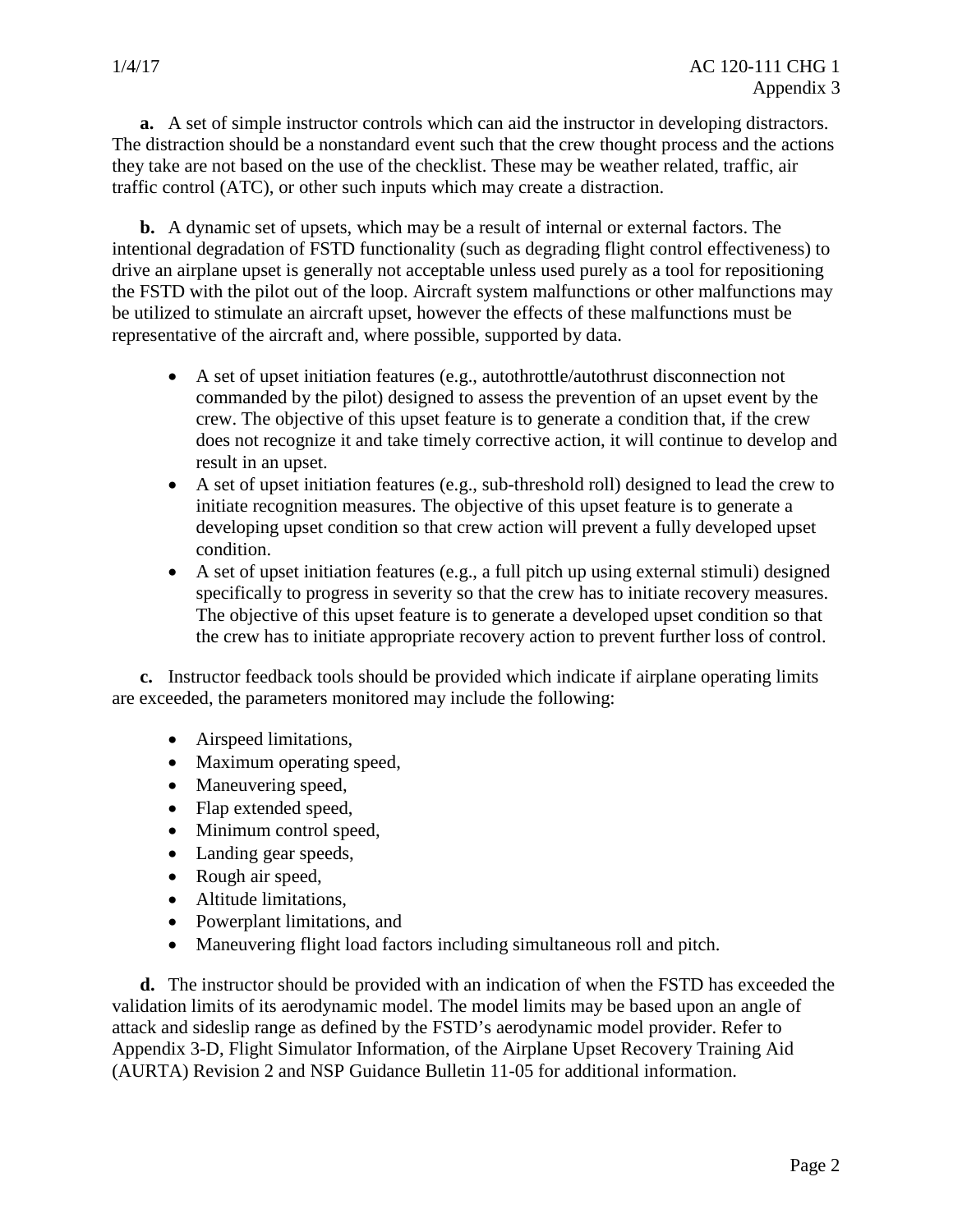- **e.** The instructor should be provided with an indication of when an airplane limit is:
	- Approached (cautionary warning—amber) or reasonable margins as appropriate can be used; the intent is to give the instructor an initial indication that the airplane is operating close to a limit.
	- Exceeded (exceedance warning—red). The simulation should not automatically freeze unless the limit is exceeded by a predefined margin that voids the training or can cause an unsafe condition on the FSTD.

**f.** The dividing line between a valid and invalid training envelope may be grey instead of being represented by a clear line on an instructor's display. While an instructor may adopt a conservative approach by repeating a maneuver that caused the FSTD to exceed its training envelope slightly, it is more important for both the instructor and trainee to recognize that the objective is not to convey the precise aircraft response but to reinforce the proper recovery technique. The actual response of the aircraft may vary whether inside or outside the intended training envelope. Ultimately, sound judgment is required on the part of the instructor, which can best be applied through an adequate understanding of an FSTD's limitations.

**4. FSTD MOTION LIMITATIONS.** Pilot control inputs are often highly influenced by load factor, or g. Unfortunately, a pilot in a typical FSTD feels less than 10 percent of the actual airplane g. Both the instructor and trainee need to be aware of this difference between flight and simulation. Upset recoveries in an FSTD at high altitudes can be prone to oscillations that go unnoticed if the full suite of available pilot and instructor displays are not used. As such, it is important for the instructor to be alert for such problematic recoveries, convey the errors appropriately to the trainee if they occur, and repeat the maneuvers until the trainee is proficient.